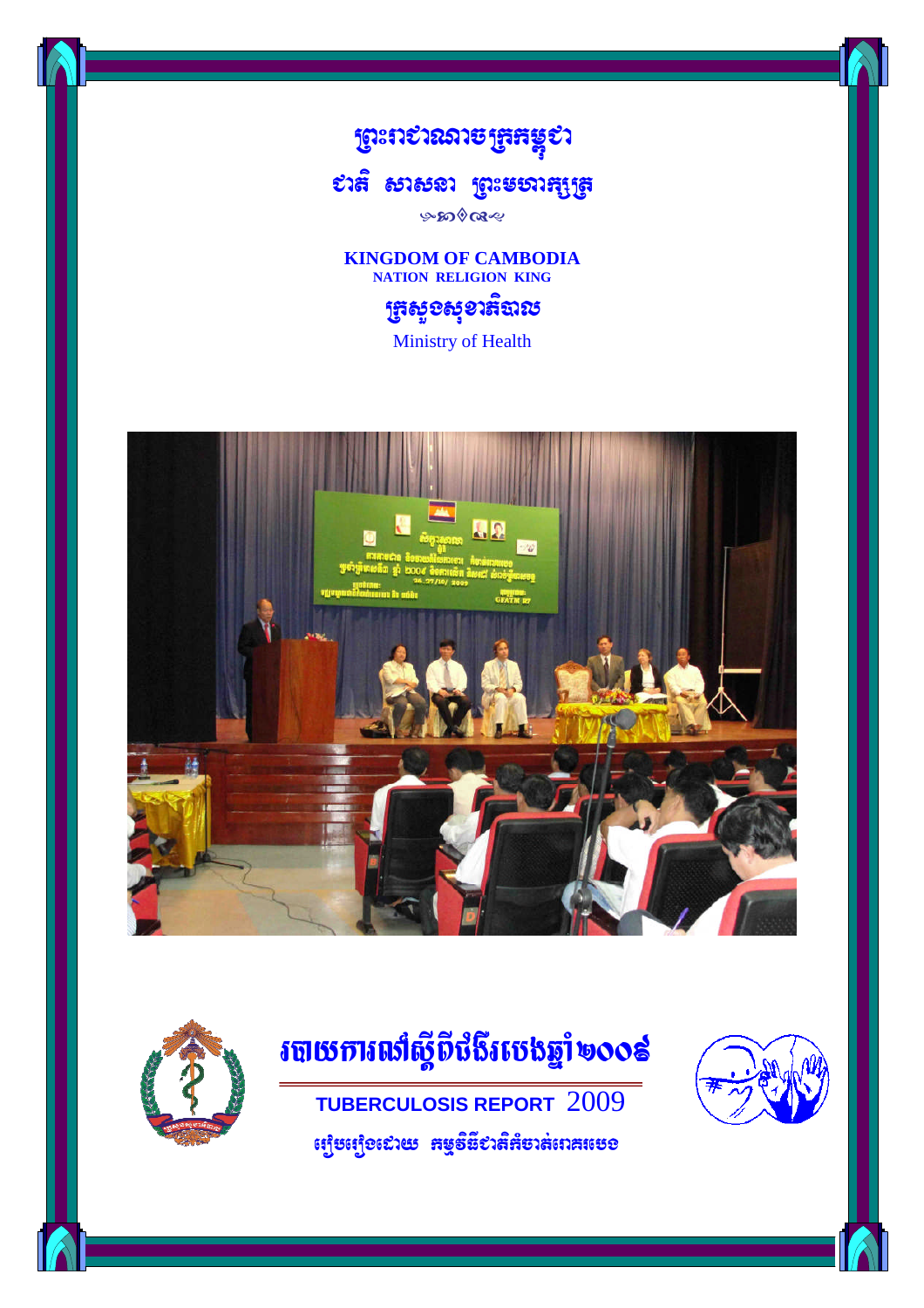## **TABLE OF CONTENTS**

| <b>I</b> .Introduction                                                                                                                                                                                                                                                          | <b>Page</b>      |
|---------------------------------------------------------------------------------------------------------------------------------------------------------------------------------------------------------------------------------------------------------------------------------|------------------|
| <b>II. Epidemiology of Tuberculosis</b><br>1.TB in the World<br>2.TB in Cambodia<br><b>3.TB/AIDS in Cambodia</b>                                                                                                                                                                | $\overline{2}$   |
| III. Policies, Strategy and Guidelines                                                                                                                                                                                                                                          | 6                |
| <b>IV. Capacity Building and Human Resources Development</b>                                                                                                                                                                                                                    | 6                |
| <b>V. Financing</b>                                                                                                                                                                                                                                                             | 8                |
| <b>VI. Drugs and Lab. Reagents</b>                                                                                                                                                                                                                                              | $\boldsymbol{9}$ |
| <b>VII. Service provision</b><br><b>1. Case Detection Activities</b><br>2. Diagnosis by bacteriological examination<br><b>3. Sputum Conversion rate at month 2</b><br><b>4. Treatment Results</b><br><b>5.DOTS provided by CENAT in Phnom Penh</b><br><b>6.Other Activities</b> | 10               |
| <b>VIII. DOTS Expansion</b>                                                                                                                                                                                                                                                     | 14               |
| <b>IX. Community DOTS</b>                                                                                                                                                                                                                                                       | 15               |
| <b>X. Collaborative TB/HIV Activities</b>                                                                                                                                                                                                                                       | 19               |
| XI. Multi drug resistant TB (MDR-TB)                                                                                                                                                                                                                                            | 24               |
| <b>XII. Public-Private Mix DOTS</b>                                                                                                                                                                                                                                             | 27               |
| <b>XIII. IEC and Advocacy</b>                                                                                                                                                                                                                                                   | 29               |
| <b>XIV. Information System</b>                                                                                                                                                                                                                                                  | 30               |
| <b>XV. Research</b>                                                                                                                                                                                                                                                             | 30               |
| <b>XVI. Partnership</b>                                                                                                                                                                                                                                                         | 30               |
| <b>XVII. Annexes</b>                                                                                                                                                                                                                                                            | 33               |
| <b>XVIII. Acknowledgement</b>                                                                                                                                                                                                                                                   | 42               |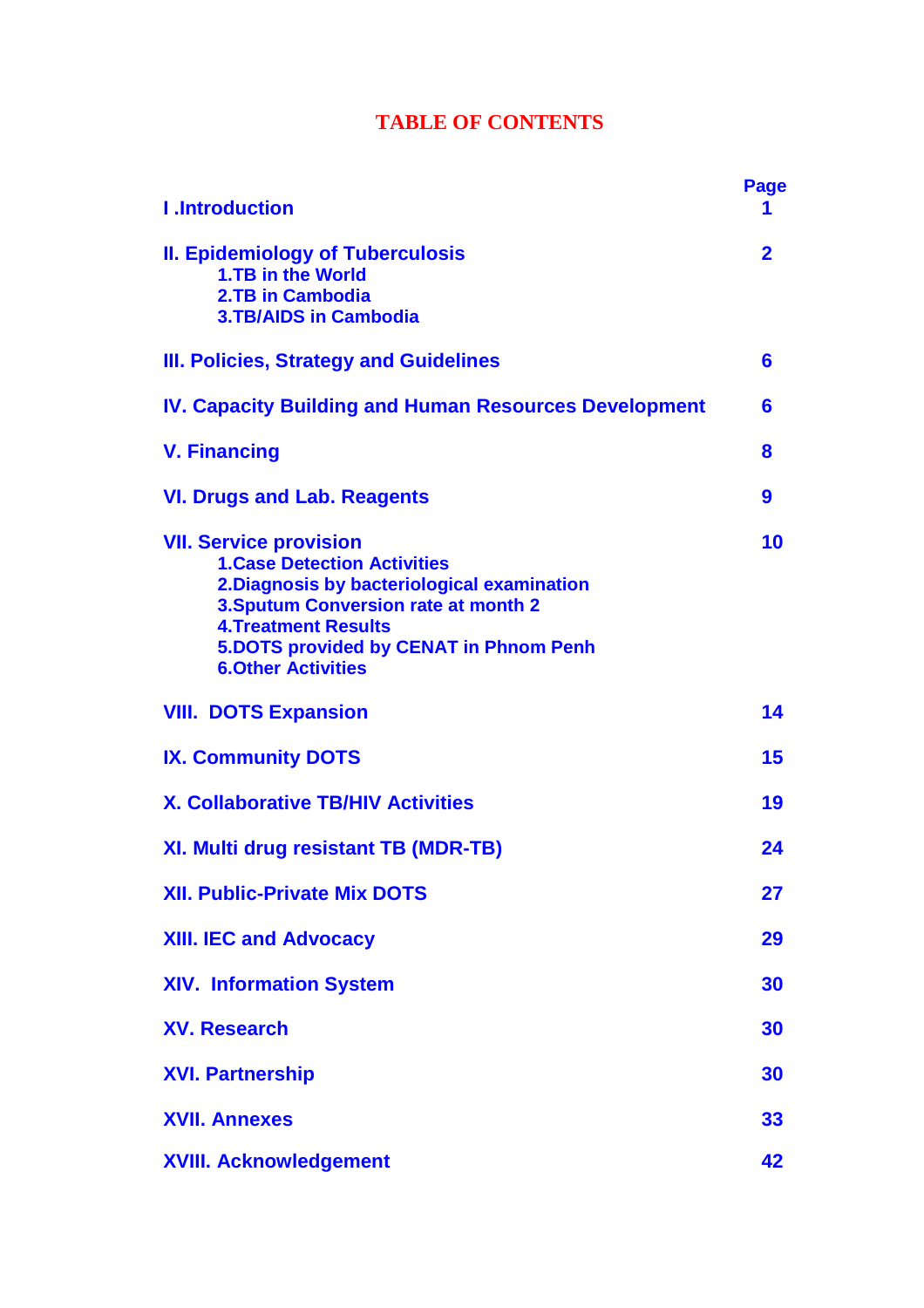### **I. Introduction**

Cambodia is one of the 22 countries in the world with a high burden of tuberculosis. During the last 10 years, cases of TB notified under the National TB Control Program (NTP) has increased more then two folds, up to 40,199 cases of all forms in 2009. The impact of HIV/AIDS on TB in the coming years will be of great concern for the country with high burden of HIV / AIDS.

TB control has been given high priority by the Ministry of Health. Encouraged by the strong commitment of the Royal Government of the Kingdom of Cambodia with the Prime Minister, HE Samdech Hun Sen, as the Honorable Chairman of the National Tuberculosis Committee, it is hoped that a combined effort focused on socio-economic development and poverty alleviation will benefit the vast majority of the population affected by tuberculosis.

In line with the Global Plan and strategy of TB control (2006-2015), the National Tuberculosis Control Program (NTP) aims at achieving the objectives set in the National Strategic plan 2006-2010. The medium-term objectives are:

- to expand the DOTS strategy to cover all health centers.

- to attain the case detection rate of over 70%
- to maintain the high cure rate of more than 85%.

The longer term aims are to reduce the prevalence and death of TB to contribute to attaining MDG goals by 2015.

In order for the NTP to meet its objectives, participation from all parties, including health workers, concerned institutions, partners, local authorities and communities is critically required.

DOTS expansion to Health centers is believed to help improve the accessibility of the population to TB services which are provided free of charge. It has helped to attain the case detection rate of 62% in 2009. It also contributed to maintaining the cure rate of over 85%, meeting the target.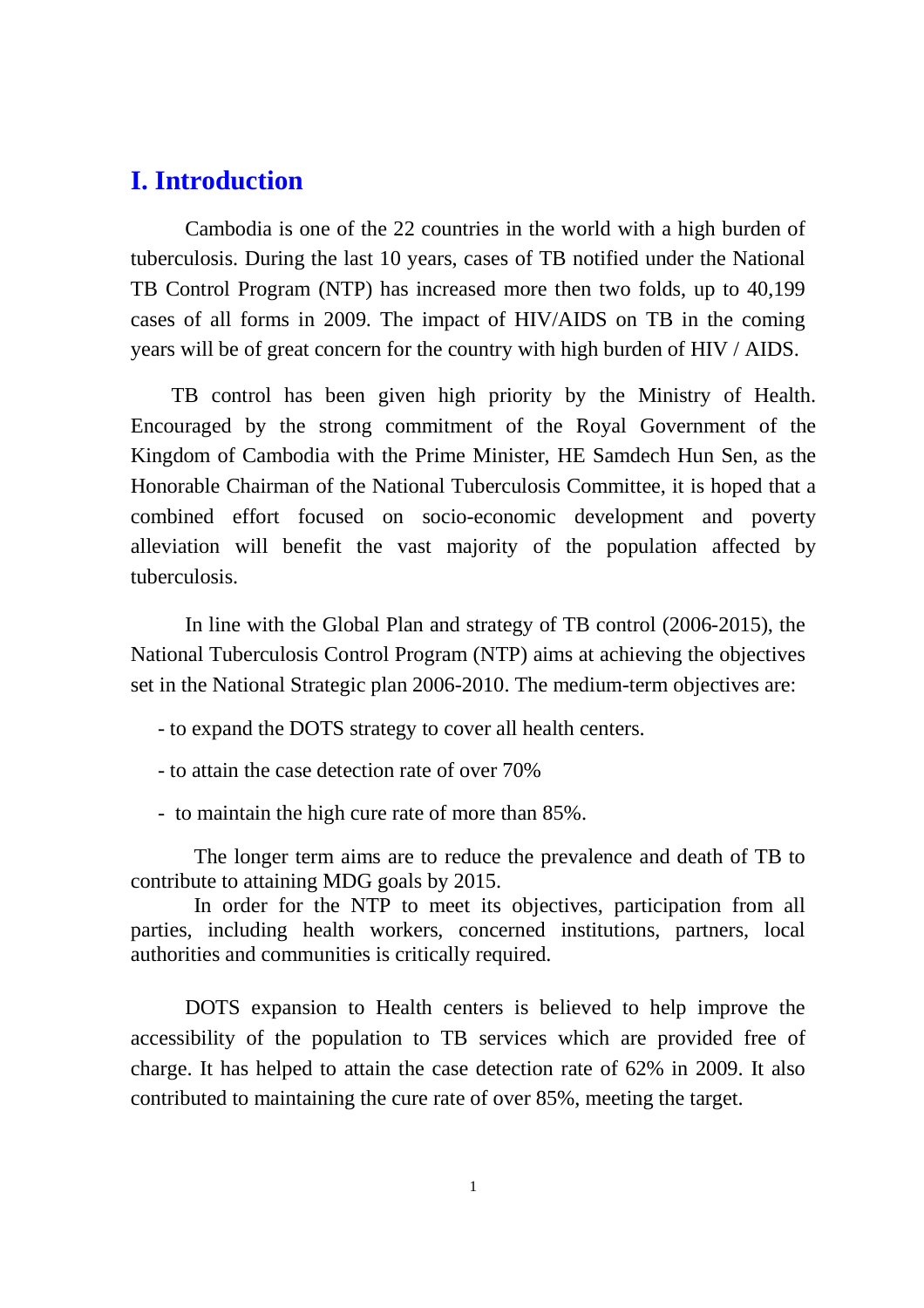At the same time, the NTP will focus on improving the management structure, service provision, health information system (HIS), information, education and communication (IEC), research, investment, drugs, financing and partnership with other NGOs, IOs. Staff have been trained locally and also sent abroad for training in various fields in order to upgrade their skills to provide quality health care for the patients.

In 2009, with strong support from the Royal Government of Cambodia as well as the Ministry of Health, impressive achievement were obtained in the field of TB Control in Cambodia. These achievements are due to the efforts made by all stakeholders within and outside the government. This document provides the summarized activities in TB control conducted in the year 2009.

## **II. Epidemiology of Tuberculosis**

#### *1. TB in the world :*

Currently nearly one-third of the global population, i.e. two billion people, is infected with Mycobacterium tuberculosis and at risk of developing the disease. Every year, nearly Nine million people develop active tuberculosis  $(TB)$ , and nearly two million die.<sup>1</sup>

More people are dying of TB today than ever before. TB is the biggest curable infectious killer of young people and adults in the world today<sup>2</sup>.

More than 90 % of global TB cases and deaths occur in the developing world, where 75 % of cases are in the most economically productive age group (15-54 years). In general, an adult with TB loses on average three to four months of work time. This results in the loss of 20-30 % of annual household income and, if the patient dies of TB, an average of 15 years of income loss.

In addition to the devastating economic costs, TB imposes indirect negative consequences such as children leave school because of their parents '

<sup>&</sup>lt;sup>1</sup> WHO, Guidelines for National Tuberculosis Programmes

<sup>&</sup>lt;sup>2</sup> Fight AIDS, Fight TB, Fight Now: WHO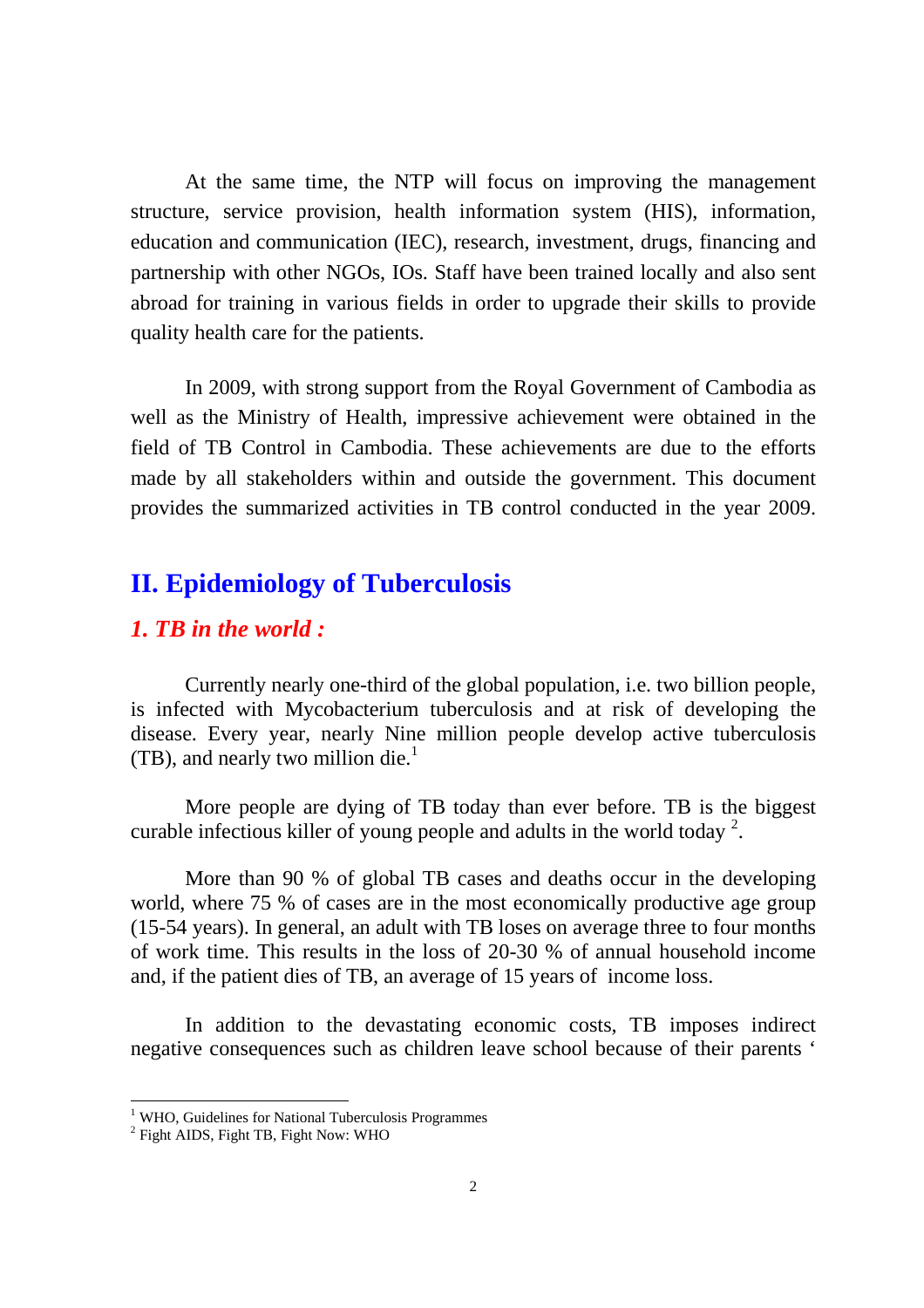tuberculosis, and women are abandoned by their families as a result of their disease.

TB/HIV co-infection significantly increases the risk of developing TB. Hence the number of TB cases will be increased particularly for Countries with a high prevalence of both diseases. Multi-drug resistance, which is caused by poorly managed TB treatment, is a growing problem of serious concern in many counties around the world.

The main reasons for the increasing burden of TB globally are:

- poverty and the widening gap between rich and poor
- neglect of controlling the disease ( inadequate case detection, diagnosis and treatment )
- collapse of the health infrastructure in countries experiencing severe economic crisis or civil unrest
- impact of the HIV pandemic
- increasing population

#### *2. TB in Cambodia :*

Cambodia has been classified by the World Health Organization (WHO) as one of the 22 high burden countries with tuberculosis in the world. In 1997, the WHO experts estimated that 64 % of Cambodian population were infected with Mycobacterium tuberculosis. In 2007, the estimated incidence rate of new smear positive pulmonary tuberculosis was 219/100,000 population and incidence rate of all forms of tuberculosis was 495/100,000 population and the death rate of tuberculosis was 89/100,000 population.

Before 1994, the result of case detection and treatment of tuberculosis were not satisfactory. For instance in 1993, the case detection rate of smear positive pulmonary tuberculosis nationwide was only about 44 % and the cure rate was 69%. So, the priority problem needed to be solved at that time was changing the treatment strategy by applying the Short Course Chemotherapy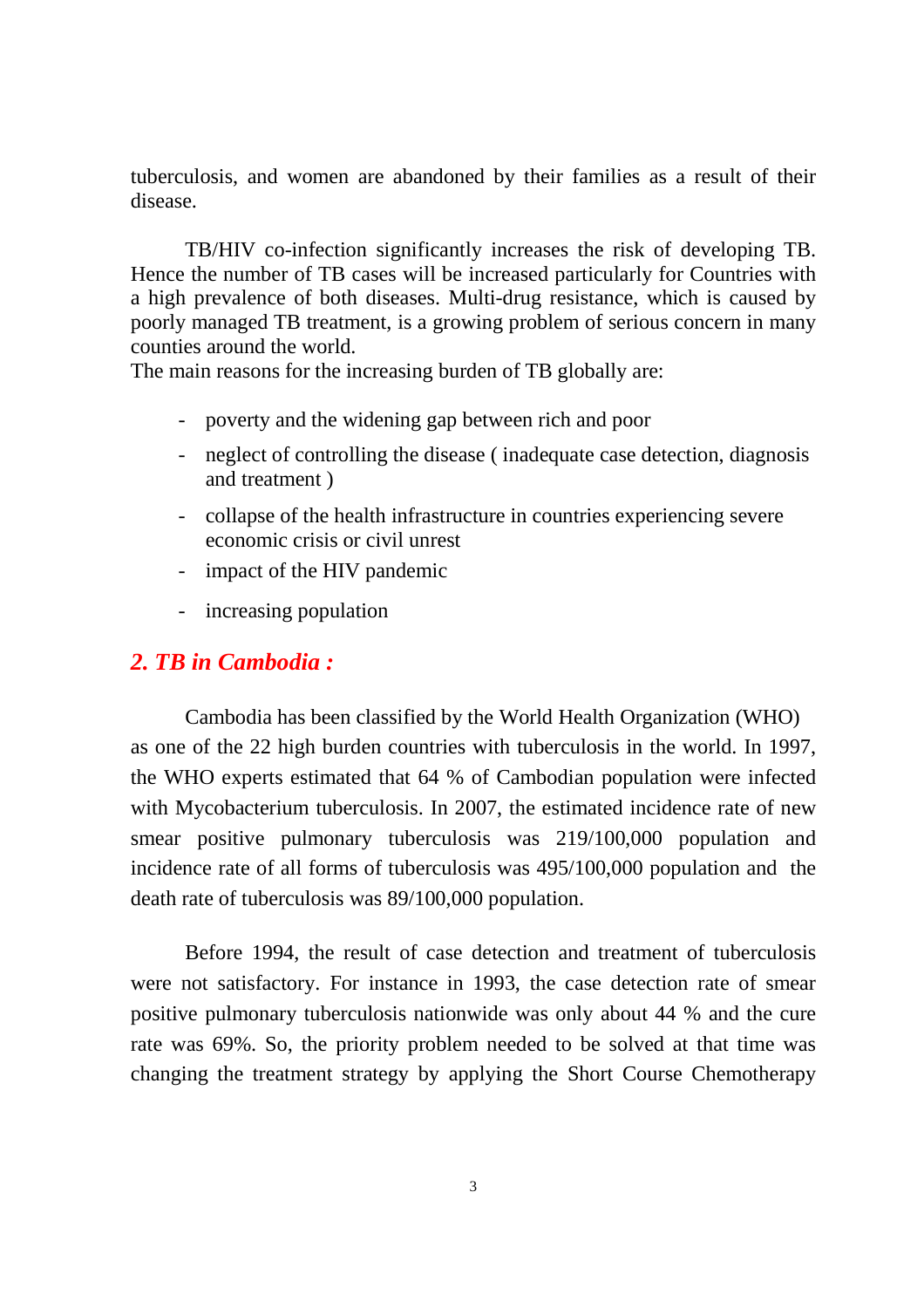with Direct Observation, called "DOTS "; and then, the solution to the problem of low case detection.

Since 1994, the application of method for treating tuberculosis through Short Course Chemotherapy with Direct Observation (DOT), has enabled the NTP to achieve the cure rate result of more than 85 %.

#### *3. TB/HIV:*

Many people infected with HIV in developing countries developed TB as the first manifestation of AIDS. The two diseases represent a deadly combination, since they are more destructive each together than either disease alone.

-TB is harder to diagnose in HIV/AIDS patient.

-TB develops faster in HIV-infected people

-TB in HIV-positive people is almost certain to be fatal if undiagnosed or left untreated

-TB occurs earlier in the course of HIV infection than many other opportunistic infections.

Worldwide, 14 million people are co-infected with TB and HIV. 70 % of them are concentrated in Africa<sup>3</sup>.

TB is the leading killer of AIDS patients. Up to 50 % of people with HIV or AIDS develop TB.

TB can be successfully treated even if someone is HIV-infected. Treatment of TB can prolong and improve the quality of life for HIV-positive people but cannot alone prevent people from dying of AIDS.

Cambodia is also among the countries with high burden of TB and HIV/AIDS. The surveys showed an initial increase of HIV sero-prevalence among TB patients which peaked in 2003 and declined subsequently as follows:

- $1995$  : 2.50%
- 1996 : 3.90%

<sup>&</sup>lt;sup>3</sup> Fight AIDS, Fight TB, Fight Now: WHO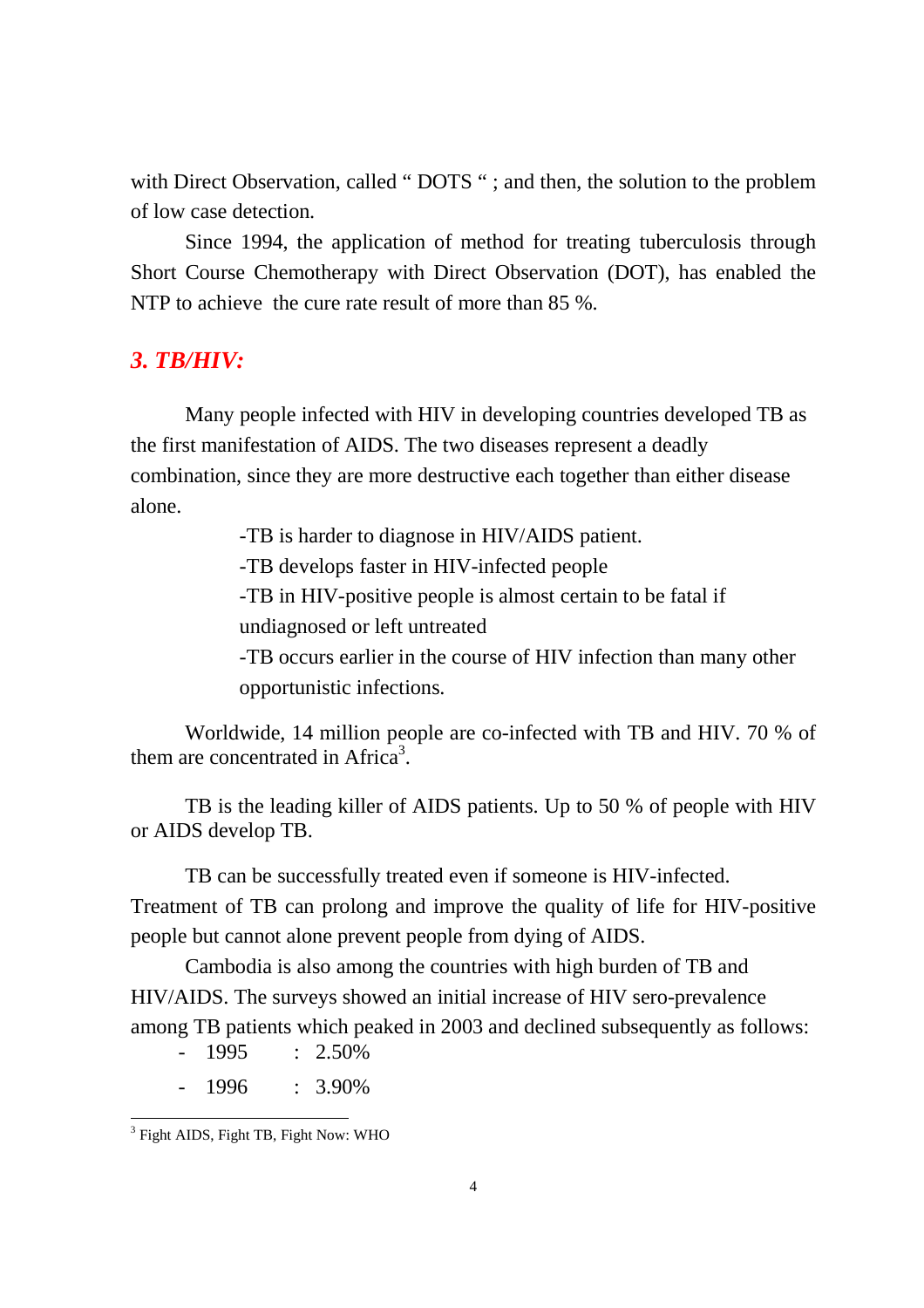|  | 1997    | $: 5.20\%$                             |
|--|---------|----------------------------------------|
|  | 1999    | $: 7.90\%$                             |
|  | $-2000$ | $: 6.70\%$                             |
|  | $-2002$ | $: 8.40\%$                             |
|  | 2003    | $: 11.8\%$                             |
|  | 2005    | $: 10\%$                               |
|  | 2007    | $: 7.8\%$                              |
|  | 2009    | $\therefore$ 6.4% (preliminary result) |

The National Tuberculosis Control Programme in collaboration with JICA TB Control Project conducted the National HIV Seroprevalence Survey among TB patients in 2003 for the 1<sup>st</sup> round, in 2005 for the  $2<sup>nd</sup>$  round, in 2007 for 3<sup>rd</sup> round and more recently with USAID support through TBCAP in 2009 for the  $4<sup>th</sup>$  round. The result showed that 11.8 %, 10 %, 7.8%, and 6.4% of TB patients respectively were HIV positive.



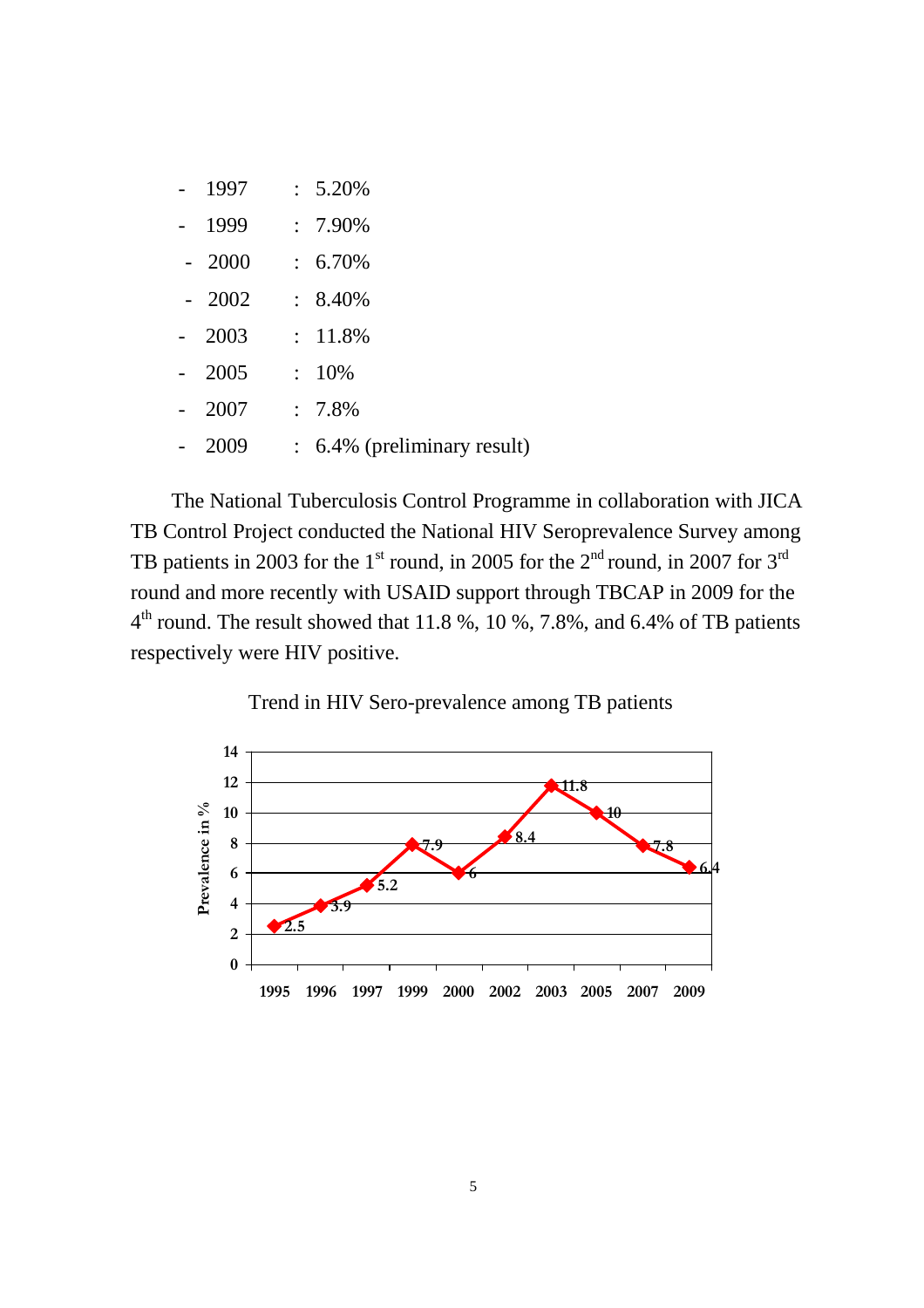## **III. Policies, Strategy and Guidelines**

In 2009, in addition to the number of documents that have been already developed, the National Tuberculosis Control Programme developed a number of documents such as:

- Annual Operational Plan for TB control for 2009 and 2010
- Draft strategic plan for TB control 2011-2015
- Clinical TB/HIV Operational Guideline
- PPM-DOTS guideline
- Draft on MRD-TB guideline
- Draft SOP for TB in prison

### **IV. Capacity Building and Human Resources Development**

#### *1. Training activities and workshop :*

The National Tuberculosis Control Programme (NTP) has organized the trainings and workshops activities in 2009 as follows :

a). Training:

- 16 Training courses on TB / HIV activities.
- 15 Training courses on sputum collection and smear making
- 2 Training courses on X-ray reading
- 1 Training course on Tuberculin Skin Test (TST)
- 1 Training course on fluorescent smear microscopy
- 1 Training course on TB supervisory visits
- 3 Training courses on PPM-DOTS Health Education
- 6 Refresher training courses on DOTS strategies
- 1Training course on INH preventive therapy for those who are living with TB patients
- 4 Training courses on ACSM for TB control
- 1 Training courses on Childhood TB and EP Tuberculosis
- 6 Basic training courses on TB control to TB staff in prison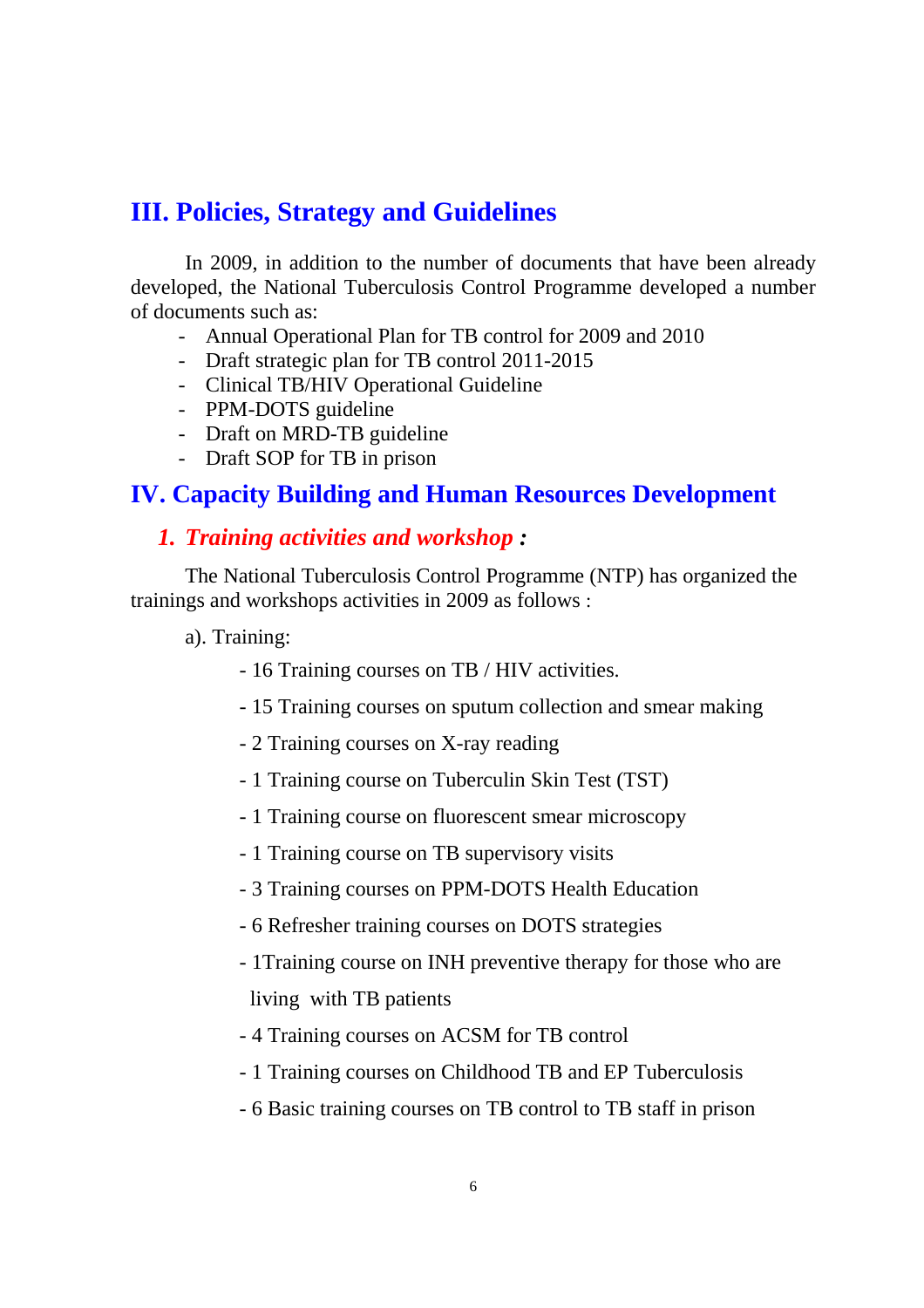- 1 Training course on planning and budgeting tools
- 3 Training courses on professional positive thinking
- 1 Training course on Infection Control
- 1 Training course on Kenesitherapy
- 2 Training courses on TB health education in factories
- b). Workshops :
	- 1 Annual TB Conference for TB control
	- 9 Workshop on TB/HIV activities.
	- 2 Workshop on contact investigation among people living with

TB patients

- 10 Workshops on EQA TB laboratory
- 1 Workshop on TB drug Management.
- 5 Workshops on improving TB diagnosis .
- 1 Workshop on annual plan for TB control 2010
- 1 Workshop on Laboratory Plan 2010-2015
- 1 Workshop on evaluation on JICA project
- 1 Workshop on evaluation on quality of chest radiography
- 5 Workshops on PPM DOTS Activities.
- 1 Workshop on C-DOTS Activities.
- 1 Workshop on strategic planning for human resources for TB Control.
- 2 Workshops on improving TB diagnosis for HIV patients
- 1 Workshop on monitoring and evaluation of TB control in factories
- 1 Workshop on PC System.
- 1 Workshop on TB case finding among children.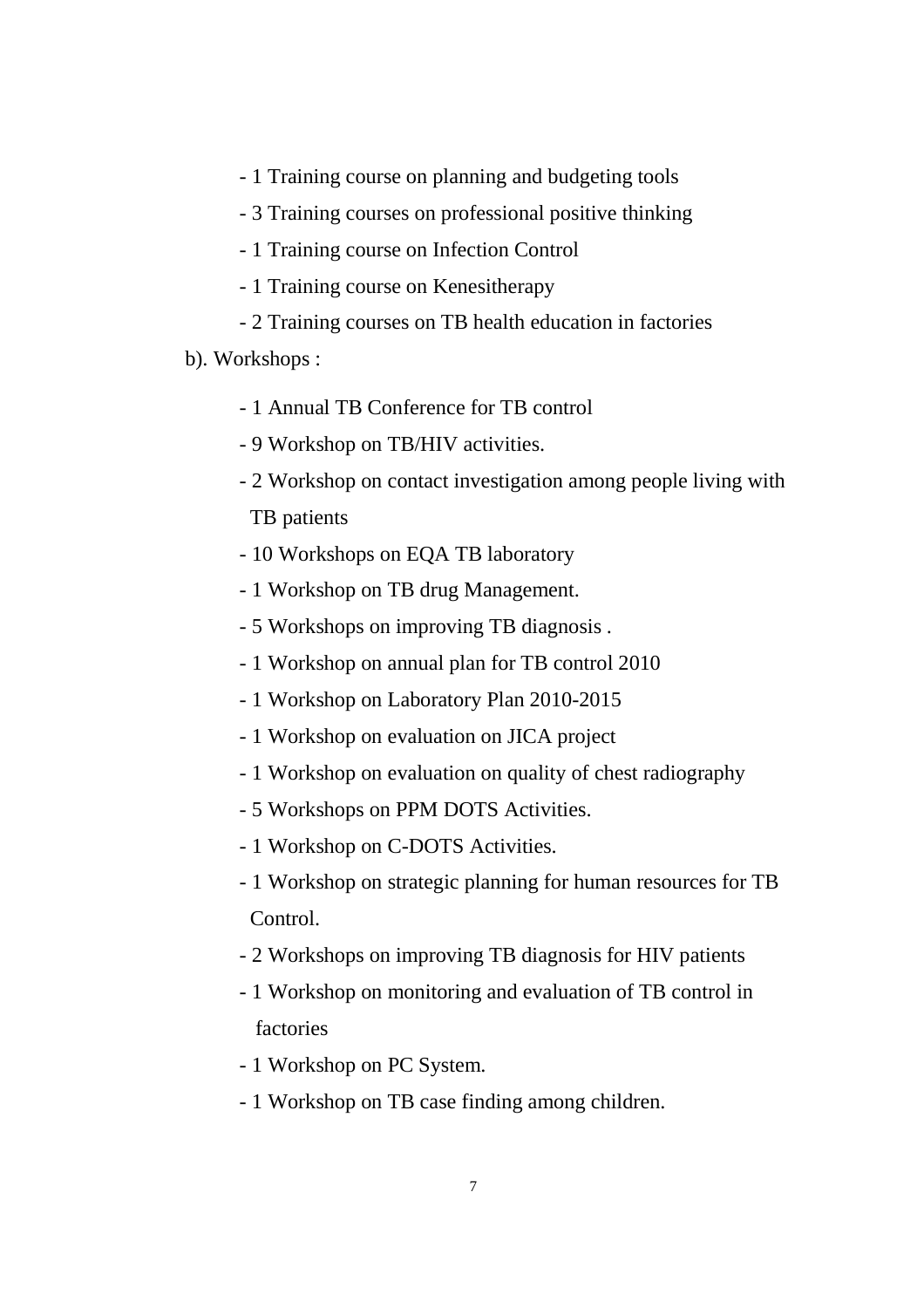## - 3 Quarterly Workshop on monitoring and evaluation for TB control

\* NTP also sent the TB staff to attend the international training courses, study tours and meeting/conferences in 2009 as follows:

| - Philippine  | : 7 persons  |
|---------------|--------------|
| - Korea       | : 2 persons  |
| - Thailand    | : 1 person   |
| - Brazil      | : 1 person   |
| - Japan       | : 1 person   |
| - Viet Nam    | : 5 persons  |
| - Netherlands | $: 1$ person |
| - Indonesia   | : 3 persons  |
| - China       | : 12 persons |
| - Mongolia    | : 2 persons  |
| - Switzerland | : 1 person   |
| - Mexico      | : 6 persons  |

### *2. Supervision :*

To strengthen the TB control activities and improve the capacity of staff at peripheral level, in 2009 NTP conducted 404 TB supervisory visits throughout the country.

## **V. Financing**

NTP formulated 5-year expenditure framework in accordance with the strategic plan with active consultation with major donors and clear indication of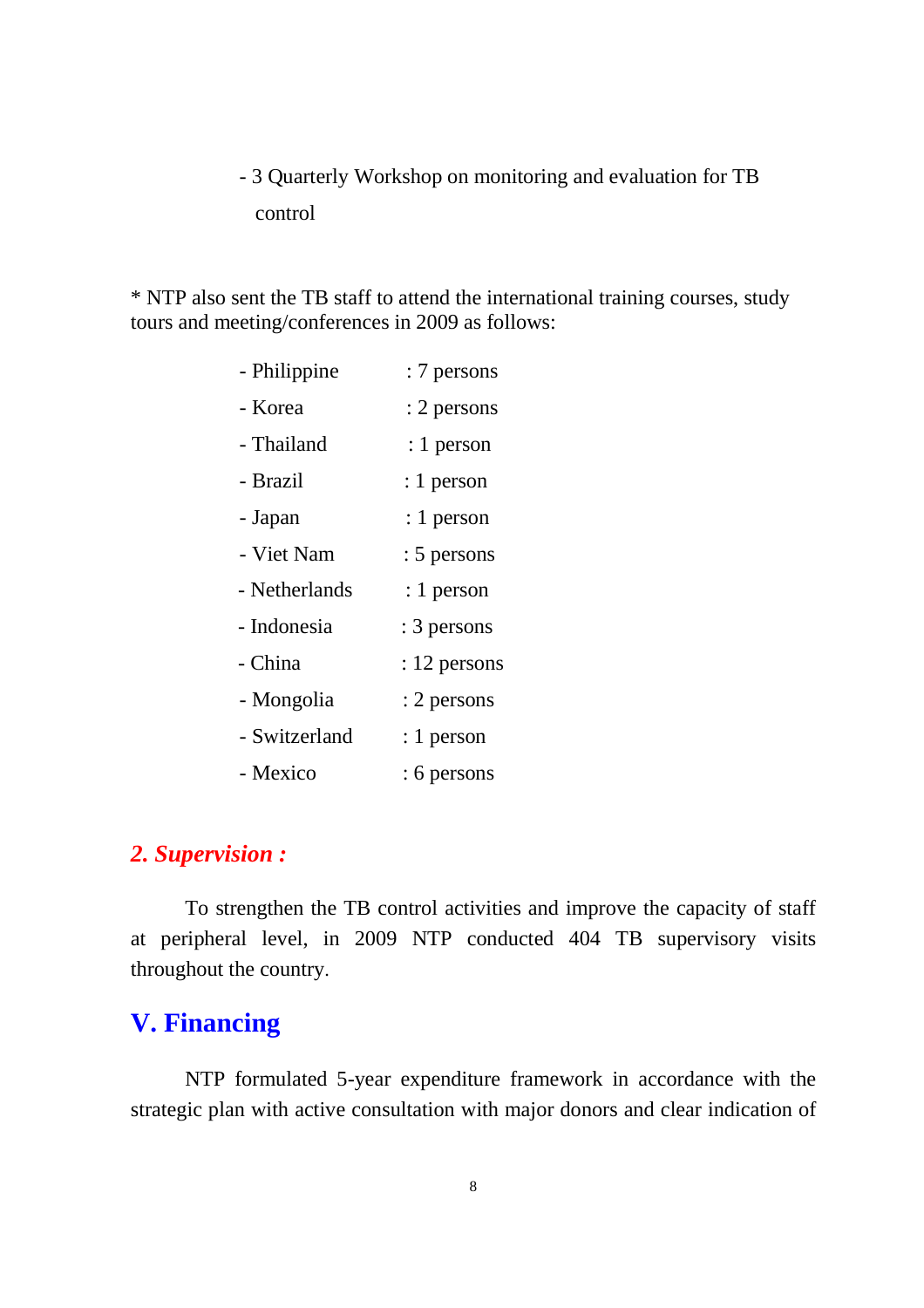funding gaps. Also, budget plan for 2009 was developed based on annual activity plan. NTP negotiated with potential partners for financing the program. These indicate the improved ability of CENAT in terms of financial mobilization for TB control activities.

In 2009, CENAT was charged additionally with new responsibility as Principal Recipients ( PR ) for GFATM-R7 managing the financing of 11 subrecipients (SRs).

#### **VI. Drugs and Lab. Reagents**

National Tuberculosis Program (NTP) monitors closely the situation of drug consumption, laboratory reagents, estimate future drug requirement and laboratory reagents as well as budget estimation.

TB Drug Management (TBDM) is the one core element of the five elements of DOTS strategy because TB drug is an essential weapon for TB control. If each element does not function well, it will affect the greater part of the performance of TB Program.

In order to improve TB Drug Management, NTP in collaboration with Department of Drug and Food, Central Medical Store (CMS) of Ministry of Health (MoH), and other partners including Japan International Cooperation Agency (JICA) have conducted the following activities:

- NTP monitors closely the stock situation, distribution and the use of TB drug through database system and conducts TBDM surveys.

- In the year 2009, NTP procured TB drugs which are financially supported by Global Fund to fight HIV/AIDS, TB and Malaria, Round 5, for 3<sup>rd</sup> batch and received TB drug for children from GDF/ World Health Organization.

- Discussed and arranged the need of TB drugs as well as facilitating and following up TB drugs arrival under the support of TB GFATM round 5 for  $3<sup>rd</sup>$ batch.

-In 2009, NTP was supplied with TB drugs by GFATM round 5 for 3rd batch consisting of 6,301,344 tablets of Rifampicin/Isoniazid/Pyrazinamide /Ethambutol (150/75/400/275 mg), 14,246,400 tablets of Rifampicin/Isoniazid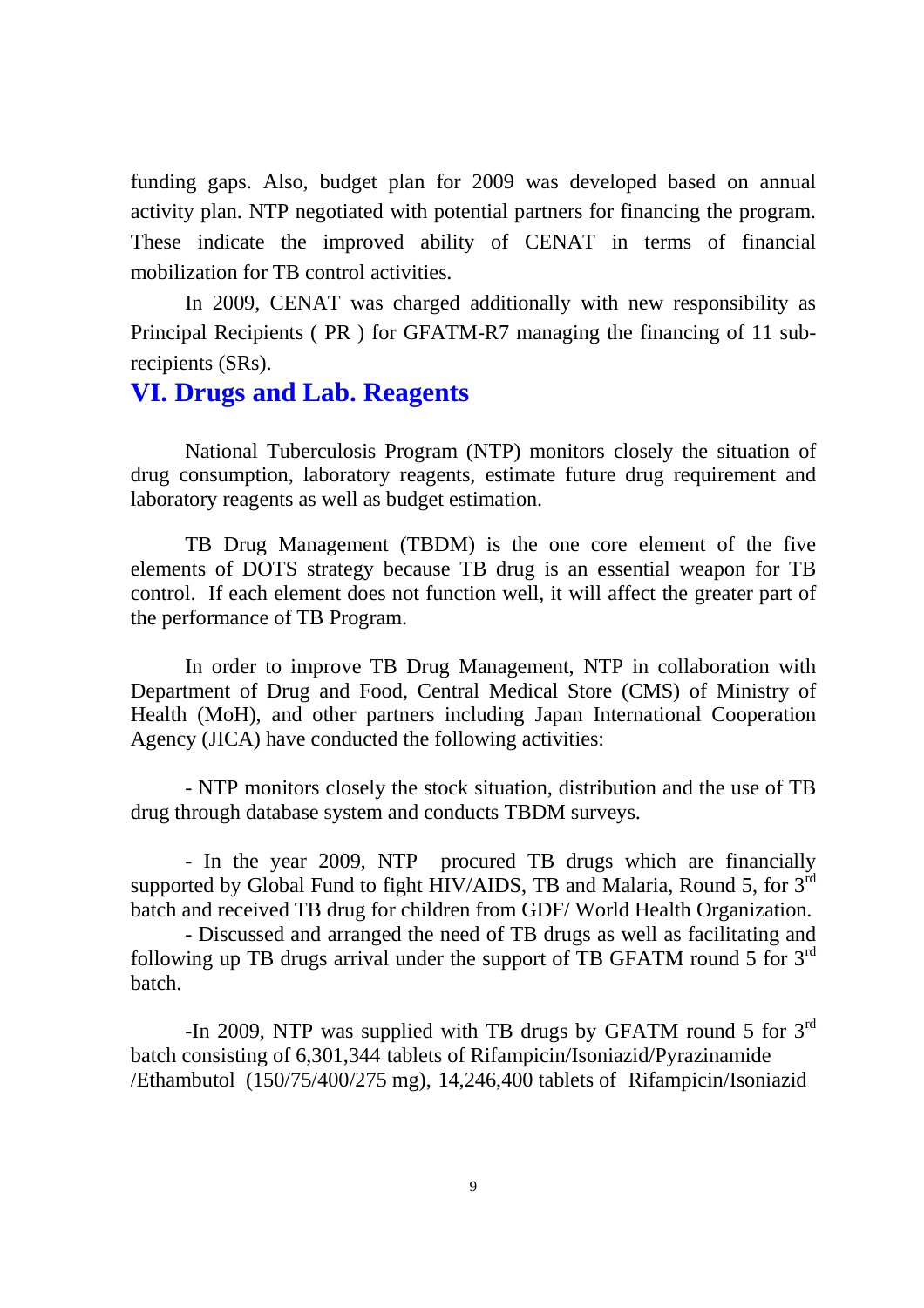(150/75mg), 487,200 tablets of Ethambutol (400mg), 69,300 vials of Streptomycin (750mg) and 69 300 vials of water for injection. In addition, NTP also received TB children drugs from Global Drug Facility consisting of 800,940 tablets of RHZ (60/30/150mg), 1,464,966 tablets of RH (60/30mg) and 205,000 tablets of Ethambutol (100mg).

- NTP facilitates additional drug request for some ODs, as needed.

-In every quarterly workshop of NTP, TBDM is the one topic which has always been presented especially focusing on distribution and TB drug request.

-NTP always sends its officers to attend regular drug management meetings organized by MOH to report NTP TBDM activities and obtain information on the current national drug management issues.

- In the middle of 2009, NTP conducted the Assessment Survey of TB Drug Management in 3 operational districts of 3 provinces through is the last support of JICA/CENAT project to monitor quality of DOTS implementation and to improve TB drug distribution and TB drug use practices. The result of TB Drug Management Survey in the year was better than the previous years and was presented in the national workshop on TB drug management.

## **VII. Service provision**

The diagnosis and treatment of tuberculosis are free of charge in all TB services throughout the country. Currently, there are 1070 health facilities providing DOTS.

#### *1. Case Detection Activity :*

TB case detection nationwide in 2009 are as follows:

| <b>Case Detection in 2009</b>   | <b>Number of TB cases</b> |
|---------------------------------|---------------------------|
| New smear positive pulmonary TB | 17,863                    |
| Relapse                         |                           |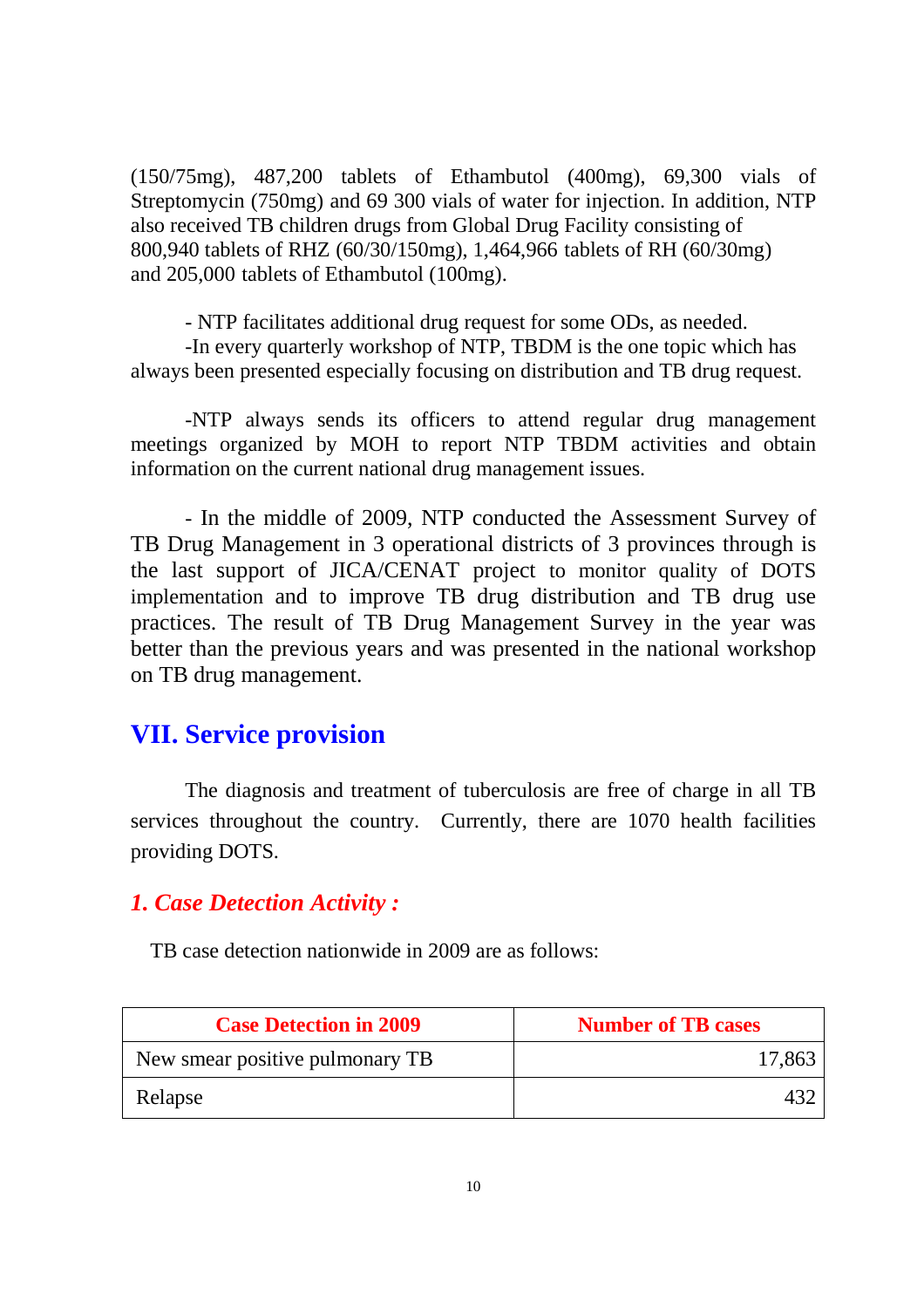| Failure cases                    | 57     |
|----------------------------------|--------|
| Return After Default             | 12     |
| New smear negative pulmonary TB  | 8378   |
| New extra pulmonary TB           | 12,529 |
| <b>Other Cases</b>               | 928    |
| Total (all form of Tuberculosis) | 40,199 |

According to the above TB case notification, the case detection rate of new smear positive pulmonary TB in 2009 was 62 %.

The table below shows the age and sex distribution of the new smear positive pulmonary TB case detected in 2009.

| Age   | $0 - 14$ | $15 - 24$ | 25-34 | 35-44 | 45-54 | 55-64 | >64  | <b>Total</b> | $\frac{6}{9}$ |
|-------|----------|-----------|-------|-------|-------|-------|------|--------------|---------------|
| M     | 37       | 746       | 1522  | 1884  | 2117  | 1543  | 1548 | 9397         | 53%           |
|       | 45       | 801       | 1252  | 1461  | 1894  | 1637  | 1376 | 8466         | 47%           |
| Total | 82       | 1547      | 2774  | 3345  | 4011  | 3180  | 2924 | 17863        | 100%          |
| %     | $1\%$    | 8%        | 16%   | 19%   | 22%   | 18%   | 16%  | 100%         |               |

## TB Cases Notification, 1982-2009

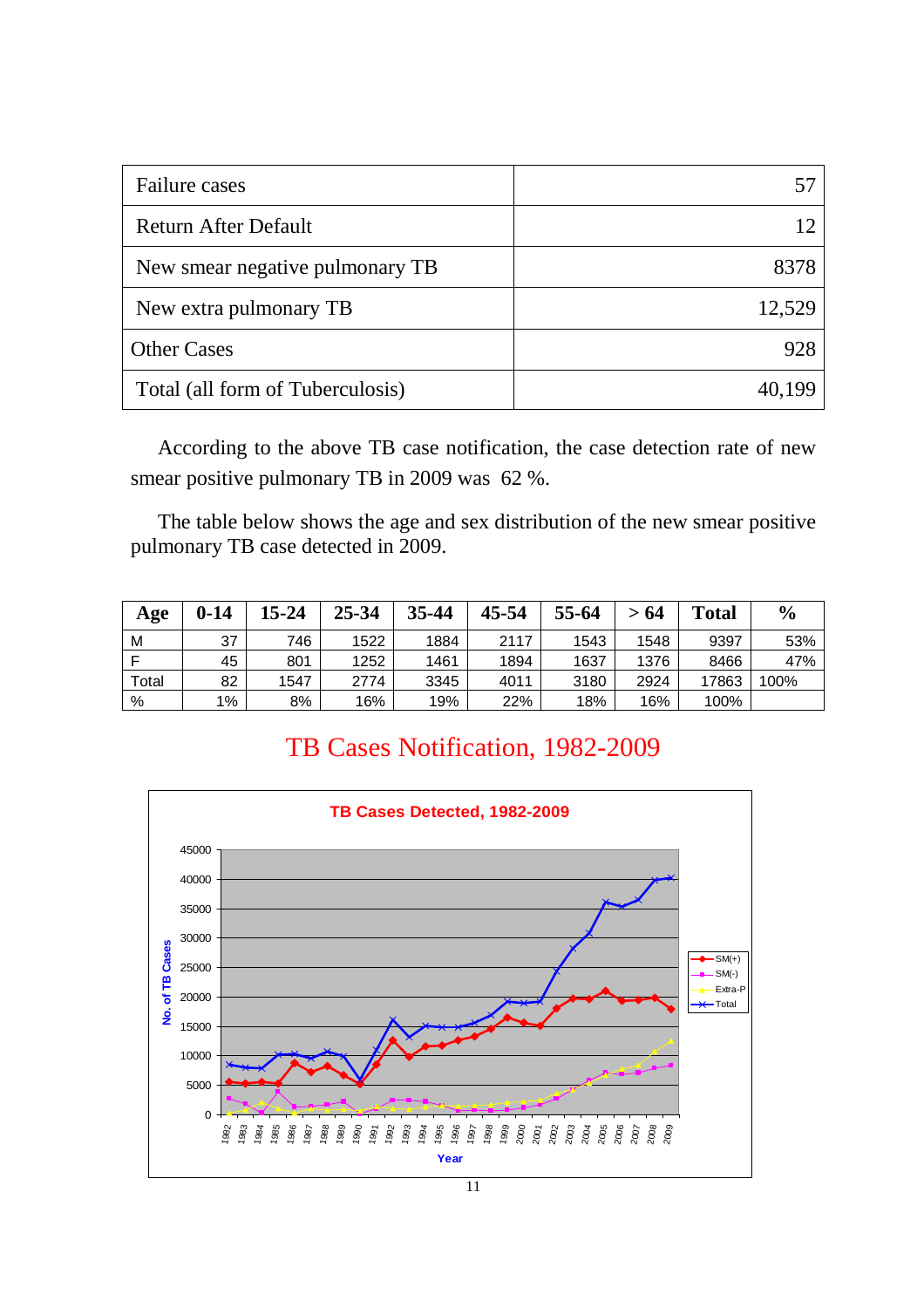### *2. Diagnosis by bacteriological examination:*

The total number of slides on which the National Tuberculosis Program performed smear examination in 2009 was 506,636 (detection and control) of which 453,445 slides were for case detection. The positive rate among slides examined for case detection is 11.7%.

To strengthen the quality of sputum examination, NTP cross check certain member of slides as a part of the laboratory quality assurance activities. Results showed that false positive rate was 3.2%, false negative 2.2%, and agreement rate 97.7% in 2009.

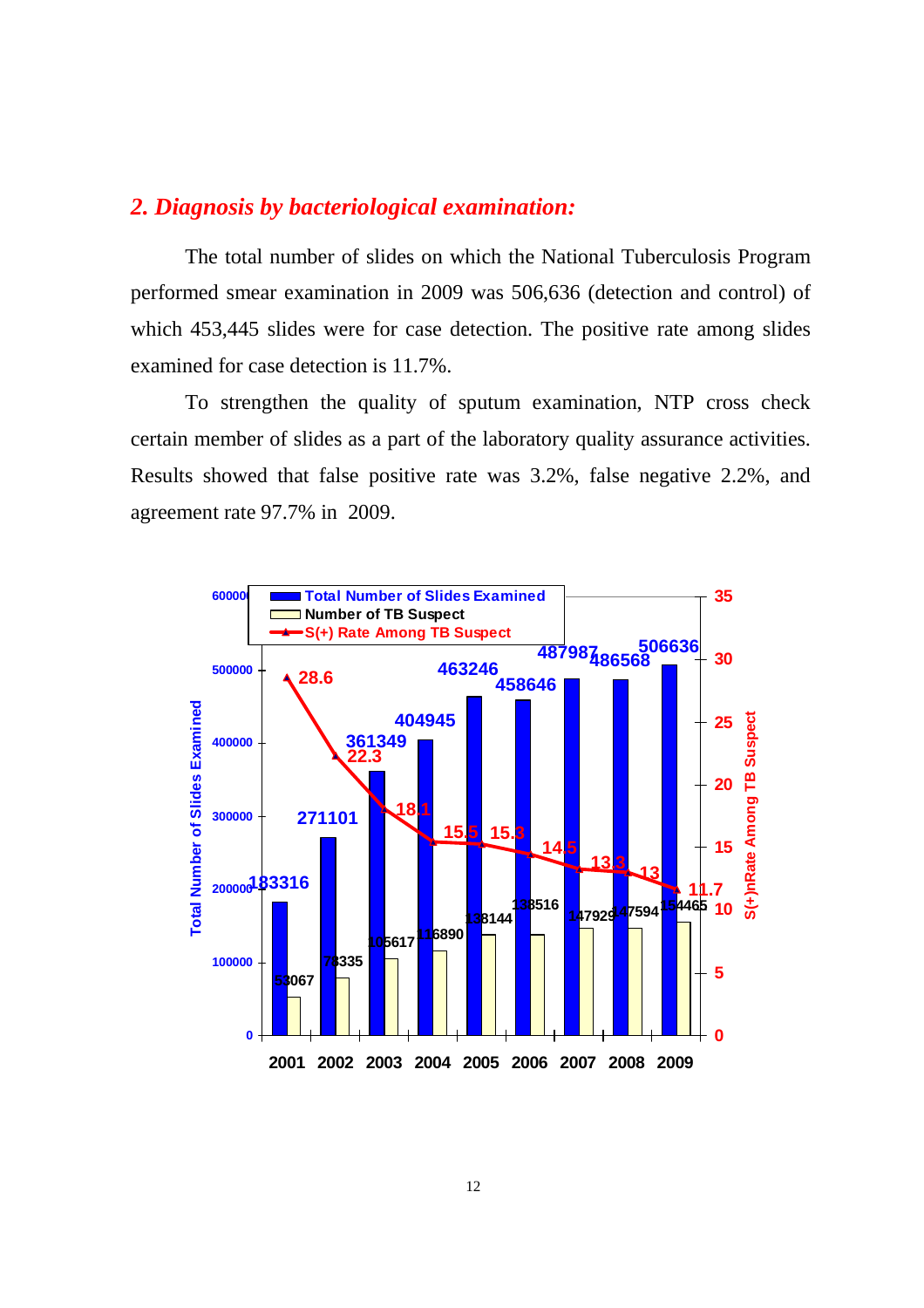#### *3. Sputum Conversion rate at month 2:*

The Conversion rate at month 2 from sputum positive to negative is 94% in 2009.

#### *4. Treatment Results :*

Due to the existence of good recording and reporting system, the National Tuberculosis Control Program can evaluate the treatment results through Cohort Analysis for TB patients registered under treatment in previous 12 months (2008).

For 19,811 new smear-positive TB patients that received Cat-1 (2RHEZ/4RH) treatment regimen, the treatment results in 2009 were as follows (see table2 in the annex for the details by province).

| - Cured               | 92 %               |
|-----------------------|--------------------|
| - Treatment completed | 3.0%               |
| - Died                | $\therefore$ 2.0 % |
| - Failure             | $0\%$              |
| - Defaulted           | $: 1.0 \%$         |
| - Transferred out     | 2.0 %              |

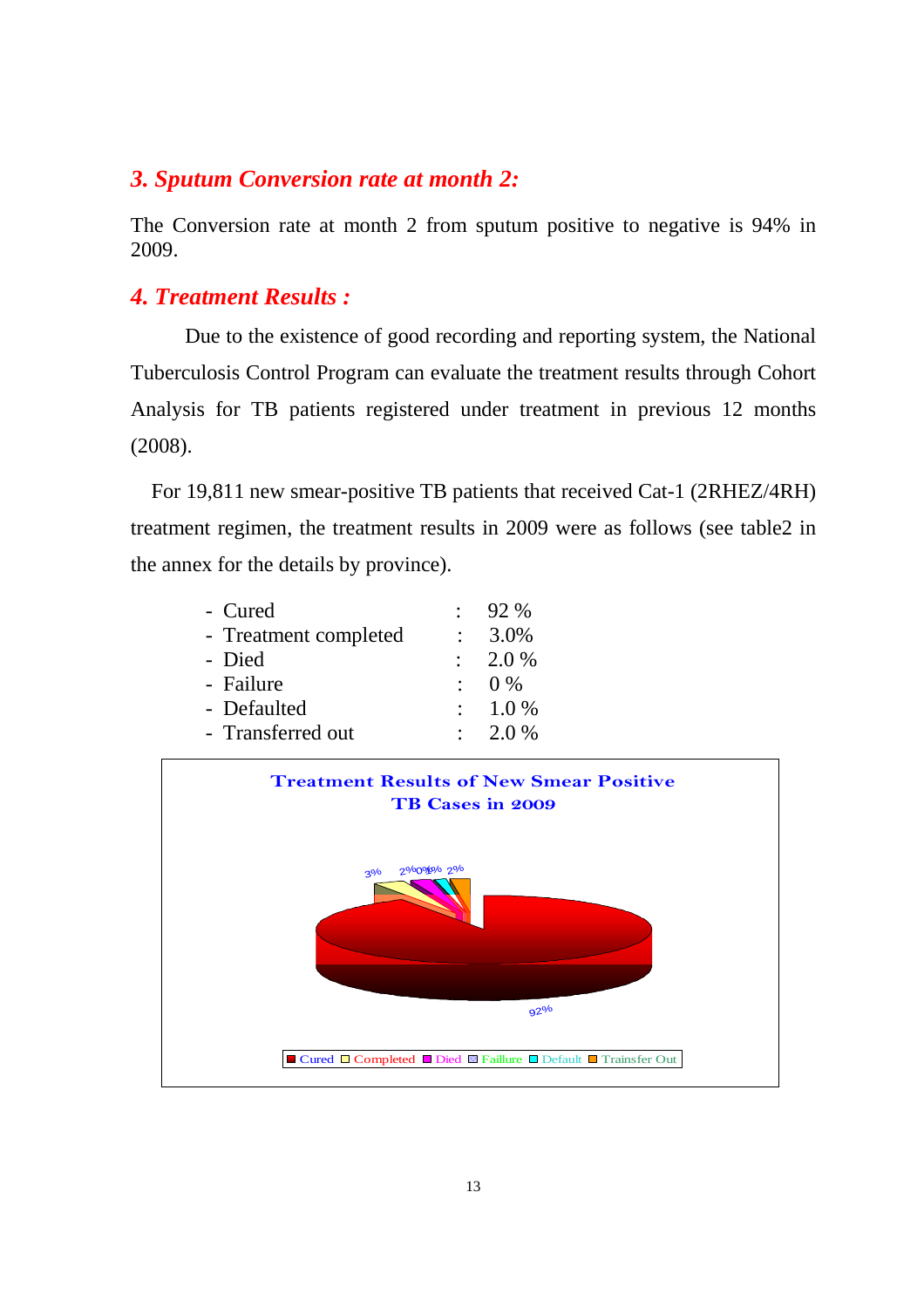#### **5. DOTS provided by CENAT in Phnom Penh :**

CENAT provided DOTS to 796 TB patients in Phnom Penh in 2009. Of those, 358 were Home Care DOT, 84 Ambulatory DOT and 354 Hospitalized DOT. Moreover, CENAT diagnosed 23 MDR-TB and all of them received treatment from MDR-TB service.

#### **6. Other Activities :**

#### **a-TB active cases finding among adults :**

Active case finding was conducted between September and December 2009 in 27 health centers, 8 operational health district, in 8 provinces.

There were 4,344 adults population from 585 villages screened under this active cases finding.

As a result, 519 active case of pulmonary TB were found (115 smear positive and 404 smear negative) and 38 extra-pulmonary TB. In summary, a total of 557 active cases of TB were identified and put on treatment.

#### **b-TB active cases finding among children :**

In 2009, National TB Control Program conducted active case finding of Tuberculosis among children in 4 provinces ( Takeo, Kampot, Kg Speur, and Prey Veng provinces ).

In summary, 2,075 children were examined and tested by tuberculin skin test. Of those 2,075 children, 356 children were diagnosed as active TB cases and put on treatment.

This achievement was due to close collaboration between health worker at provinces, district and health centers together with VHSG.

## **VIII. DOTS Expansion**

To obtain the objective of 70 % case detection rate of new smear-positive pulmonary TB, DOTS expansion to HCs level is one of the main activities of the program.

1).The steps in DOTS Expansion are the followings :

1- Pre-Assessment Visit (Situational Analysis)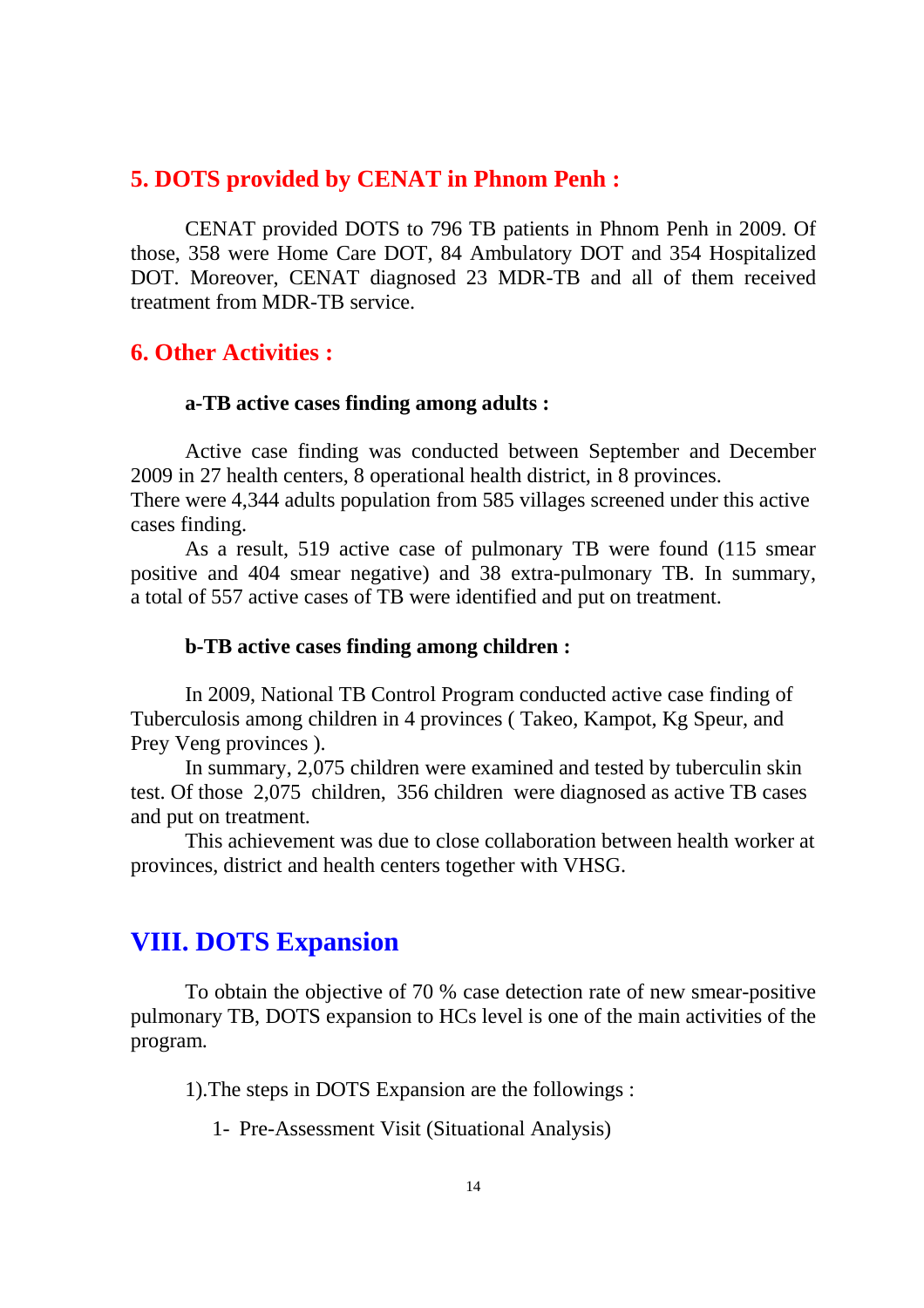- 2- Sensitizing Workshop for all stake holders
- 3- Training
- 4- Workshop before implementation
- 5- Supervision
- 6- Follow-up Workshop
- 7- Evaluation Workshop on DOTS implementation.
- 8- Monitoring and evaluation

2). Pilot Phase of DOTS Expansion: in September 1999, 9 health centers were piloted in Ambulatory DOT.

3). Phase of Expanding DOTS to Health Centers:

- By 2000, 59 health centers were expanded in DOTS.
- By 2001, 268 health centers were expanded in DOTS.
- By 2002, 392 health centers were expanded in DOTS.
- By 2003, 704 health centers were expanded in DOTS.
- By the end of 2004, the National TB Control Programme expanded

DOTS to all health centers nationwide.

In summary, in 2009, 1070 health facilities provided TB treatment with DOT nation-wide.

## IX. Community DOTS

#### 1. The Overall Goal of Community DOT implementation

The Overall Goal of Community DOTS implementation is to improve case finding through referral of TB suspects by communities, to provide TB drugs to patients who are unable to take TB drug everyday at Health Center (and only less severe patients) to ensure that TB patients take TB drugs correctly,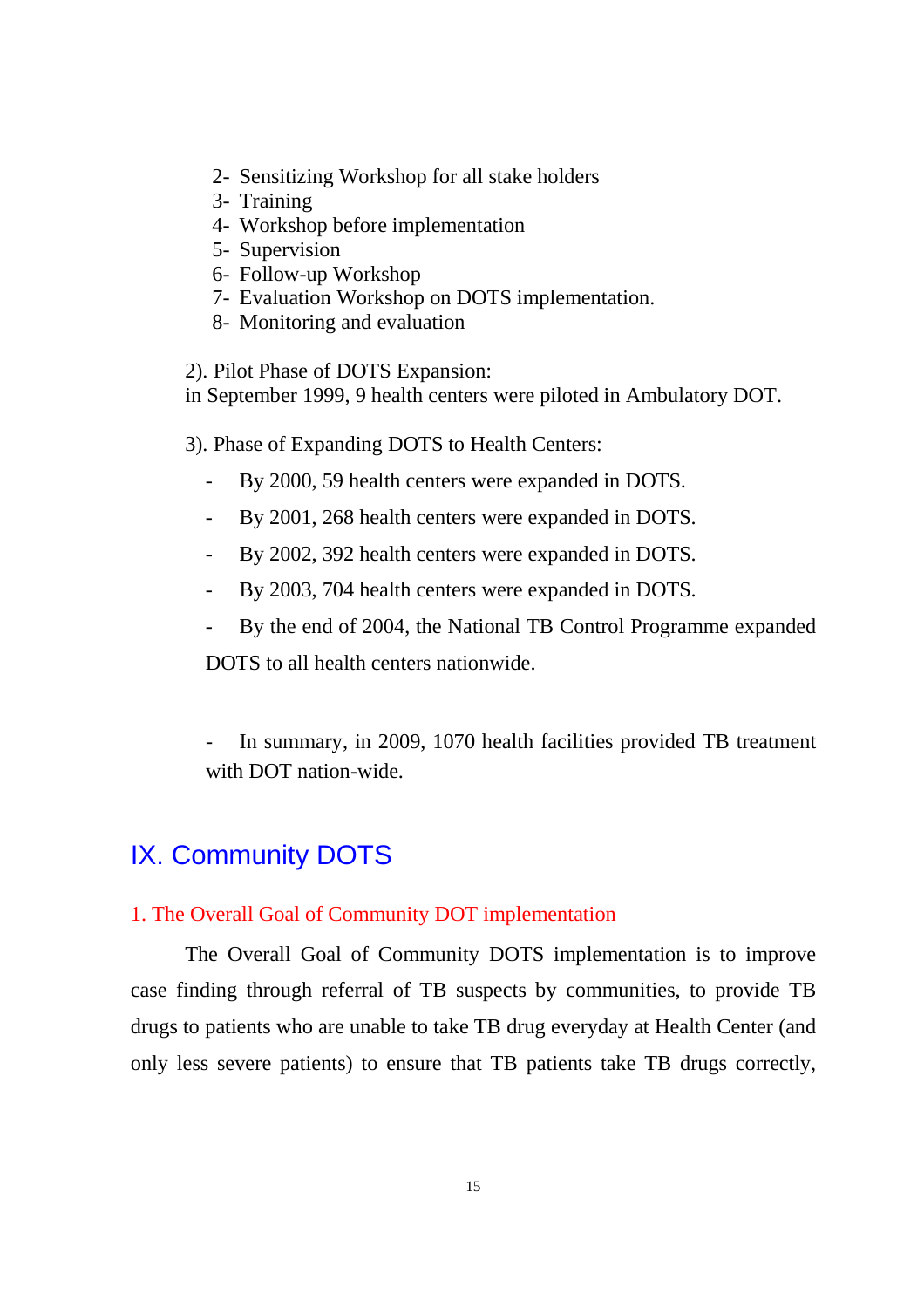completely, and to support the implementation of the new 6 month treatment regimen, 4 FDCs especially in the continuous phase etc.

#### 2. Background of Community DOTS

In 2002, in cooperation with CENAT, three ODs began piloting a Community DOTS (C-DOTS) programme – Bakan OD ( Pursat Province ), O'Chrouv and Preah Net Preah ODs ( Banteay Meanchey Province ), which were supported by CARE. In 2003, further pilot projects were established in Angkor Chey OD (Kampot province) under support from RACHA, in Svay Rieng and Chipou ODs (Svay Rieng Province) under support from CHC, and Mongkol Borei OD (Banteay Meanchey province) under support from CARE. In 2004, there were further pilot projects, in kratie OD, Kratie Province (in collaboration with PFHD),Cheung Prey, Memot, Dambe-Ponheakrek ODs in Kampong Cham Province(in collaboration with SCA), Sangke and Thmarkol ODs in Battambang Province (in collaboration with RHAC) and Kampong Tralach OD, Kampot Province (in collaboration with CHC). In 2004, communty DOTS were started in Kratie, Battambang and Kg.Cham by PFHAD , RHAC and SCA respectively.

In 2009, the total Health Centers implementing Community DOTS Increased to 744 HCs as shown in the chart below.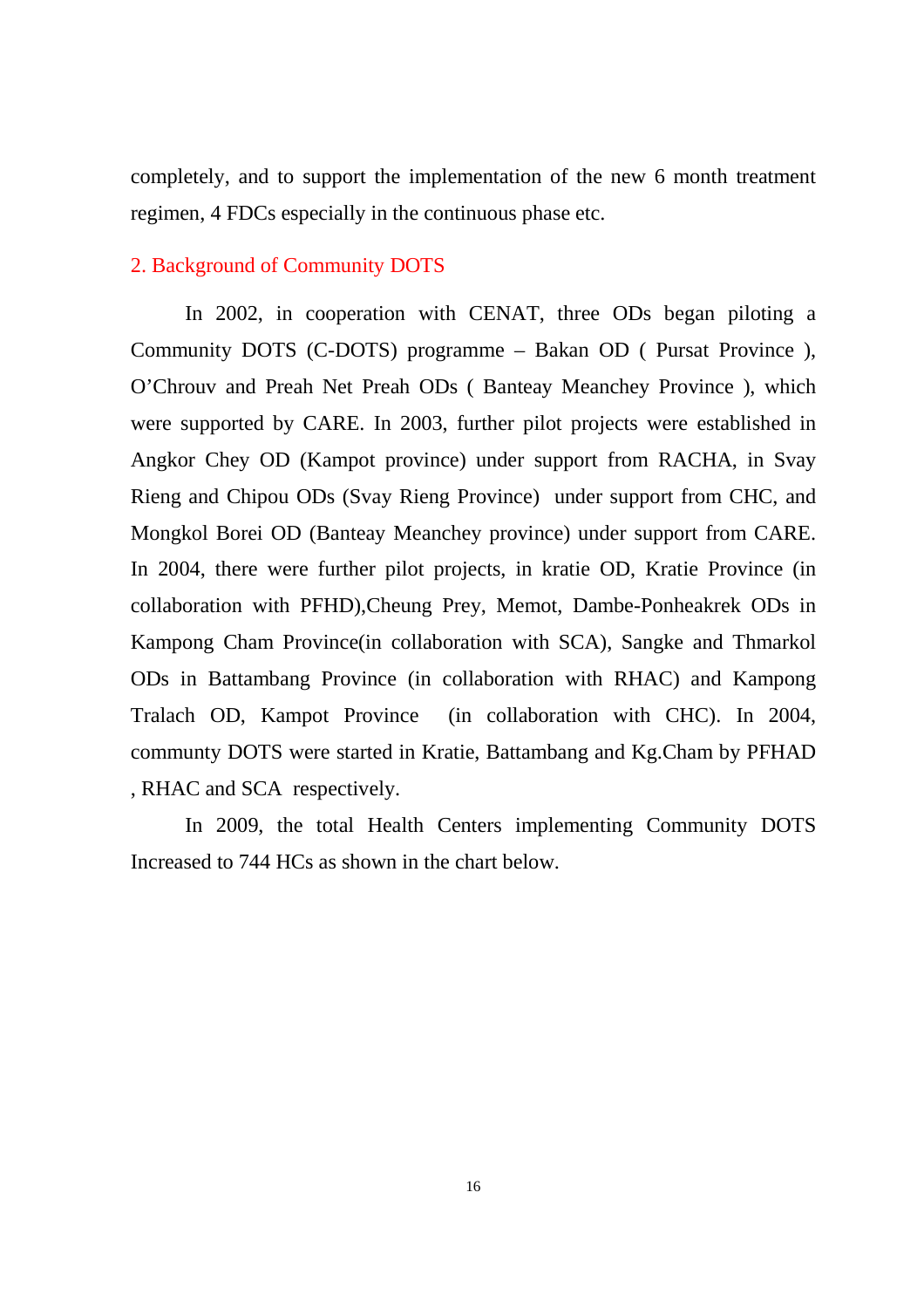

#### 3- Expansion of CDOTS Health Center

- By 2002, 6 health centers were started with C-DOTS
- By 2003, 23 health centers were expanded with C-DOTS.
- By 2004, 136 health centers were expanded with C-DOTS.
- By 2005, 91 health centers were expanded with C-DOTS.
- By 2006, 125 health centers were expanded with C-DOTS.
- By 2007, 116 health centers were expanded with C-DOTS.
- By 2008, 8 health centers were expanded with C-DOTS.

In summary, 744 HCs cumulatively have been implementing Community DOT (C-DOT) in 68 ODs by the end of 2009.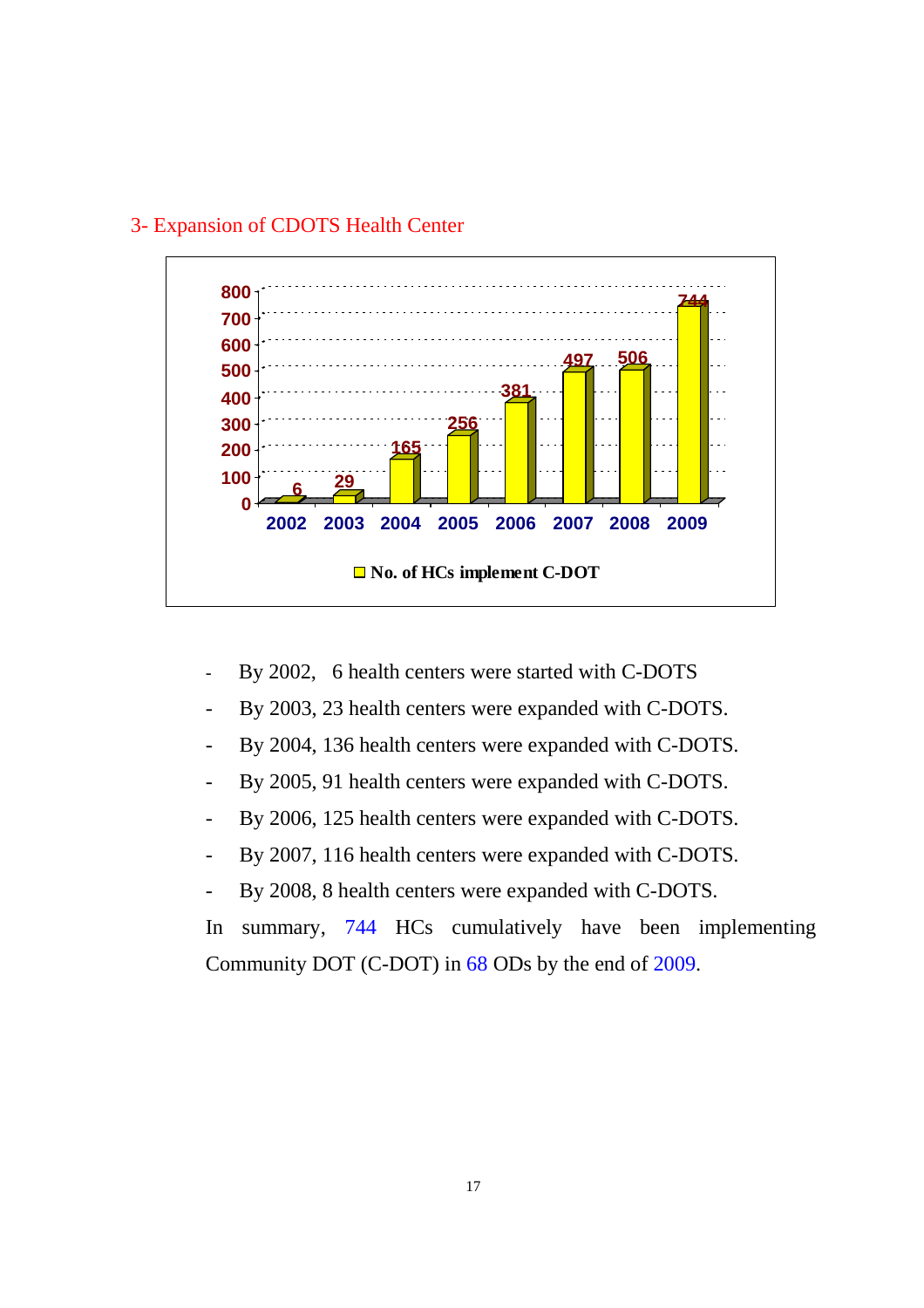#### 4. Achievement of CENAT related to CDOTS

- **GUIDELINES** on **COMMUNITY DOTS IMPLEMENTATION** have been distributed.
- **GUIDELINES** for supporting TB treatment " DOTS Supporter " have been distributed.

### 5- Contribution of Community DOTS implementation

In addition to the availability of good quality of DOTS services at public health facilities (1070), community DOTS contributes to improving access to information (place where to receive TB diagnosis and treatment), increasing awareness of tuberculosis and its signs and symptoms, decreasing levels of stigma in the communities, and maintaining good compliance to treatment leading to excellent treatment outcome more than 85% countrywide.

#### 6- Health Centers implement C- DOT in 2009 support by NGOs

In 2009, there were 13 implementers operating C-DOTS in 744 HCs as shown in the table below:

| Name of C-DOTS implementers | No of HC |
|-----------------------------|----------|
| <b>CATA</b>                 | 6        |
| <b>CHC</b>                  | 122      |
| <b>CRS</b>                  | 24       |
| <b>FHI</b>                  | 52       |
| <b>HEAD</b>                 | 55       |
| HU                          | 5        |
| <b>P-FHAD</b>               | 82       |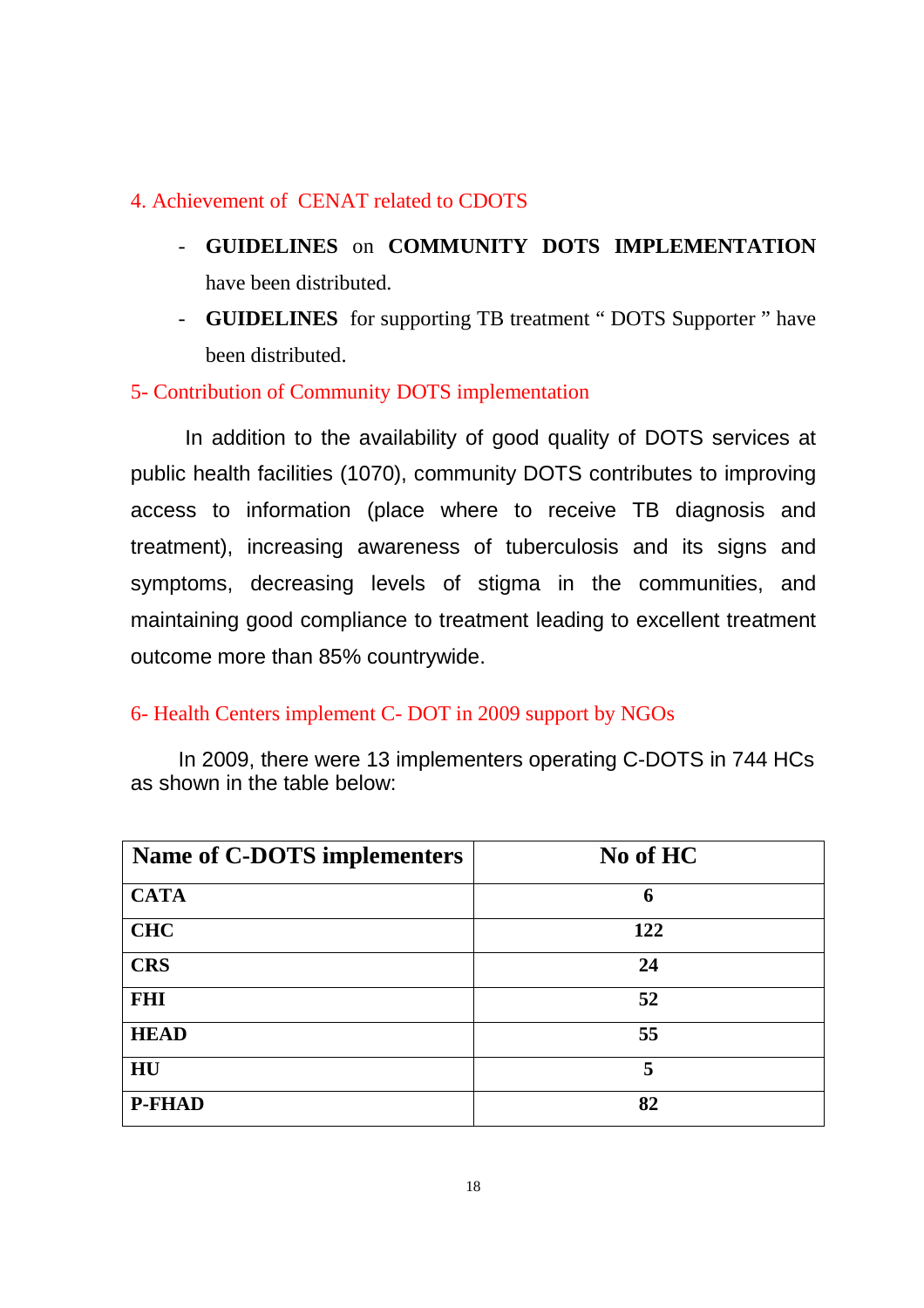| PK            | <b>10</b> |
|---------------|-----------|
| <b>RHAC</b>   | 193       |
| <b>RACHA</b>  | 122       |
| <b>SCA</b>    | 60        |
| <b>SHCH</b>   | 5         |
| <b>VORORT</b> | 8         |
| <b>Total</b>  | 744       |

#### 7- Constraints and Challenges

- Limited Quality of Community DOTS: HC staff's capacity is still limited to arrange CDOT, to do supervisory visits to the communities, to provide health education to patients and DOT Supporters, and to perform complete and accurate recording and reporting relating to C-DOTS.
- Movement of population: TB patients or sometime DOT watcher move seasonaly to earn their living, without communicating with HC staff.
- Motivation of the HC's staff and OD TB supervisors is limited.
- The co-infection of TB  $/$  HIV.

## **X. Collaborative TB/HIV activities:**

#### 1. Training:

In collaboration with National Center for HIV/AIDS, Dermatology and STD (NCHADS), National Center for TB and Leprosy Control conducted TB/HIV training to 6 Operational Districts more in 2009. Total number of trained TB/HIV ODs is 74 as follow:

- 2004: 9 ODs in 4 provinces has piloted the TB/HIV collaborative activities with support from FHI, CDC, WHO and JICA
- 2005: 10 ODs, Smach Meanchey, Seam Reap, Sotnikum, Sampov Meas, Daunkeo, Svay Rieng, Kampong Cham-Kampong Siem, Neak Loeung, Kampong Trach, and Takmao ODs.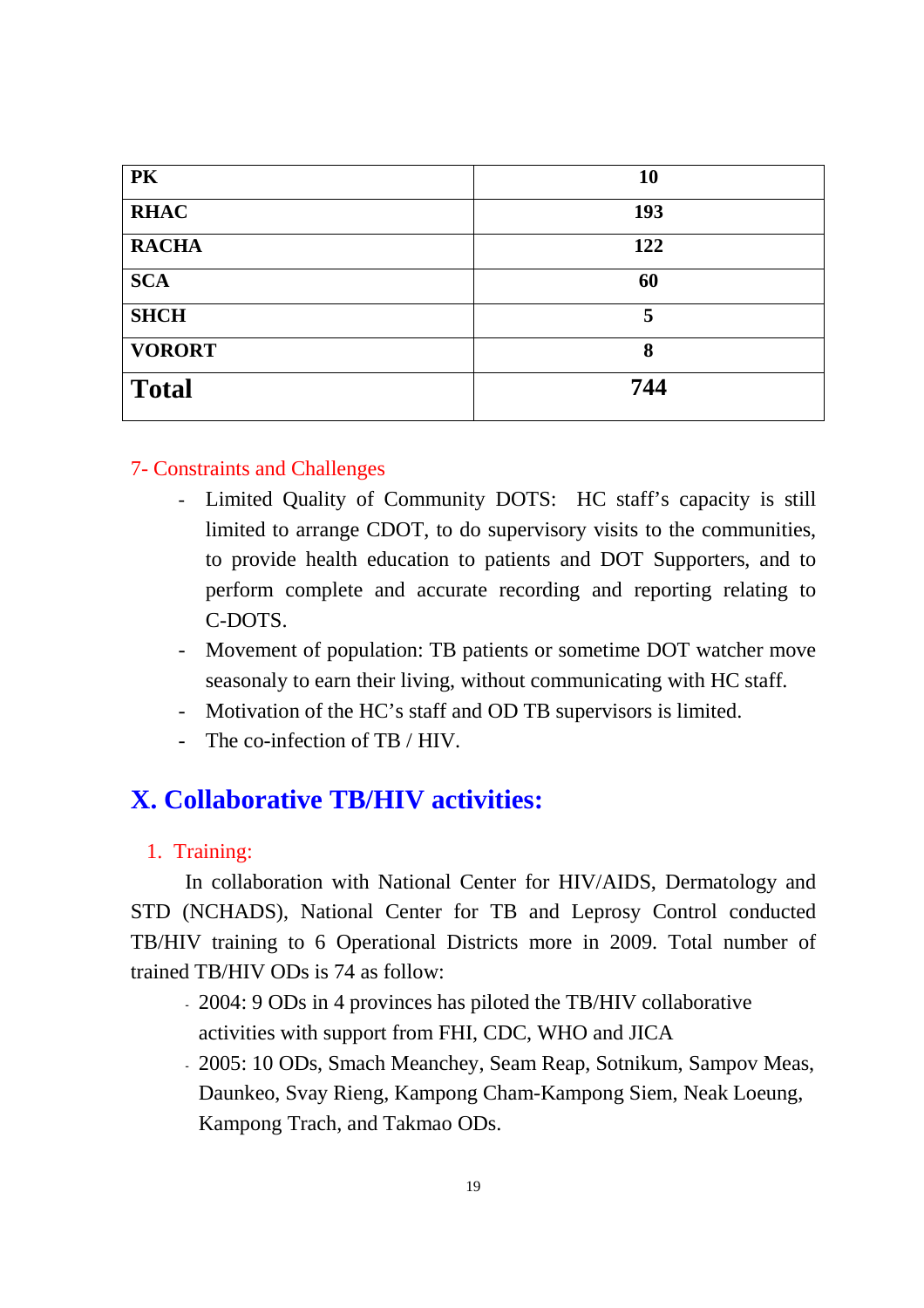- 2006: 9 ODs, Kampong Chhnang, Kampong Speu, Kampot, Prey Veng, Kampong Thom, Kirivong, Memot, Tbaung Khmom and Cheung Prey ODs.
- 2007: 24 ODs, Angroka, Prey Chhor, Srey Santhor, Ponhea Krek, Chamkaleu, Chipou, Romeas Hek, Sre Ambil, Kralanh, Koh Thom, Kien Svay, Kampong Trabek, Messang, Baray Santok, Kmpong Tralach, Boribo, Kratie, Chhlong, Stung Treng, Pailin, Thmorkol, Sampov Loun, and Sangke ODs.
- 2008: 16 ODs, Preah Net Preah, Kang Pisey, Staung, Sen Monorom (Modulkiry), Banlong (Ratanakiry), Angkorchey, Bakan, Preah Sdach, Pear Raing, Angsnoul, Mouk Kampoul, Oraing Ov, Krauchma, Prey Kabas and Bati ODs.
- 2009, 6 ODs, Angkor Chum, Saang, Kamchay Mear, Chhouk, Tbeng Mean Chey (Preah Vihear), and Kep ODs.

#### 2. Clinical TB/HIV guideline development and training

In good collaboration with developing partners, FHI, US-CDC, MSF, CHC, WHO, JICA, URC,HOPE, and other partners, CENAT and NCHADS have developed TB/HIV clinical management guidelines and training curriculum for medical doctors, medical assistants who are currently working at TB ward at referral hospital, national pediatric hospital and NGOs. The clinical TB/HIV clinical management guidelines was approved in 2009.

In 2008, the 5 day-training course of TB/HIV clinical management were conducted for participants from Bantheay Meanchey, Battambang, Pailin, Pursat, Kg Chhnang, Kg Cham, Kratie, CENAT, National Pediatric Hospital, Kossomak Hospital, Chhouk Sar (NGO clinic where TB screening and ART are introduced), Takeo and Phnom Penh. And by the end of 2009, the cumulative number of batches being trained is of 8 batches (221 medical health staff) which were trained on the TB/HIV clinical management.

The 5-day training covers:

a. communication skills for patients and health care providers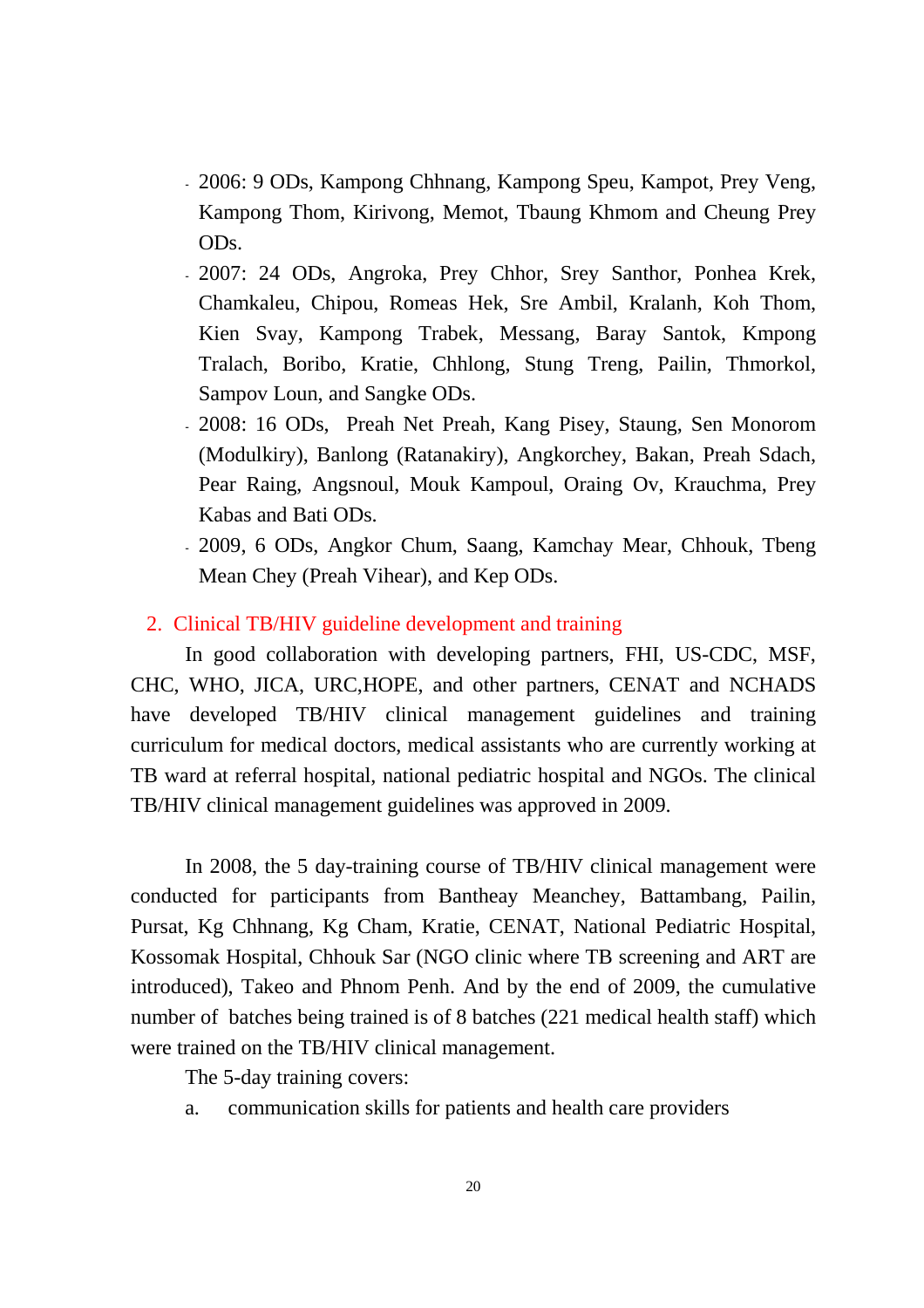- b. Epidemiology and pathogenesis of TB/HIV
- c. Pulmonary TB
- d. Extra-pulmonary TB
- e. TB/HIV prevention
- f. Treatment strategy
- g. Drug interaction (TB drugs and ARV drugs)
- h. Diagnostic procedure
- i. X-ray reading for complicated cases
- j. Drug side effect
- k. Childhood TB/HIV
- l. MDR TB in HIV patients
- m. Special circumstances
- n. TB Immune Reconstitution Inflammatory Syndrome (IRIS)

In order to evaluate the participants knowledge improvement, the pre-test and post test are introduced.

#### 3. Revised National Framework for TB/HIV collaboration

A revised framework to address TB/HIV co-infection in the Western Pacific Region was officially released in 2008. During National Workshop on TB/HIV collaborative activities, this WHO revised framework was presented and the recommendation for modification for the existing Cambodia TB/HIV framework was made in order to adapt the need of Cambodia context and to be relevant to current situation. Technical Working Group for TB/HIV has drafted the revised framework for TB/HIV collaboration and will get approved in 2010.

The content of the framework covers

- a. Introduction and background for TB/HIV collaboration,
- b. HIV screening and Diagnosis among TB patients
- c. 3Is (Intensified TB case finding among PLHA, INH Preventive Therapy, and Infection Control)
- d. Main recommendation on treatment of TB/HIV co-infection (including CPT)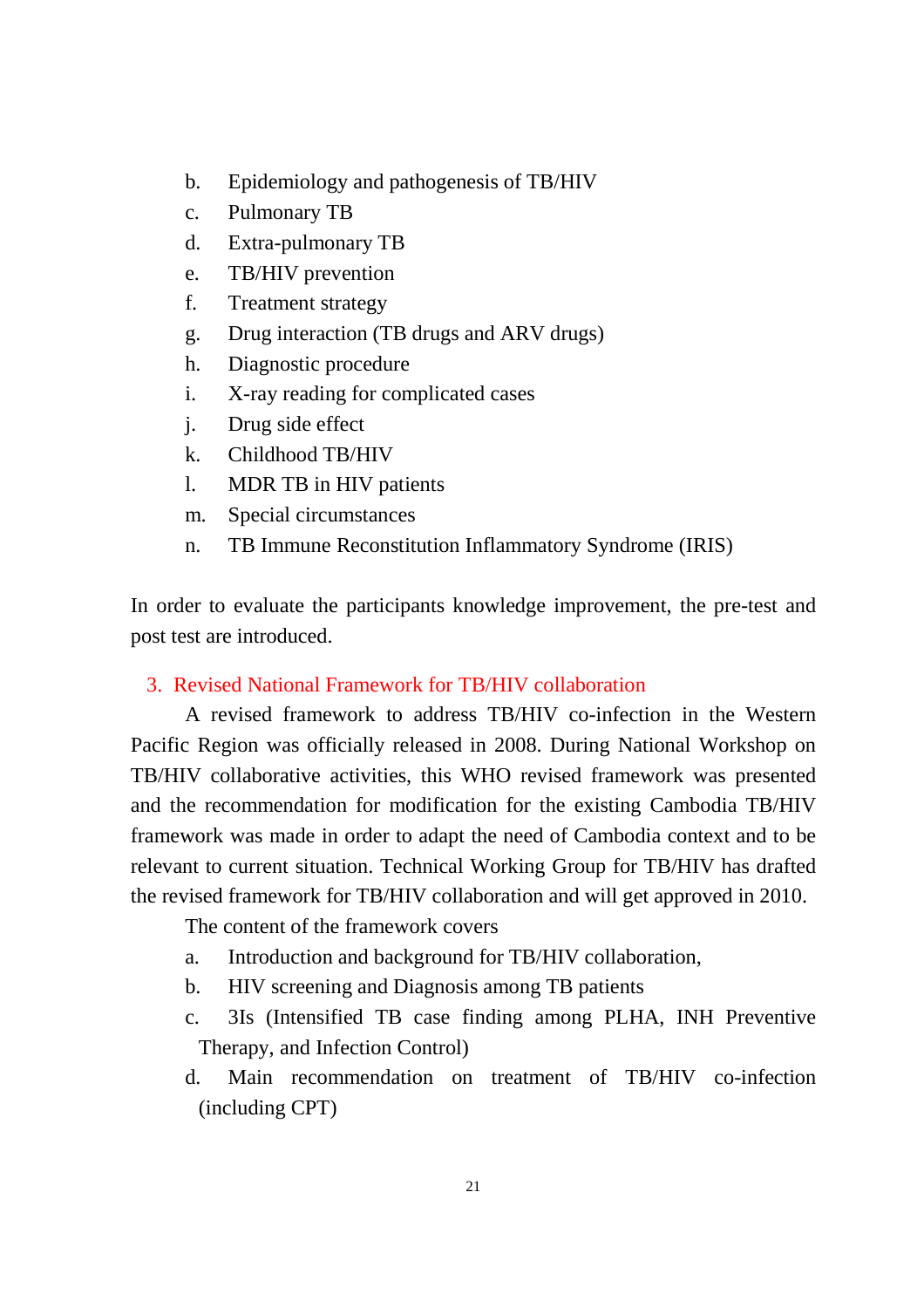- e. TB/HIV co-infection in special groups: Children and closed setting and IDU
- f. Coordination, roles, and responsibilities of HIV and TB programs at different levels (including national, provincial, OD, facility and community level)
- g. Supplies and logistics management
- h. Monitoring and Evaluation
- i. Annexes

#### Reprinted and Developed new IEC materials for TB/HIV activity

TB/HIV leaflets were developed in 2006, and in 2009 JICA reprinted and developed the flipchart and the poster about TB/HIV for use in the whole country.

4. **National TB/HIV Workshop :** The two national programs in good collaboration with the Development Partners, conducted the third National Workshop on Collaborative TB/HIV activities from 23<sup>th</sup> -24<sup>th</sup> November 2009. It is a forum where the stakeholders, partners and health workers working for TB control and HIV/AIDS control, meet and discuss how to improve the TB/HIV collaboration by looking at referral of TB patients to VCCT for HIV testing, referral of PLHA for TB screening, and recording and reporting. The main objectives of the conference were as follow:

- to present the new revised TB/HIV framework including 3Is: Intensified TB case finding, INH preventive Therapy, Infection Control

- to introduce the roadmap for implementation of IPT and IC
- to strengthen the Recording and reporting for TB/HIV activities:
	- 1. TB screening/IPT among PHA from NCHADS
	- 2. HIV screening among TB patients from CENAT
	- 3. Infection Control from both sites
	- 4. Presentation of current TB/HIV activities in selected provinces

- to present the preliminary result of HIV sero-prevalence among TB patients, 2009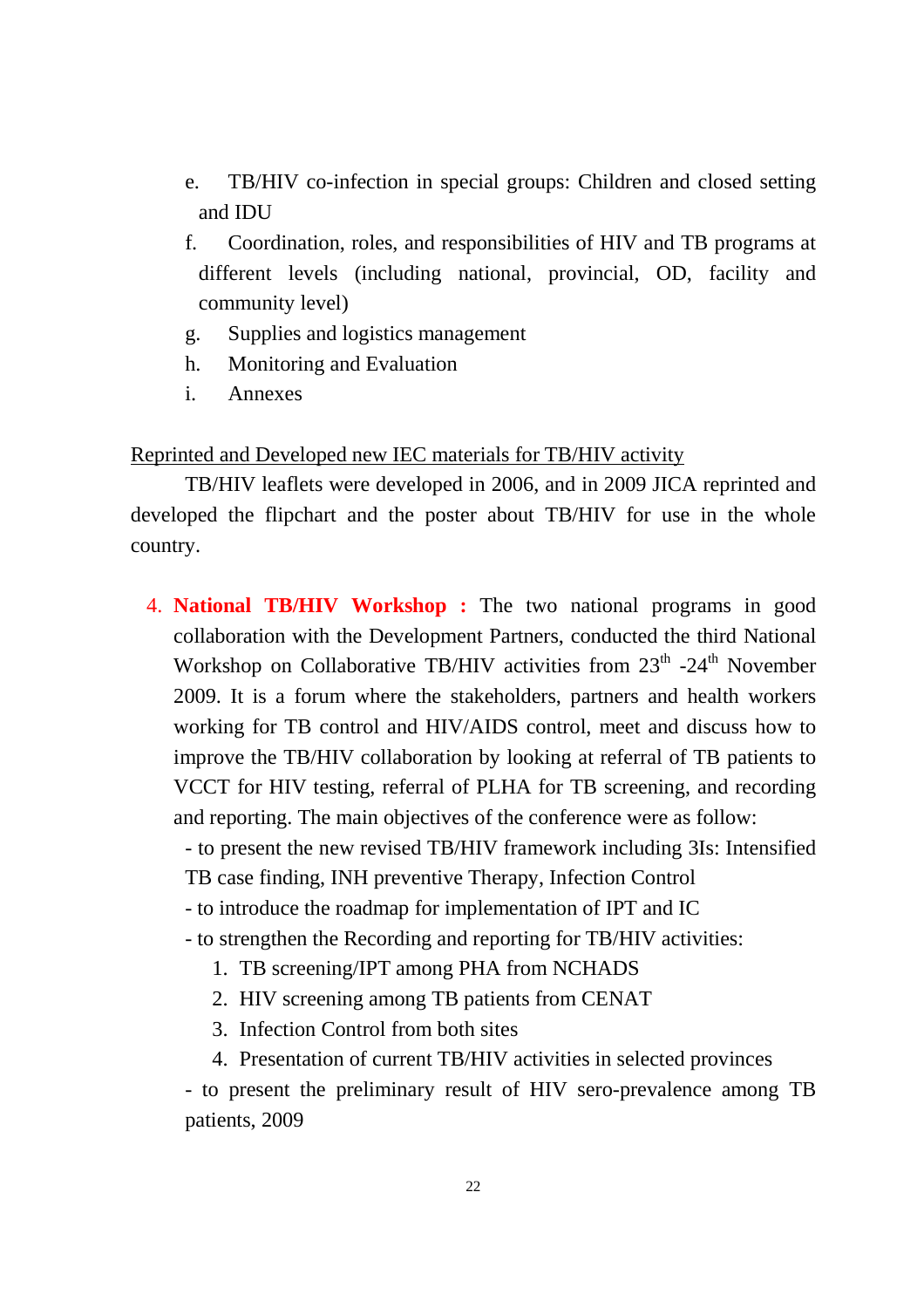-to introduce the revised TB monthly and quarterly recording and reporting

Participants included PHD directors, OD directors, Provincial TB Supervisors, PAOs, OD TB supervisor and NGOs and partners working in the field of TB/HIV with the total number of around 316.

Participants were divided into 6 groups based on geographic, epidemiological situation and their experiences. These groups held discussions on the following topics:

1/- Intensified TB case finding among PLHIV for 2 different groups

2/- INH Preventive therapy for 1 group

3/- Screening HIV among TB patients for 1 group

4/- Infection Control for 1 group

5/- The coordination and harmonization of TB/HIV activities at the field levels for 1 group

|                | Among TB<br>Patients 2009<br>HIV/AIDS |                 |                 |         |        |        |           |                |     |
|----------------|---------------------------------------|-----------------|-----------------|---------|--------|--------|-----------|----------------|-----|
|                | Number of                             | Number of       | Number of       | Number  |        |        |           | ت              |     |
|                | TB cases                              | <b>TB</b> Cases | <b>TB</b> Cases | of TB   | $HIV+$ | HГ     | <b>Ed</b> | Ě              | ARV |
| Quarter        | registered                            | Registered      | Referred to     | Cases   |        |        |           |                |     |
|                | for treatment                         | for treatment   | VCT for         | tested  |        |        |           | $\overline{5}$ |     |
|                | (including)                           | (excluding)     | HIV testing     | for HIV |        |        |           |                |     |
|                | $HIV+$                                | $HIV+$          |                 | at VCT  |        |        |           |                |     |
| 1              | 10,033                                | 8,530           | 5,774           | 5,489   | 119    | 5,370  | 256       | 228            | 143 |
| 2              | 9,448                                 | 8,870           | 6,043           | 5,678   | 70     | 5,608  | 240       | 217            | 100 |
| 3              | 10,150                                | 9,475           | 6,728           | 6,582   | 117    | 6,465  | 296       | 261            | 138 |
| $\overline{4}$ | 10,568                                | 10,123          | 7,573           | 7,296   | 90     | 7,206  | 289       | 278            | 145 |
| Total          | 40,199                                | 36,998          | 26,118          | 25,045  | 369    | 24,649 | 1,081     | 984            | 526 |

#### 5. TB/HIV Data :

Based on the above table, 70.59% (26,118/36,998) of TB patients with unknown HIV status were referred for HIV testing, out of them around 95.89%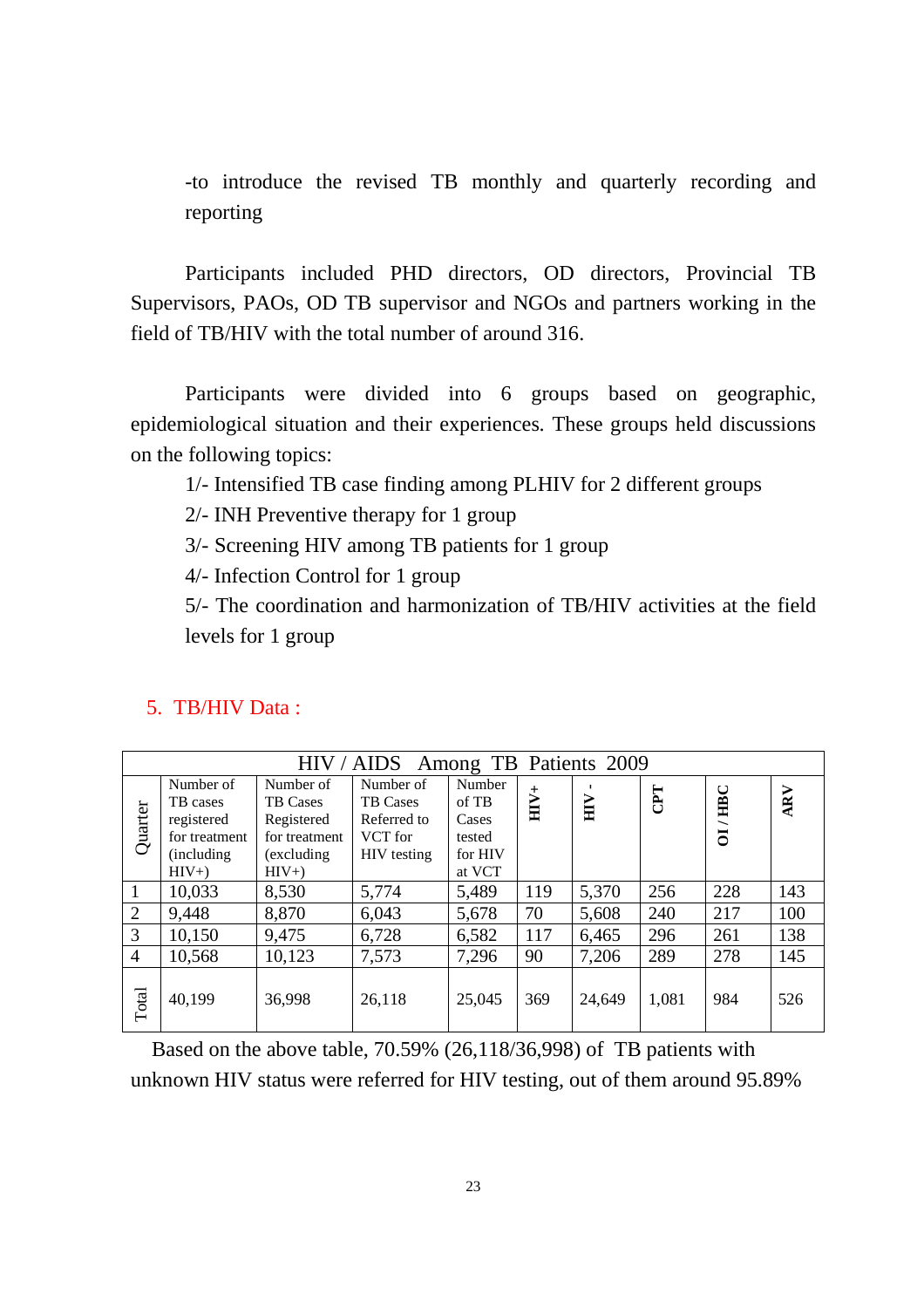(25,045/26,118) tested for HIV at VCCT. The positive rate of HIV in unknown TB patients who were referred and tested at VCCT is around 1.47% (369/25,045).

Since National TB control program receives budgetary support (from TBCAP, GFATM, CHC, JICA and other NGOs) for referring TB patients or referring TB patient blood to VCCT for HIV testing, number of TB patients tested for HIV is increasing from 54% in 2008 to 70.59% in 2009. Cotrimoxazole preventive therapy is given to all HIV positive TB patients and also anti-retroviral treatment during TB treatment is provided to all eligible HIV positive TB patients who meet the eligibility criteria.

| Among PLHA 2009<br>TB |                 |                   |           |       |     |             |              |               |
|-----------------------|-----------------|-------------------|-----------|-------|-----|-------------|--------------|---------------|
|                       | Number of       | Number of         | Number of | $BK+$ | BK- | <b>EPTB</b> | <b>Total</b> | <b>Number</b> |
|                       | $HIV + clients$ | $HIV+$ clients at | $HIV+$    |       |     |             |              | of $HIV+$     |
|                       | registered at   | VCCT referred     | clients   |       |     |             |              | received      |
| Quarter               | <b>VCCT</b>     | to OI/ART         | screened  |       |     |             |              | <b>IPT</b>    |
|                       |                 | service for TB    | TB at     |       |     |             |              |               |
|                       |                 | screening         | OI/ART    |       |     |             |              |               |
| 1                     | 2,886           | 773               | 1,190     | 125   | 194 | 134         | 453          | 11            |
| $\overline{2}$        | 1,649           | 694               | 1,184     | 68    | 137 | 136         | 341          | 3             |
| 3                     | 1,186           | 617               | 1,060     | 102   | 153 | 155         | 410          | 8             |
| 4                     | 1,350           | 855               | 1,233     | 67    | 115 | 153         | 335          | 21            |
| Total                 | 7,071           | 2,939             | 4,667     | 362   | 599 | 578         | 1,539        | 43            |

## **XI. Multi drug resistant TB (MDR-TB)**

NTP collaborates with its partners, especially Cambodian Health Committee (CHC), Médecin Sans Frontière France (MSF/F), CDC/GAP, to provide services for MDR diagnosis and treatment, and in development of MDR TB guideline.

By the end of 2009, there are 8 MDR-TB treatment sites with 45 isolations rooms (see table below).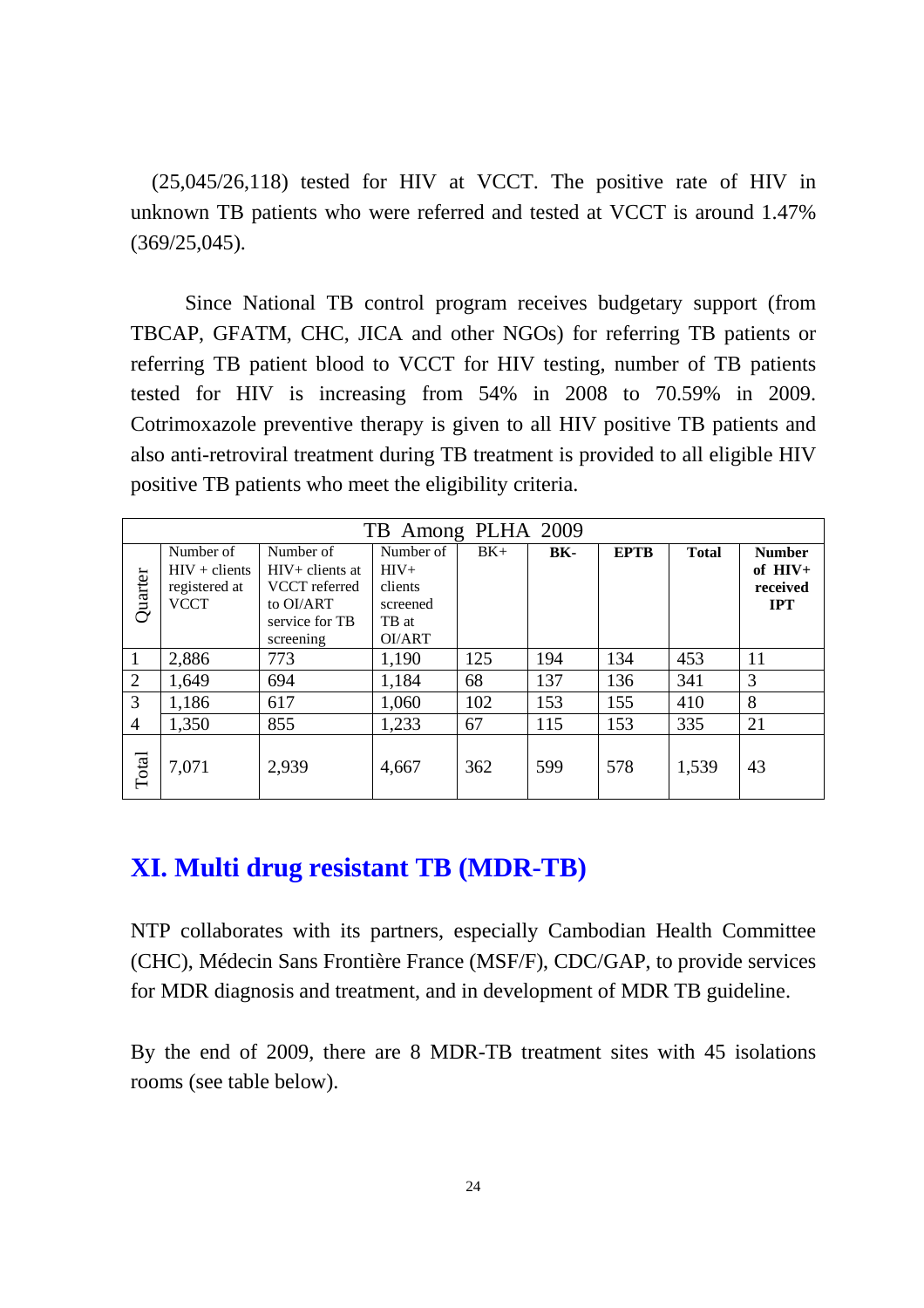| $N^0$ | <b>Treatment sites</b>           | Number of isolation rooms |
|-------|----------------------------------|---------------------------|
|       | <b>CENAT</b>                     |                           |
| 2     | Mittapheap Khmer-Soviet Hospital | 20                        |
| 3     | Battambang                       | 6                         |
| 4     | Takeo                            |                           |
| 5     | Siemreap                         | 2                         |
| 6     | <b>Svay Rieng</b>                | 2                         |
|       | Koh Kong                         | $\mathcal{P}$             |
| 8     | Kampong Cham                     | 2                         |
|       | Total: 8 treatment sites         | 45 isolation rooms        |

#### 1. Case finding strategies:

The following patients are considered as MDR-TB suspects and evaluated for MDR-TB:

- 1- All smear-positive pulmonary tuberculosis treated with category II treatment regimen.
- 2- New smear-positive pulmonary tuberculosis living in close contact with known MDR-TB case.
- 3- Non converter at month 3 for smear-positive pulmonary tuberculosis treated with category I treatment regimen.

#### 2. Diagnosis:

All MDR-TB suspects are requested to submit 3 sputum samples which are sent to the laboratory to perform:

- 1- Smear microscopy
- 2- Culture
- 3- Identification
- 4- Drug susceptibility testing.

#### 3. Treatment:

All confirmed MDR-TB cases received the standardized category IV treatment regimen as follow: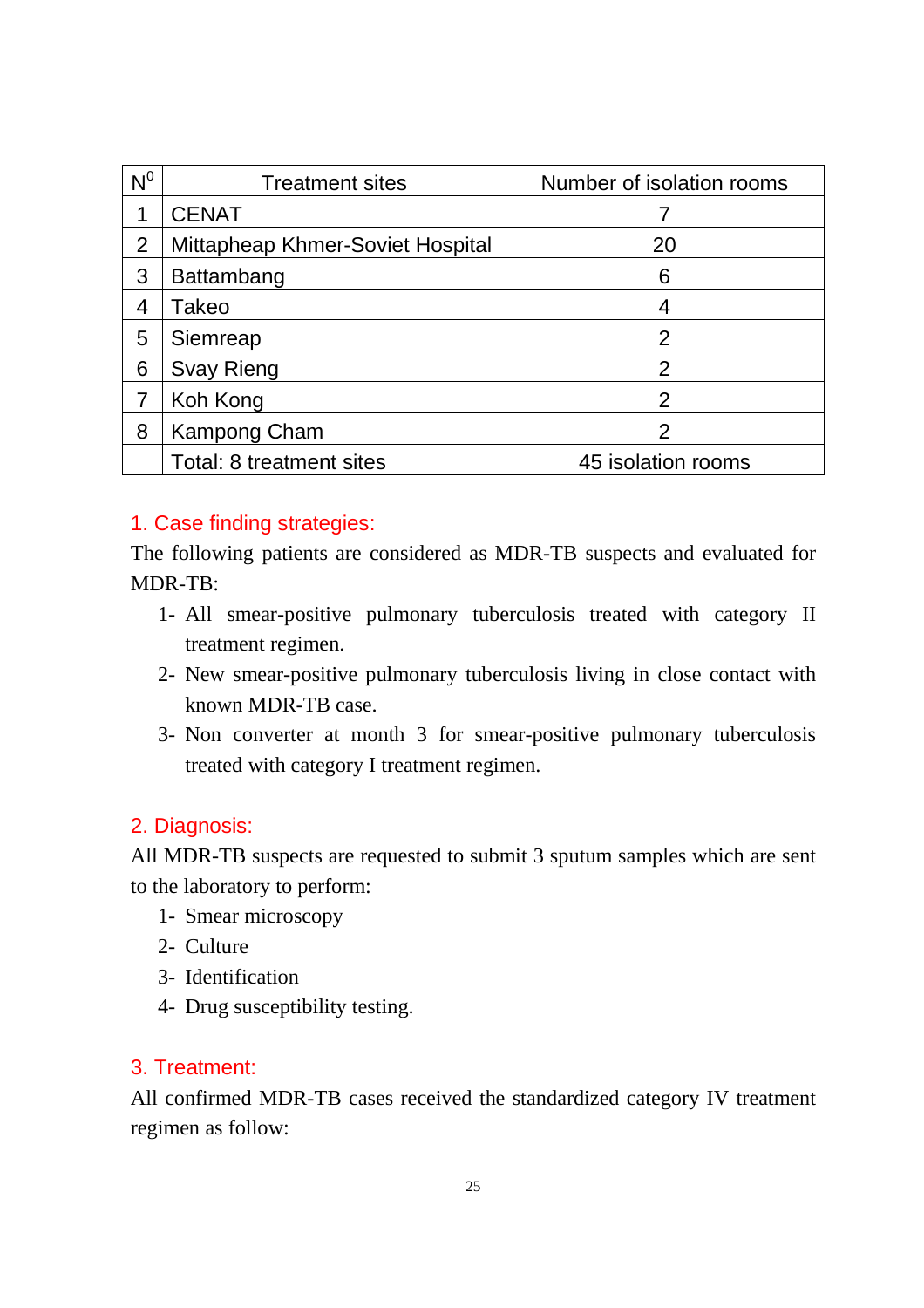6 Z E\* Km (or Cm) Lfx (or Mfx) Eto Cs (or PAS) / 18 Z E\* Lfx (or Mfx) Eto Cs (or PAS)

\* If still susceptible by drug susceptibility testing.

#### 4. Achievement:

In 2009, NTP screened 329 MDR-TB suspects. Among them, 39 cases were MDR-TB. (See below)

Screened 329 suspects

- MTB 113 cases
	- o MDR-TB 39 cases
		- o PDR/Mono 17 cases
		- o Susceptible 50 cases
		- o Pending 07 cases
- NTM 39 cases
	- o MAC 04 cases
	- o M. scrofulaceum 02 cases
	- o M. intracellularae 02 cases
	- o M. interjectum 02 cases
	- o M. abcesus 01 case
- o Pending 28 cases
- Sterile 128 cases
- Contaminated 06 cases
- Pending 43 cases.

From 2006 till the end of 2009, 114 patients in total have been enrolled for treatment and follow-up (see below):

Total patients: 114

- DR-TB 89 cases:
	- o XDR-TB 01 case
	- o MDR-TB 86 cases
	- o Mono/PDR 02 cases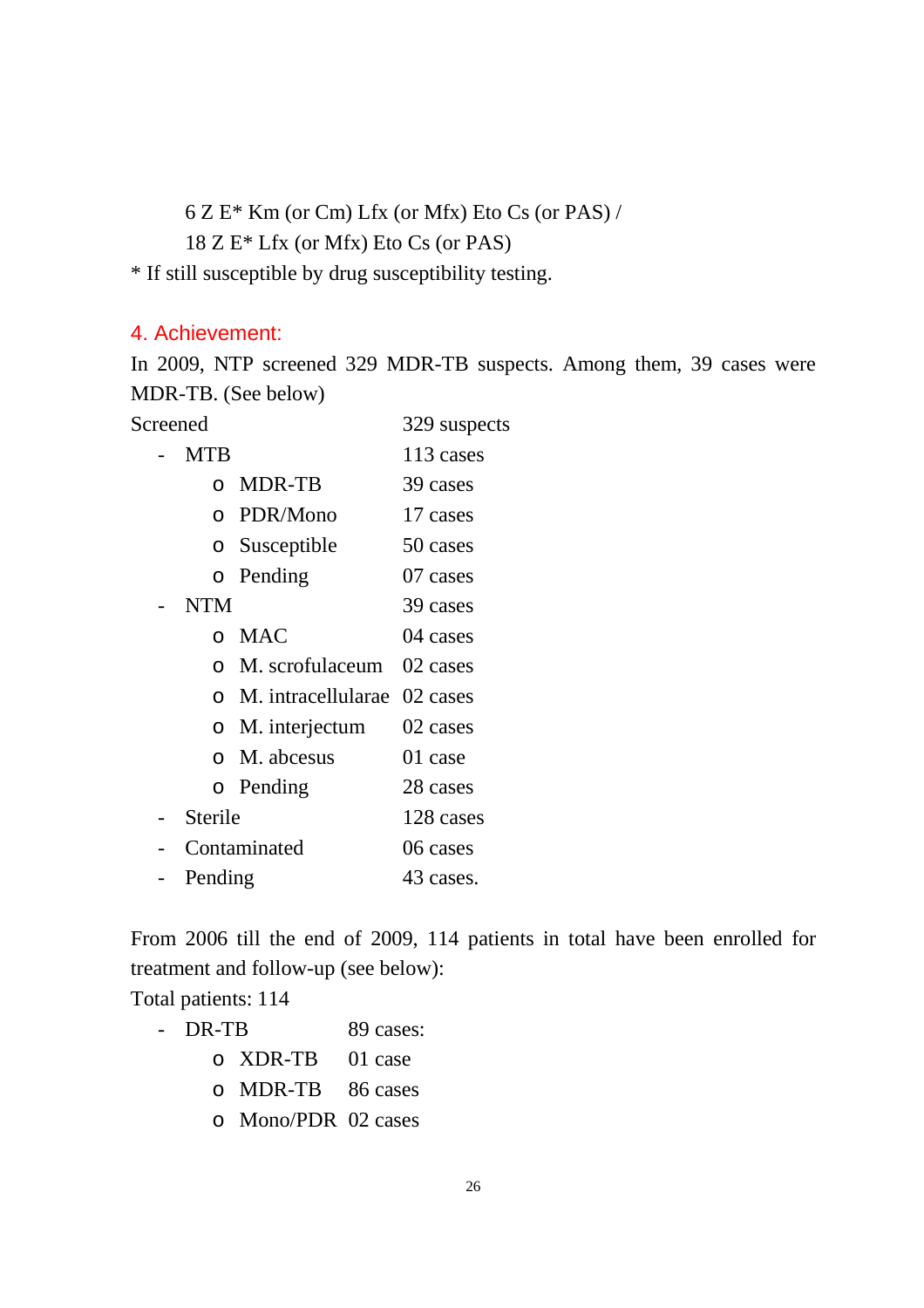- NTM 25 cases.

#### 5. Challenges:

- Staff's capacity is still limited in MDR-TB management
- Number of Health staff in MDR-TB service is not enough
- Incentives for H staff working with MDR-TB patients is not appropriate
- Isolation rooms is not enough (inadequate isolation room)
- Few patients refuse to accept treatment
- Some patients refuse to receive treatment in hospital
- Some patient drop out their treatment
- Management on side-effect for MDR-TB patients is still limited
- Transportation means used to trace defaulter and supervise is not appropriate

## **XII. Public-Private Mix DOTS (PPM-DOTS)**

Public-Private Mix DOTS is an intervention of DOTS Expansion of the National Tuberculosis Program. Since 2005 the National Tuberculosis Program in collaboration with JICA, USAID, URC, PATH and other institutions such as Cambodia Pharmacy Association, Cambodia Medical association, has been establishing the PPM-DOTS model in which private sectors involved are individual private physicians, private hospitals, pharmacists, drug sellers and private lab technicians. By the end of 2009, PPM-DOTS activities have been implemented in 38 ODs in 10 provinces namely Phnom Penh, Battambang, Sihanuk ville, Kampong Cham, Siem Reap, Pursat, Takeo, Kampong Speu, and Kandal.

Private providers, in implementing this PPM-DOTS, have the main roles in identifying TB suspects, guide /explain about TB, and refer TB suspects with referral slips to the government HCs or RH for diagnosis and treatment.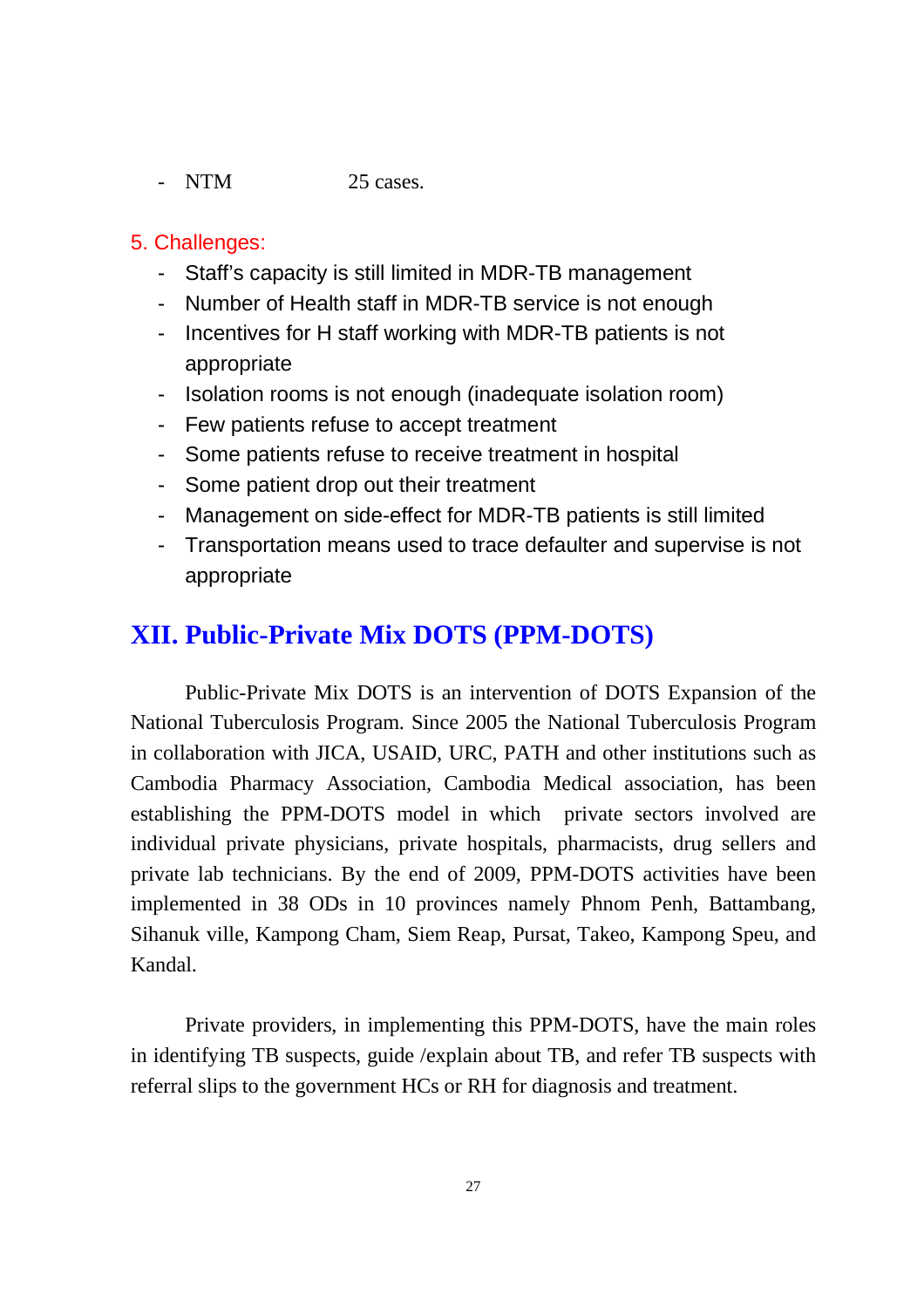The PPM-DOTS has contributed to TB Control as follows :

- enhance the quality of TB diagnosis and treatment as well as patient support providing the knowledge and skills through workshops, trainings which reduce the malpractice and misunderstanding and also limits the unnecessary and often costly treatments.
- increase the case detection rate and reduce the delay in diagnosing TB through private practitioner participation in referring timely all TB suspects for diagnosis and treatment at public heath TB network. These prevent emergence of multi-drug resistant TB.
- improve the equitable access to high quality of DOTS by involving private practitioners from whom the poor vulnerable people seek care.
- protect the poor and vulnerable people from inappropriate expense by sending them to public facilities for diagnosis and receive free of charge treatment.
- contribute towards completeness of epidemiological surveillance on TB when both private and public sectors who diagnose and treat TB follow proper TB recording and reporting system of the National Tuberculosis Program
- improve the management capacity of both the public and the private sectors and there by contribute to health system strengthening.

There are some challenges despite the PPM-DOTS has been in progress,:

- number of drop out of referring TB suspects still high
- limitation of resources in data collection from private and public
- limitation of resources in supervision
- the current diagnosis is a little bit late for the patient
- motivation to service providers in both sectors.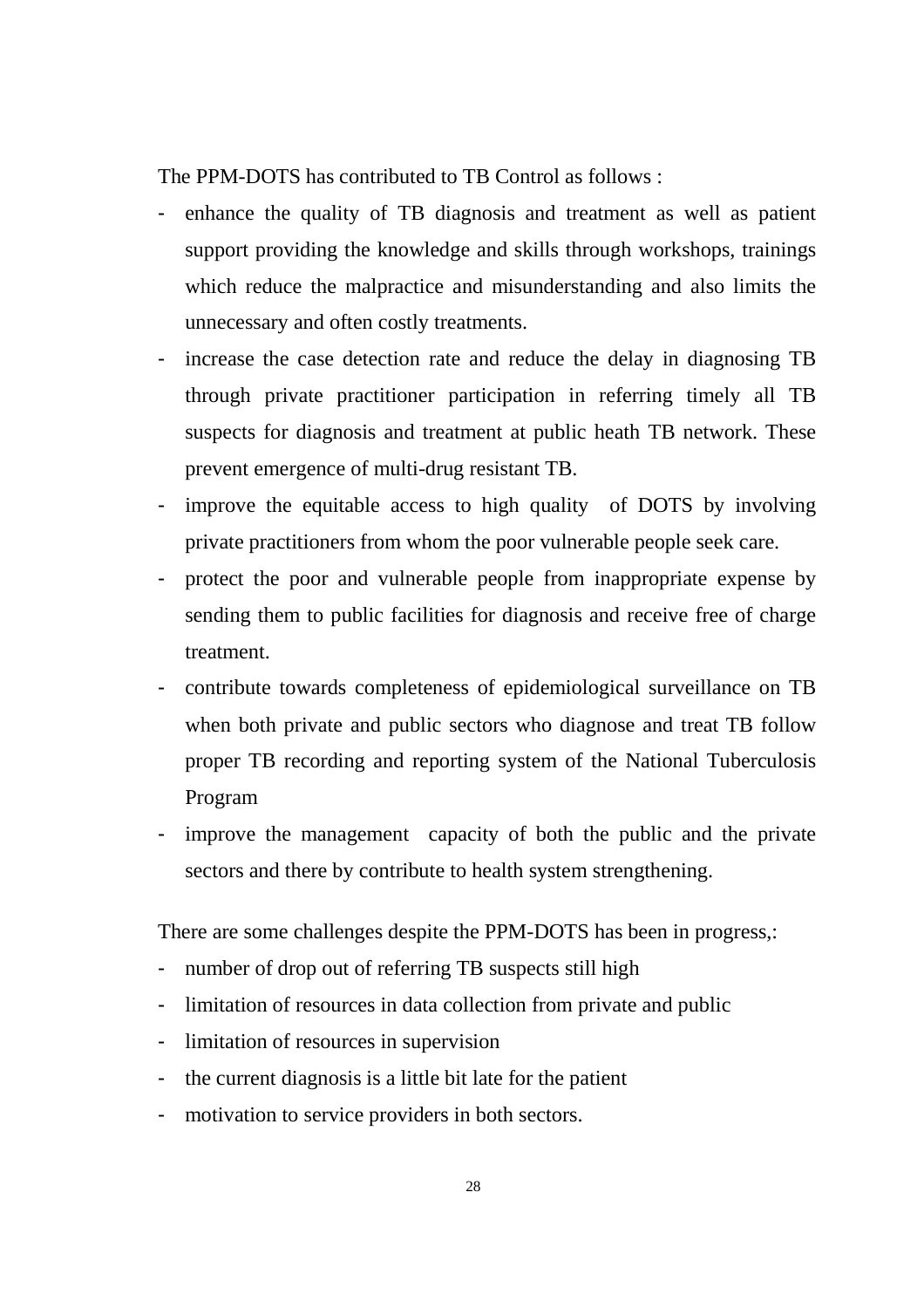- limitation of confidence on public facilities
- small scale of PPM-DOTS implementation

In summary, the achievement related to case finding and treatment of tuberculosis in 2009 under PPM-DOTS activities are shown in the table below:

| Year | Province       | OD. | No. of Private<br>implementing<br>PPM-DOTS | No. of TB suspects<br>referred from<br>private | No. of TB suspects<br>received by public | No. of Smear<br>Positive<br>TB Cases | Total TB<br>Cases<br>Treated |
|------|----------------|-----|--------------------------------------------|------------------------------------------------|------------------------------------------|--------------------------------------|------------------------------|
| 2005 | $\overline{2}$ | 3   | 287                                        | 314                                            | 242                                      | 29                                   | 46                           |
| 2006 | 8              | 15  | 755                                        | 1989                                           | 1154                                     | 130                                  | 244                          |
| 2007 | 11             | 38  | 980                                        | 5562                                           | 2763                                     | 379                                  | 533                          |
| 2008 | 11             | 38  | 1690                                       | 4212                                           | 1882                                     | 220                                  | 301                          |
| 2009 | 10             | 38  | 1735                                       | 9781                                           | 5540                                     | 564                                  | 769                          |

## **XIII. IEC and Advocacy**

In 2009, the activities and achievements related to IEC and Advocacy conducted by NTP are as follows:

-Capacity building for TB staff:

.Training on Professional performance and Positive Thinking: 12 courses in 11 ODs.

.Training on ACSM strategies tuberculosis 6 courses provided to PHD and OD level that is Phnom Penh, Kratie, Takeo, Battambang,

- Bateay Mean Chey,Siem Reap,Pursat,Kandal,Kampong Speu,
- Preah Sihanuk,Kampong Cham and NGOs partners working on TB.

This course initiation and collaborate between CENAT and PATH with formal support from USAID.

-Quarterly workshop on review activities IEC all 24 provinces

. was jointly organized by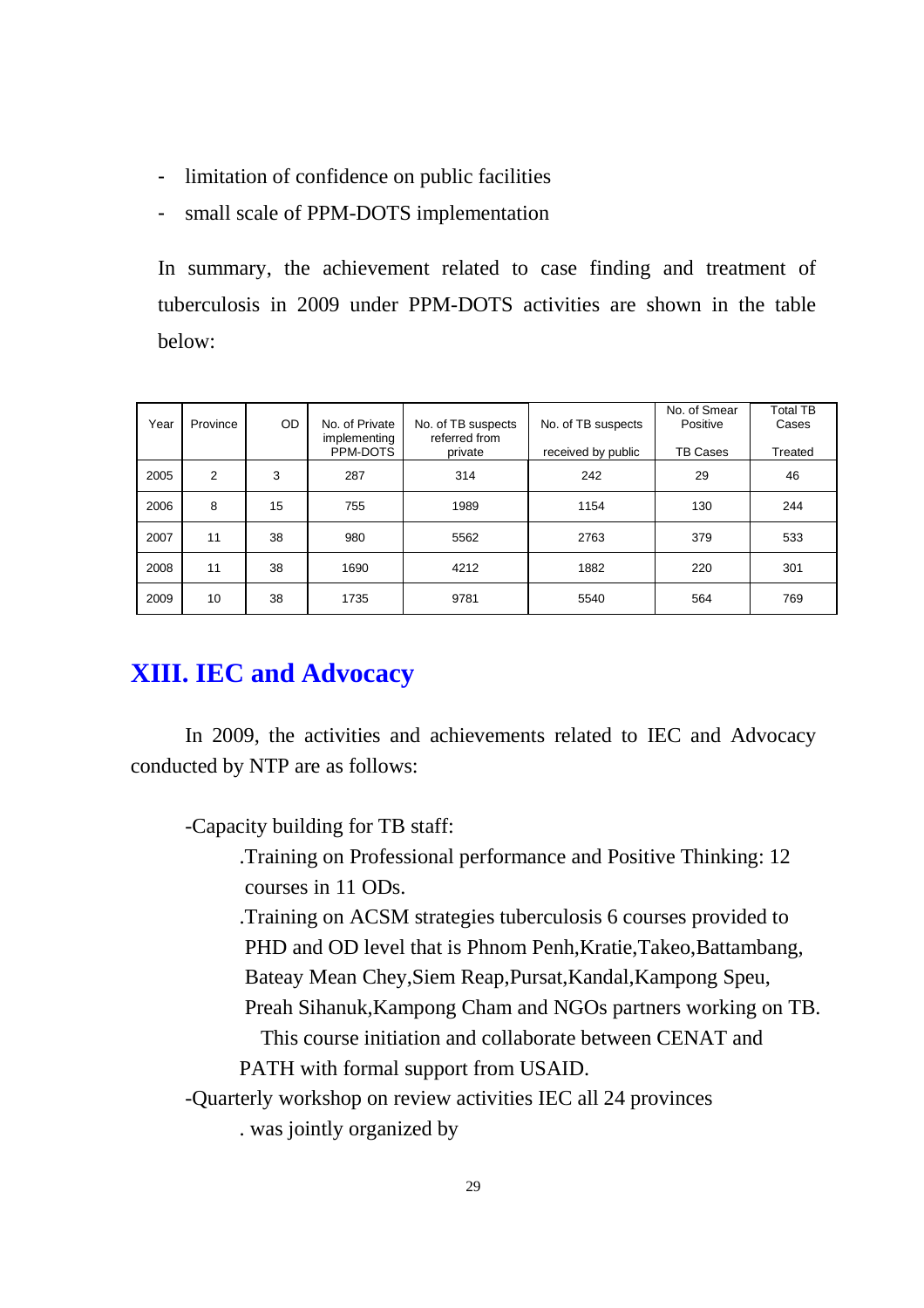-Produce IEC materials and disseminate messages to the general population through various means such as radio, TV, newspapers, posters and leaflets. It has also cooperated with other NGOs such as WHO, USAID, FHI, PATH and JICA in providing technical skill, producing and disseminating the IEC materials to population.

In addition, the program provided updated information on TB situation to MoH and other organizations so as to make them aware of the TB situation as well as the program activities in Cambodia and sought for support to the program. Similarly, for advocacy purpose, NTP promotes the World TB Day from central to peripheral level throughout the country.

## **XIV. Information System**

NTP has developed the standardized recording and reporting system for the program monitoring and evaluation. Through this system, the program can analyze and evaluate the TB situation in Cambodia. TB Bulletin, Quarterly TB Report and Annual TB Magazine are regularly published and disseminated to all related agencies.

## **XV. Research**

The National Tuberculosis Program (NTP) in collaboration with JICA TB Control Project with financial from WHO/TBCAP and Global Fund Round 5, have conducted the 4<sup>rd</sup> round of National HIV sero-prevalence Survey among TB patients in July 2009. The preliminary results showed that the prevalence rate of HIV among TB patients nationwide is 6.4 %.

## **XVI. Partnership**

Mechanism of coordination with other partners in TB control was established with the set-up of a committee called Inter-agency Coordination Committee for TB Control (ICC) in 2001. This committee is now called the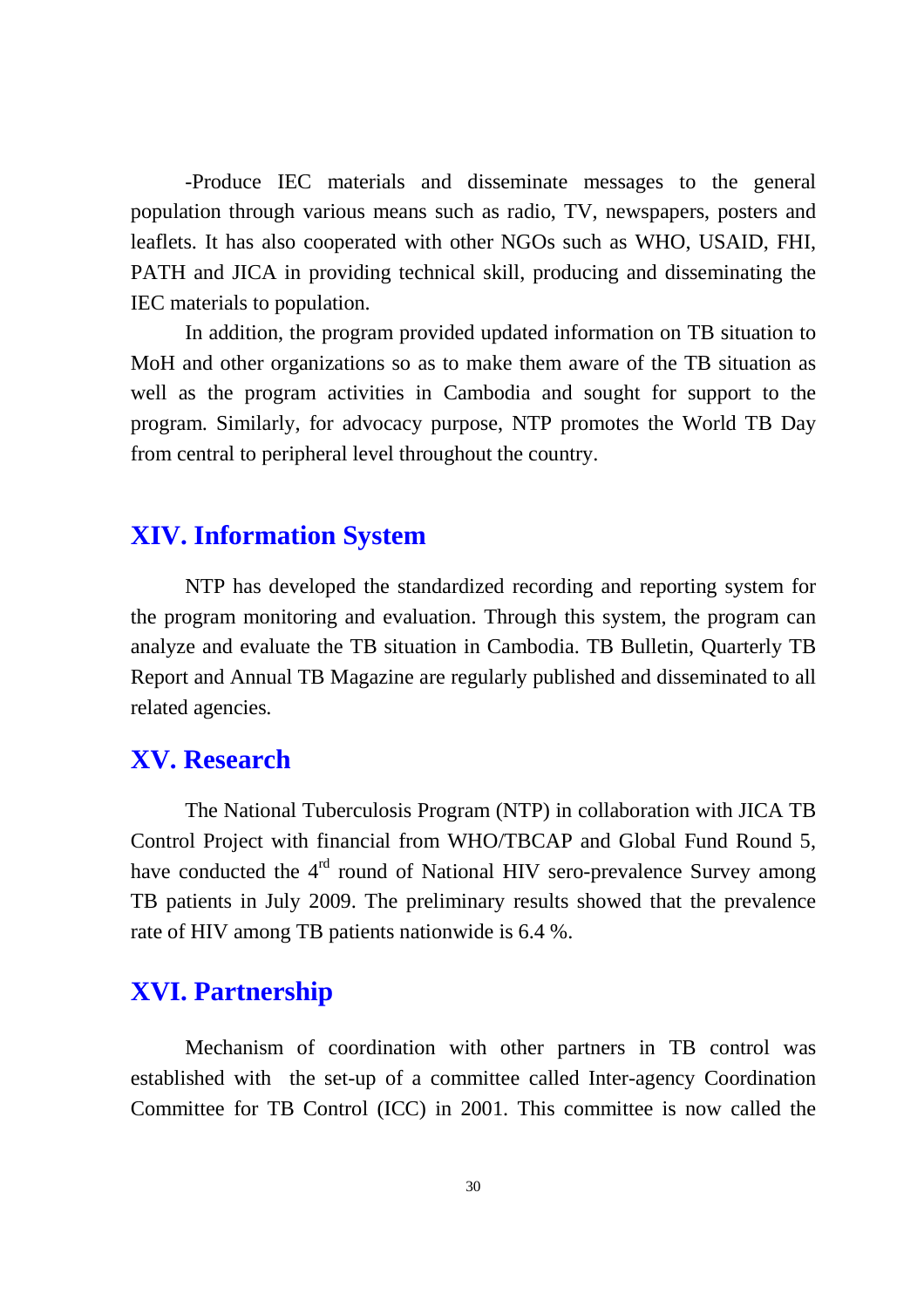Sub-Technical Working Group (Sub-TWG) for TB Control. The main terms of reference of the committee are to technically advice on the program management and to assist the program in coordination as well as resources mobilization. So far the ICC has been functioning very well with especially its regular and ad hoc meeting.

NTP also collaborate with organizations, and research institutes abroad. Through this mechanism, we can identify areas of cooperation and funding for the program.

The National Program has also cooperated with the World Food Program through this, the World Food Program provided the support to the TB patients nationwide.

In addition, the National TB Control Programme (NTP) has a number of partners/organizations involving in the fight against tuberculosis. Those partners are listed as below:

- 1. World Health Organization (WHO)
- 2. United Sates Agency for International Development (USAID)
- 3. United Sates Centers for Disease Control and Prevention (US CDC)
- 4. Japan International Cooperation Agency (JICA)
- 5. Research Institute of Tuberculosis, Japan (RIT)
- 6. TBCAP
- 7. World Food Programme (WFP)
- 8. Medecin Sans Frontier-French (MSF-F)
- 9. Medecin Sans Frontier-Belgique (MSF-B)
- 10. Pasteur Institute
- 11. Cambodia Anti-tuberculosis Association (CATA)
- 12. Cambodia Health Committee (CHC)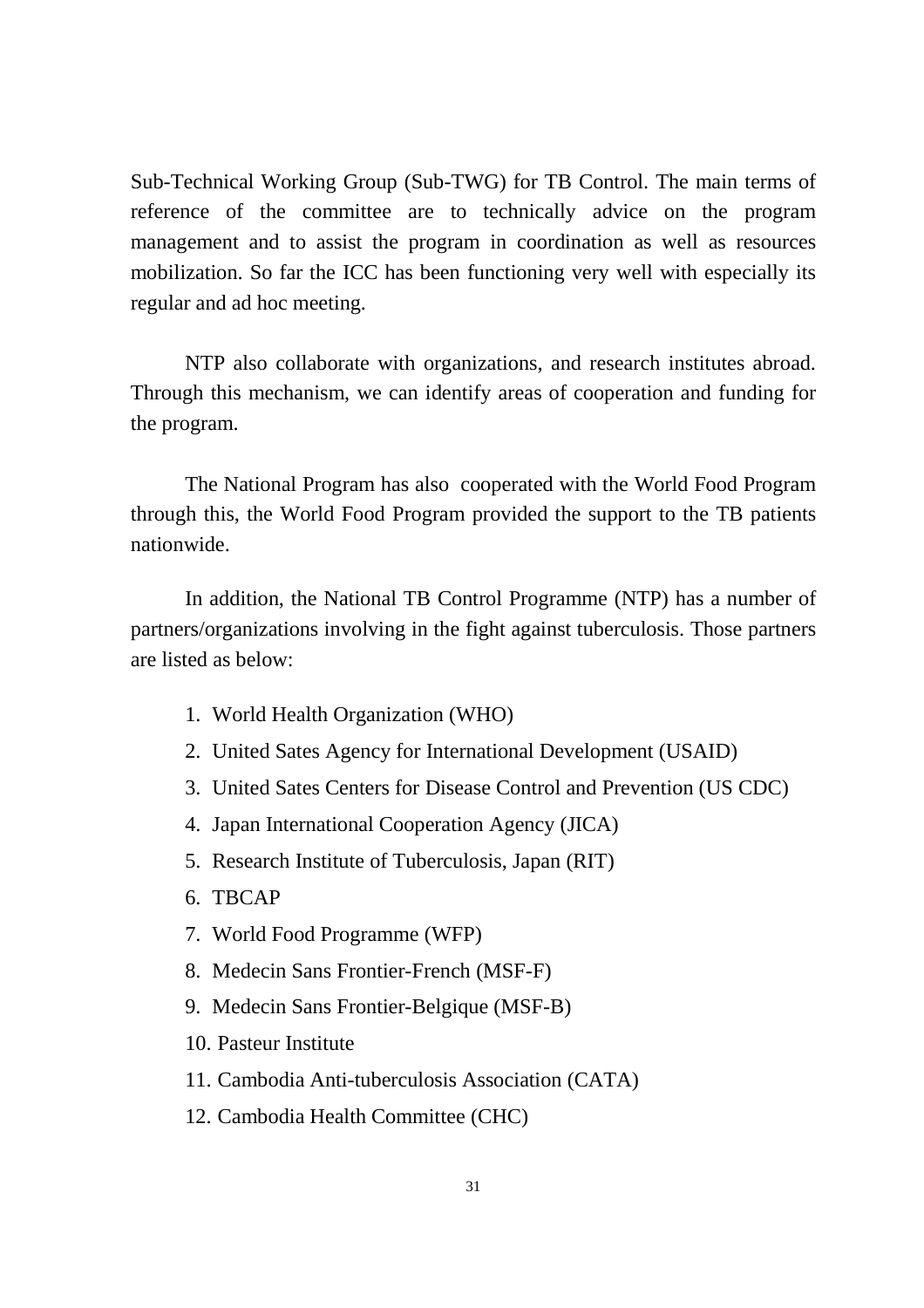- 13. Catholic Relief Service (CRS)
- 14. Family Health International (FHI)
- 15. Health Alliance Development (HEAD)
- 16. Health Unlimited (HU)
- 17. Partner for Health and Development (P-FHAD)
- 18. Ponleu Komar (PK)
- 19. Reproductive Health Association of Cambodia (RHAC)
- 20. Reproductive and Child Health Alliance (RACHA)
- 21. Save the Children Australia (SCA)
- 22. Sihanouk Hospital Center of HOPE (SHCH)
- 23. VOR ORT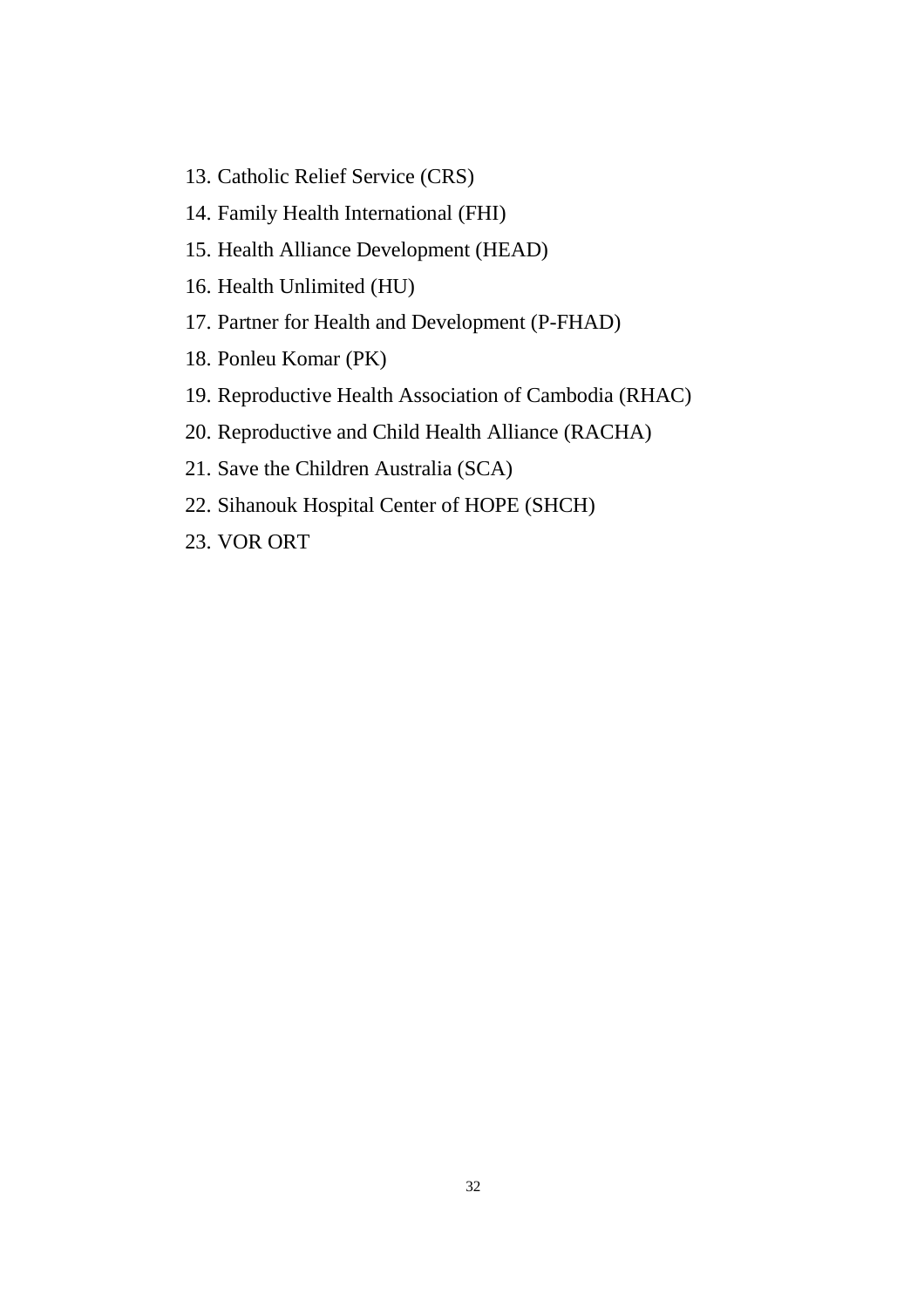## **XVII. Annexes**

## **Cure rate by Provinces , year 2009**

| N <sup>o</sup>             | <b>Province</b>     | <b>Cure Rate</b> |
|----------------------------|---------------------|------------------|
| $\boldsymbol{\mathcal{L}}$ | Kandal              | 97%              |
| $\boldsymbol{2}$           | <b>Svay Rieng</b>   | 95%              |
| $\overline{\mathbf{3}}$    | <b>Phom Penh</b>    | 90%              |
| 4                          | <b>Pursat</b>       | 94%              |
| 5                          | <b>Battambang</b>   | 89%              |
| 6                          | <b>Pailin</b>       | 76%              |
| $\overline{7}$             | <b>BMC</b>          | 90%              |
| 8                          | <b>Siem Reap</b>    | 98%              |
| $\boldsymbol{9}$           | <b>Oddar MC</b>     | 88%              |
| 10                         | <b>Kg Thom</b>      | 96%              |
| 11                         | <b>Takeo</b>        | 91%              |
| 12                         | <b>Kg Speu</b>      | 90%              |
| 13                         | <b>Kampot</b>       | 97%              |
| 14                         | Kep                 | 85%              |
| 15                         | <b>Kg Som</b>       | 86%              |
| 16                         | <b>Koh Kong</b>     | 85%              |
| 17                         | <b>Prey Veng</b>    | 95%              |
| 18                         | <b>Kg Chhnang</b>   | 93%              |
| 19                         | <b>Kratie</b>       | 87%              |
| 20                         | <b>Kg Cham</b>      | 91%              |
| 21                         | <b>Stung Treng</b>  | 92%              |
| 22                         | <b>Preah Vihear</b> | 91%              |
| 23                         | <b>Modulkiri</b>    | 65%              |
| 24                         | <b>Rattanakiri</b>  | 77%              |
|                            | <b>Total</b>        | 92%              |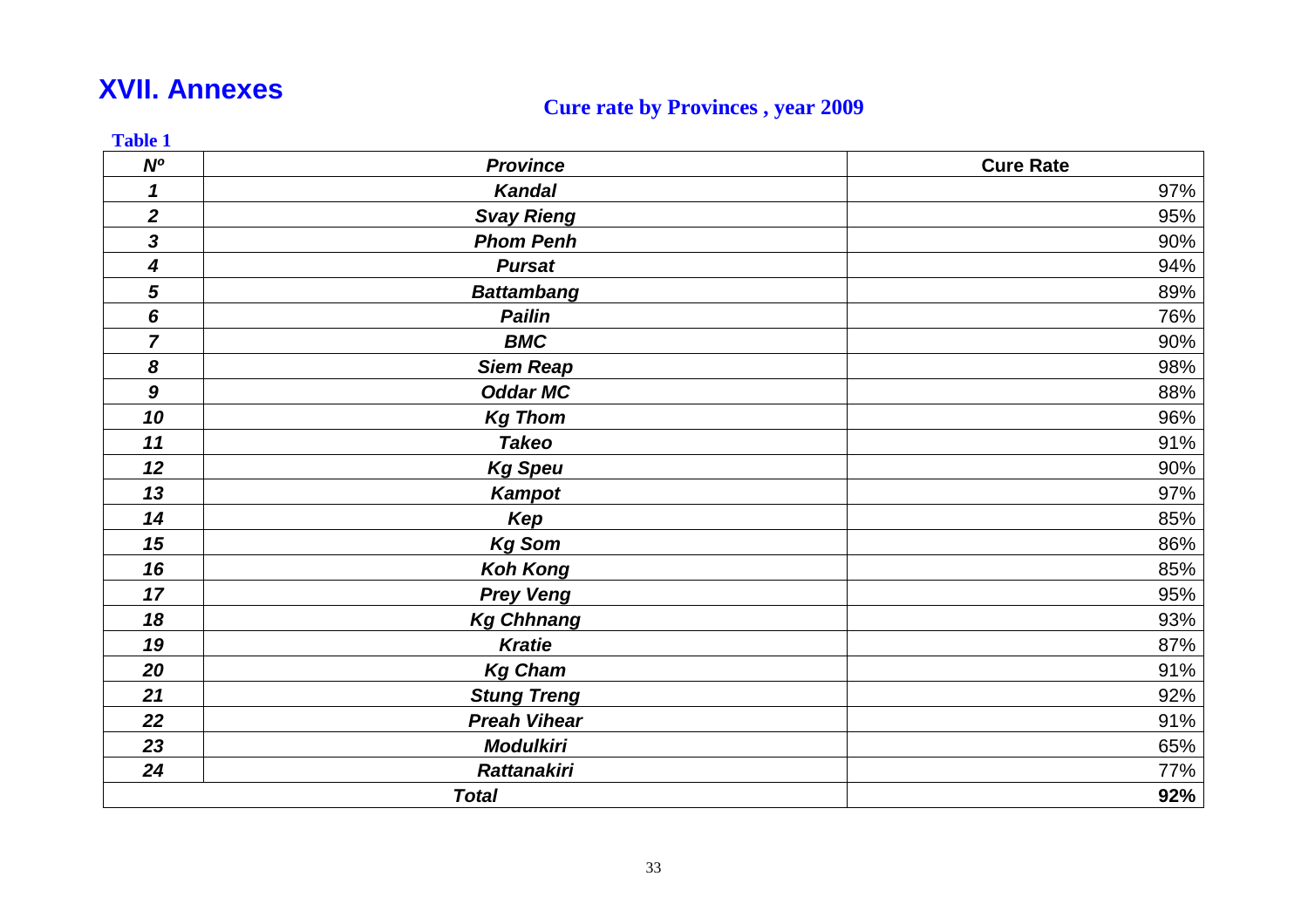## **ANTI-TUBERCULOSIS ACTIVITIES BY PROVINCES, 2009 (NTP)**

#### **Table 2**

|                                                 |           |                |              |              |                |       |        | <b>CASES FINDING ACTIVITIES</b> |              |            |       |            |        |            |        | <b>DETECTION RATE</b> |            |              |
|-------------------------------------------------|-----------|----------------|--------------|--------------|----------------|-------|--------|---------------------------------|--------------|------------|-------|------------|--------|------------|--------|-----------------------|------------|--------------|
| <b>PROVINCES</b>                                | <b>NC</b> |                |              |              |                |       |        |                                 |              | $BK+(%$    | (%)   | (%)        | $($ %) | New $S(+)$ | $S(+)$ | $Smean( - )$          | EP/        | <b>TOTAL</b> |
|                                                 | $BK+$     | <b>Relap</b>   | Fail         | <b>RAD</b>   | <b>ReTt</b>    | BK-   | EP     | <b>OTER</b>                     | <b>Total</b> | <b>New</b> | ReTt  | BK-        | EP     |            |        | 100,000 habitants     |            |              |
| KANDAL, 8 (OD)                                  | 1,468     | 29             | 1            | $\bf{0}$     | 30             | 684   | 1,265  | 29                              | 3,476        | 42%        | $1\%$ | 20%        | 36%    | 116        | 118    | 54                    | <b>100</b> | 275          |
| <b>SVAY RIENG, 3 (OD)</b>                       | 919       | 30             | $\bf{0}$     | $\bf{0}$     | 30             | 773   | 764    | 212                             | 2,698        | 34%        | $1\%$ | 29%        | 28%    | 190        | 197    | 160                   | 158        | 559          |
| PHNOM PENH 4 OD and National<br><b>Hospital</b> | 1,035     | 68             | 31           | 6            | 105            | 817   | 1,220  | 119                             | 3,296        | 31%        | 3%    | 25%        | 37%    | 78         | 83     | 62                    | 92         | 248          |
| PURSAT, 2 (OD)                                  | 559       | 24             | $\bf{0}$     | $\bf{0}$     | 24             | 226   | 485    | 36                              | 1,330        | 42%        | 2%    | 17%        | 36%    | 141        | 147    | 57                    | 122        | 335          |
| <b>BATTAMBANG, 5 (OD)</b>                       | 824       | 22             | 5            | $\bf{0}$     | 27             | 425   | 570    | 35                              | 1,881        | 44%        | $1\%$ | 23%        | 30%    | 80         | 83     | 41                    | 56         | 183          |
| PAILIN, 1 (OD)                                  | 72        | $\overline{2}$ | $\bf{0}$     | $\bf{0}$     | $\mathbf{2}$   | 27    | 139    | 8                               | 248          | 29%        | 1%    | $11\%$     | 56%    | 102        | 105    | 38                    | 197        | 352          |
| <b>BANTEAY MEANC. 4 (OD)</b>                    | 956       | 17             | $\bf{0}$     | $\bf{0}$     | 17             | 686   | 434    | <b>100</b>                      | 2,193        | 44%        | $1\%$ | 31%        | 20%    | 141        | 144    | 101                   | 64         | 324          |
| SIEM REAP, 4 (OD)                               | 1,480     | 29             | 5            | $\bf{0}$     | 34             | 1,022 | 900    | 56                              | 3,492        | 42%        | $1\%$ | 29%        | 26%    | 165        | 168    | 114                   | 100        | 390          |
| <b>ODORMEANCHEY,1 (OD)</b>                      | 328       | 3              | $\bf{0}$     | $\bf{0}$     | 3              | 65    | 84     | 13                              | 493          | 67%        | 1%    | 13%        | 17%    | 177        | 178    | 35                    | 45         | 265          |
| KOMPONG THOM, 3 (OD)                            | 1,076     | 10             | $\bf{0}$     | $\bf{0}$     | 10             | 239   | 206    | 13                              | 1,544        | 70%        | 1%    | 15%        | 13%    | 170        | 172    | 38                    | 33         | 245          |
| <b>TAKEO, 5 (OD)</b>                            | 1,441     | 26             | $\bf{0}$     | $\bf{0}$     | 26             | 661   | 803    | 93                              | 3,024        | 48%        | $1\%$ | 22%        | 27%    | 171        | 174    | 78                    | 95         | 358          |
| <b>KOMPONG SPEU, 3 (OD)</b>                     | 1,196     | 34             | $\mathbf{2}$ | $\bf{0}$     | 36             | 285   | 491    | 28                              | 2,036        | 59%        | 2%    | 14%        | 24%    | 167        | 172    | 40                    | 68         | 284          |
| KAMPOT, 4 (OD)                                  | 801       | 27             | $\bf{0}$     | $\bf{0}$     | 27             | 230   | 405    | 61                              | 1,524        | 53%        | 2%    | 15%        | 27%    | 137        | 141    | 39                    | 69         | 260          |
| KEP, 1 (OD)                                     | 31        | $\bf{0}$       | $\bf{0}$     | $\bf{0}$     | $\bf{0}$       | 9     | 28     | $\bf{0}$                        | 68           | 46%        | $0\%$ | 13%        | 41%    | 87         | 87     | 25                    | 78         | 190          |
| KOMPONG SOM, 1 (OD)                             | 161       | $\mathbf{1}$   | $\bf{0}$     | $\bf{0}$     | $\mathbf{1}$   | 115   | 160    | $\overline{7}$                  | 444          | 36%        | 0%    | 26%        | 36%    | 73         | 73     | 52                    | 72         | 201          |
| KOH KONG, 2 (OD)                                | 104       | $\bf{0}$       | $\bf{0}$     | $\mathbf{1}$ | $\mathbf{1}$   | 30    | 42     | 6                               | 183          | 57%        | $1\%$ | 16%        | 23%    | 89         | 89     | 26                    | 36         | 156          |
| PREY VENG, 7 (OD)                               | 1,819     | 51             | 1            | $\bf{0}$     | 52             | 872   | 2,176  | 47                              | 4,966        | 37%        | $1\%$ | 18%        | 44%    | 192        | 197    | 92                    | 230        | 524          |
| KOMPONG CHHNANG, 3 (OD)                         | 784       | 19             | $\bf{0}$     | $\mathbf{1}$ | 20             | 126   | 259    | $\overline{2}$                  | 1,191        | 66%        | 2%    | <b>11%</b> | 22%    | 166        | 170    | 27                    | 55         | 252          |
| <b>KRATIE, 2 (OD)</b>                           | 247       | 3              | $\bf{0}$     | $\bf{0}$     | 3              | 82    | 171    | $\mathbf{1}$                    | 504          | 49%        | $1\%$ | 16%        | 34%    | 77         | 78     | 26                    | 54         | 158          |
| KOMPONG CHAM, 10 (OD)                           | 2,100     | 34             | 8            | 4            | 46             | 920   | 1,748  | 59                              | 4,873        | 43%        | $1\%$ | 19%        | 36%    | 125        | 127    | 55                    | 104        | 290          |
| STUNG TRENG, 1 (OD)                             | 163       | $\bf{0}$       | $\bf{0}$     | $\bf{0}$     | $\bf{0}$       | 12    | 81     | $\bf{0}$                        | 256          | 64%        | $0\%$ | 5%         | 32%    | 146        | 146    | 11                    | 73         | 229          |
| PREAH VIHEAR, 1 (OD)                            | 182       | $\mathbf{1}$   | 1            | $\bf{0}$     | $\overline{2}$ | 49    | 65     | $\mathbf{1}$                    | 299          | 61%        | $1\%$ | 16%        | 22%    | 106        | 107    | 29                    | 38         | 175          |
| <b>MODULKIRI,1 (OD)</b>                         | 21        | $\bf{0}$       | $\bf{0}$     | $\bf{0}$     | $\bf{0}$       | 12    | 15     | $\bf{0}$                        | 48           | 44%        | $0\%$ | 25%        | 31%    | 34         | 34     | 20                    | 25         | 79           |
| <b>RATANAKIRI, 1 (OD)</b>                       | 96        | 2              | 3            | $\bf{0}$     | 5              | 11    | 18     | $\boldsymbol{2}$                | 132          | 73%        | 4%    | 8%         | 14%    | 64         | 65     | 7                     | 12         | 88           |
| <b>24 PROVINCES</b>                             | 17,863    | 432            | 57           | 12           | 501            | 8,378 | 12,529 | 928                             | 40,199       | 44%        | $1\%$ | 21%        | 31%    | 133        | 137    | 63                    | 94         | 300          |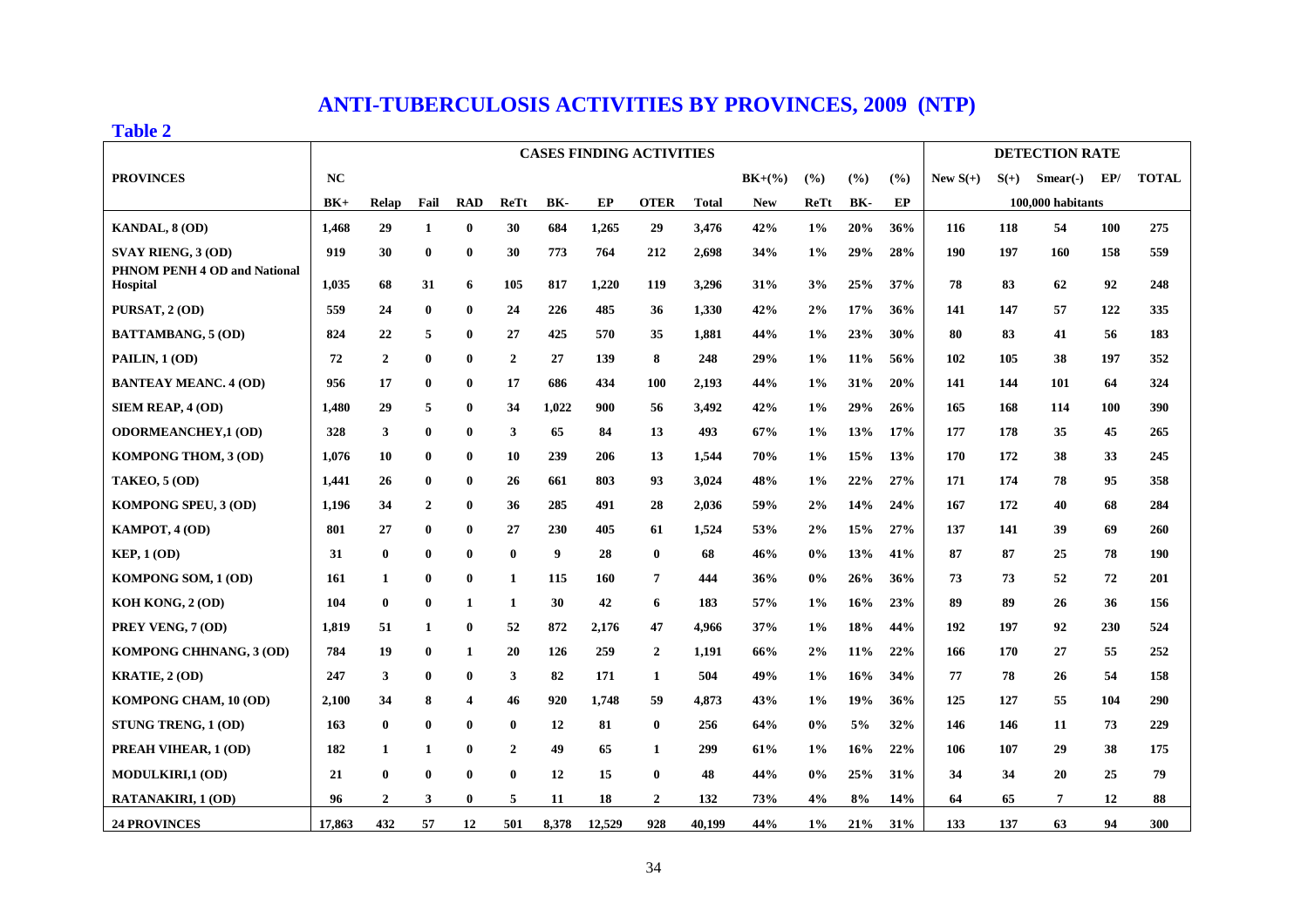## **ANTI-TUBERCULOSIS ACTIVITIES BY PROVINCES, 2009 (NTP)**

#### **Table 3**

|                                 | <b>NEW CASE ACTIVITIES OF BK+ BY AGE</b> |              |                |              |                |                |                         |              |                  |                         |        |                         |                |                         |              |                |              |
|---------------------------------|------------------------------------------|--------------|----------------|--------------|----------------|----------------|-------------------------|--------------|------------------|-------------------------|--------|-------------------------|----------------|-------------------------|--------------|----------------|--------------|
| <b>PROVINCES</b>                | $0-14Y$                                  |              | 15-24Y         |              |                | 25-34Y         | 35-44Y                  |              | 45-54Y           |                         | 55-64Y |                         | $>=65Y$        |                         | <b>TOTAL</b> |                |              |
|                                 | М                                        | F            | M              | F            | M              | F              | M                       | F            | М                | F                       | М      | F                       | M              | F                       | M            | F              | <b>TOTAL</b> |
| <b>KANDAL, 8 (OD)</b>           | 1                                        | $\bf{0}$     | 57             | 80           | 111            | 107            | 138                     | 105          | 153              | 155                     | 123    | 146                     | 142            | 150                     | 725          | 743            | 1,468        |
| <b>SVAY RIENG, 3 (OD)</b>       | $\mathbf{0}$                             | 1            | 44             | 50           | 62             | 64             | 80                      | 93           | 103              | 137                     | 69     | 86                      | 60             | 70                      | 418          | 501            | 919          |
| <b>NATIONAL HOSPITAL</b>        | -1                                       |              | 48             | 22           | 61             | 32             | 68                      | 24           | 60               | 21                      | 30     | 17                      | 28             | 13                      | 296          | 130            | 426          |
| PHNOM PENH, 4 (OD)              | $\mathbf{0}$                             | 0            | 40             | 53           | 118            | 58             | 65                      | 36           | 72               | 31                      | 38     | 29                      | 27             | 42                      | 360          | 249            | 609          |
| PURSAT, 2 (OD)                  | $\overline{2}$                           | 1            | 16             | 30           | 40             | 44             | 57                      | 46           | 70               | 53                      | 52     | 69                      | 40             | 39                      | 277          | 282            | 559          |
| <b>BATTAMBANG, 5 (OD)</b>       | $\overline{2}$                           | 5            | 34             | 37           | 62             | 51             | 116                     | 47           | 112              | 67                      | 83     | 65                      | 87             | 56                      | 496          | 328            | 824          |
| PAILIN, 1(OD)                   | $\mathbf{0}$                             | 0            | 6              | 6            | 5              | $\overline{7}$ | 13                      | 5            | $\boldsymbol{9}$ | $\overline{\mathbf{4}}$ | 10     | $\overline{2}$          | $\mathbf{1}$   | $\overline{\mathbf{4}}$ | 44           | 28             | 72           |
| <b>BANTEAY MEANCHEY. 4 (OD)</b> | 4                                        | 3            | 43             | 40           | 92             | 47             | 106                     | 66           | 155              | 101                     | 99     | 82                      | 69             | 49                      | 568          | 388            | 956          |
| SIEM REAP, 4 (OD)               | $\overline{2}$                           | 0            | 67             | 56           | 140            | 99             | 163                     | 140          | 218              | 166                     | 128    | 128                     | 97             | 76                      | 815          | 665            | 1,480        |
| <b>ODORMEANCHEY 1 (OD)</b>      | $\bf{0}$                                 | $\mathbf{0}$ | 16             | 14           | 41             | 18             | 31                      | 40           | 52               | 39                      | 26     | 32                      | 11             | 8                       | 177          | 151            | 328          |
| KOMPONG THOM, 3 (OD)            | $\overline{2}$                           | $\mathbf{2}$ | 52             | 62           | 100            | 93             | 104                     | 95           | 123              | 103                     | 73     | 100                     | 93             | 74                      | 547          | 529            | 1,076        |
| <b>TAKEO, 5 (OD)</b>            | $\overline{2}$                           | 0            | 55             | 38           | 108            | 88             | 134                     | 111          | 129              | 132                     | 165    | 163                     | 150            | 166                     | 743          | 698            | 1,441        |
| KOMPONG SPEU, 3 (OD)            | $\bf{0}$                                 | 3            | 41             | 71           | 86             | 90             | 121                     | 118          | 112              | 119                     | 95     | 123                     | 118            | 99                      | 573          | 623            | 1,196        |
| KAMPOT, 4 (OD)                  | $\overline{2}$                           | 1            | 27             | 26           | 47             | 49             | 76                      | 53           | 121              | 122                     | 63     | 58                      | 80             | 76                      | 416          | 385            | 801          |
| <b>KEP, 1 (OD)</b>              | $\bf{0}$                                 | $\mathbf 0$  | $\mathbf{1}$   | $\mathbf{1}$ | $\overline{2}$ | 3              | 3                       | 3            | 4                | 1                       | 4      | 5                       | $\mathbf{3}$   | $\mathbf{1}$            | 17           | 14             | 31           |
| KOMPONG SOM, 1 (OD)             | -1                                       | 0            | 7              | 6            | 21             | 6              | 12                      | 6            | 44               | 32                      | 7      | 5                       | 10             | $\overline{\mathbf{4}}$ | 102          | 59             | 161          |
| KOH KONG, 2 (OD)                | $\overline{2}$                           | 0            | 6              | 5            | <b>10</b>      | 11             | <b>16</b>               | 5            | 20               | $\mathbf{3}$            | 4      | 8                       | 9              | $\overline{5}$          | 67           | 37             | 104          |
| PREY VENG, 7 (OD)               | 6                                        | 6            | 57             | 55           | 123            | 134            | 174                     | 178          | 164              | 258                     | 149    | 197                     | 157            | 161                     | 830          | 989            | 1,819        |
| KOMPONG CHHNANG, 3 (OD)         |                                          | 0            | 26             | 32           | 47             | 64             | 78                      | 55           | 83               | 84                      | 72     | 84                      | 75             | 83                      | 382          | 402            | 784          |
| <b>KRATIE, 2 (OD)</b>           | -1                                       | 2            | 6              | 7            | 22             | 16             | 32                      | 16           | 23               | <b>20</b>               | 31     | 14                      | 35             | 22                      | 150          | 97             | 247          |
| KOMPONG CHAM, 10 (OD)           | 6                                        | 18           | 84             | 95           | 182            | 143            | 235                     | 180          | 228              | 215                     | 169    | 188                     | 213            | 144                     | 1117         | 983            | 2,100        |
| STUNG TRENG, 1 (OD)             | $\mathbf{0}$                             | 0            | 6              | 6            | 15             | 13             | 24                      | 11           | 13               | 12                      | 17     | 15                      | 19             | 12                      | 94           | 69             | 163          |
| PREAH VIHEAR, 1 (OD)            | -1                                       | 1            | 5              | 6            | 19             | 12             | 19                      | 14           | 24               | 16                      | 19     | 17                      | 15             | 14                      | 102          | 80             | 182          |
| MODULKIRI,1(OD)                 | $\bf{0}$                                 | 0            | $\bf{0}$       | $\bf{0}$     | $\bf{0}$       | $\bf{0}$       | $\overline{\mathbf{4}}$ | $\mathbf{1}$ | 6                | $\mathbf{1}$            | 7      | $\bf{0}$                | $\overline{2}$ | $\bf{0}$                | 19           | $\overline{2}$ | 21           |
| RATANAKIRI, 1 (OD)              | -1                                       |              | $\overline{2}$ | 3            | 8              | 3              | 15                      | 13           | 19               | $\overline{2}$          | 10     | $\overline{\mathbf{4}}$ | 7              | 8                       | 62           | 34             | 96           |
| <b>24 PROVINCES</b>             | 37                                       | 45           | 746            | 801          | 1,522          | 1,252          | 1,884                   | 1,461        | 2,117            | 1,894                   | 1,543  | 1,637                   | 1,548          | 1,376                   | 9,397        | 8,466          | 17,863       |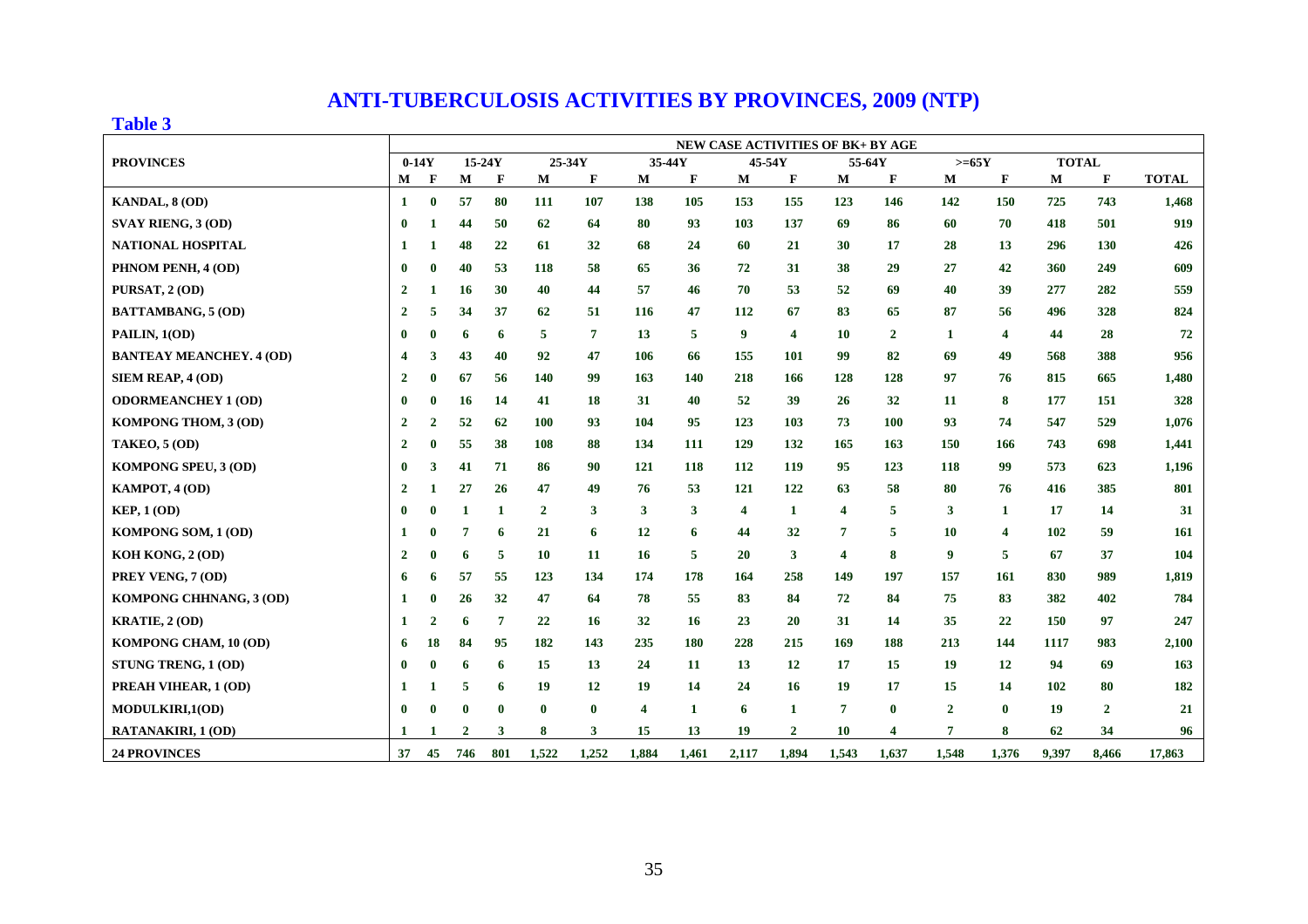## **Table 4**

 $\overline{1}$ 

## **TB Cases Notified by Operational District in 2009**

1

ヿ

| <b>Operational District (OD)</b> |                |                  | AFB pos          |                  |                  | AFB neg      | EP               | <b>OTHER</b>     |              |
|----------------------------------|----------------|------------------|------------------|------------------|------------------|--------------|------------------|------------------|--------------|
| of Province                      | <b>New</b>     | Re               | Fail.            | <b>RAD</b>       | ReTt             |              |                  |                  | <b>TOTAL</b> |
| <b>KANDAL:</b>                   |                |                  |                  |                  |                  |              |                  |                  |              |
| TAKMOV (OD)                      | 212            | $\overline{4}$   | $\mathbf{1}$     | $\mathbf{0}$     | 5                | 312          | 262              | 4                | 795          |
| SAANG(OD)                        | 257            | 10               | $\mathbf{0}$     | $\mathbf{0}$     | 10               | 27           | 70               | 5                | 369          |
| KOH THOM(OD)                     | 215            | 2                | $\boldsymbol{0}$ | $\mathbf{0}$     | $\overline{c}$   | 183          | 25               | 6                | 431          |
| <b>KIEN SVAY(OD)</b>             | 239            | 3                | $\mathbf{0}$     | $\mathbf{0}$     | 3                | 70           | 432              | $\overline{4}$   | 748          |
| KHSACH KANDAL(OD)                | 95             | $\mathfrak{2}$   | $\boldsymbol{0}$ | $\mathbf{0}$     | $\overline{c}$   | 21           | 213              | 1                | 332          |
| MOUK KAMPOL(OD)                  | 73             | 3                | $\boldsymbol{0}$ | $\boldsymbol{0}$ | 3                | 28           | 175              | 4                | 283          |
| PONHEA LEU(OD)                   | 127            | 3                | $\boldsymbol{0}$ | $\mathbf{0}$     | 3                | 26           | 42               | $\mathbf{0}$     | 198          |
| ANG SNOUL(OD)                    | 250            | $\mathfrak{2}$   | $\mathbf{0}$     | $\mathbf{0}$     | $\overline{c}$   | 17           | 46               | 5                | 320          |
|                                  |                |                  |                  |                  |                  |              |                  |                  |              |
| subtotal                         | 1,468          | 29               | 1                | $\bf{0}$         | 30               | 684          | 1,265            | 29               | 3,476        |
| <b>SVAY RIENG</b>                |                |                  |                  |                  |                  |              |                  |                  |              |
| <b>SVAY RIENG (OD)</b>           | 550            | 26               | $\mathbf{0}$     | $\mathbf{0}$     | 26               | 392          | 463              | 145              | 1,576        |
| ROMEAS HEK(OD)                   | 152            | 1                | $\boldsymbol{0}$ | $\mathbf{0}$     | 1                | 159          | 120              | 36               | 468          |
| CHIPOU (OD)                      | 217            | 3                | $\mathbf{0}$     | $\mathbf{0}$     | 3                | 222          | 181              | 31               | 654          |
| subtotal                         | 919            | 30               | $\bf{0}$         | $\bf{0}$         | 30               | 773          | 764              | 212              | 2,698        |
| NATIONAL HOSPITAL                |                |                  |                  |                  |                  |              |                  |                  |              |
| <b>CENAT</b>                     | 289            | 31               | 24               | 6                | 61               | 194          | 378              | 66               | 988          |
| <b>IOM</b>                       | 19             | $\boldsymbol{0}$ | $\mathbf{0}$     | $\mathbf{0}$     | $\boldsymbol{0}$ | $\mathbf{0}$ | $\boldsymbol{0}$ | $\mathbf{0}$     | 19           |
| <b>MDM</b>                       | $\overline{4}$ | $\mathbf{0}$     | 3                | $\mathbf{0}$     | 3                | 12           | 21               | $\theta$         | 40           |
| HOPE HOSPITAL                    | 47             | 7                | 3                | $\mathbf{0}$     | 10               | 48           | 96               | 24               | 225          |
| NORODOM SIAHNOUK                 | 56             | 7                | $\mathbf{0}$     | $\mathbf{0}$     | $\tau$           | 59           | 111              | 8                | 241          |
| PREAH KET MELEAH                 | 9              | $\boldsymbol{0}$ | $\boldsymbol{0}$ | $\mathbf{0}$     | $\boldsymbol{0}$ | 21           | 99               | $\theta$         | 129          |
| NATIONAL PEDIATRIQUE             | $\mathfrak{2}$ | $\boldsymbol{0}$ | $\mathbf{0}$     | $\boldsymbol{0}$ | $\mathbf{0}$     | 94           | 80               | $\boldsymbol{0}$ | 176          |
| subtotal                         | 426            | 45               | 30               | 6                | 81               | 428          | 785              | 98               | 1,818        |
| <b>PHNOM PENH</b>                |                |                  |                  |                  |                  |              |                  |                  |              |
| CENTER (OD)                      | 73             | $\theta$         | $\mathbf{0}$     | $\mathbf{0}$     | $\boldsymbol{0}$ | 48           | 57               | $\mathbf{1}$     | 179          |
| NORTH(OD)                        | 151            | 8                | $\theta$         | $\mathbf{0}$     | 8                | 98           | 84               | 5                | 346          |
| SOUTH(OD)                        | 186            | 8                | $\overline{0}$   | $\boldsymbol{0}$ | 8                | 187          | 200              | 13               | 594          |
| WEST(OD)                         | 199            | $\boldsymbol{7}$ | $\mathbf{1}$     | $\boldsymbol{0}$ | 8                | 56           | 94               | $\mathbf{2}$     | 359          |
| subtotal                         | 609            | 23               | $\mathbf{1}$     | $\bf{0}$         | 24               | 389          | 435              | 21               | 1,478        |
| <b>PURSAT</b>                    |                |                  |                  |                  |                  |              |                  |                  |              |
| SAMPOVMEAS (OD)                  | 398            | 22               | $\boldsymbol{0}$ | $\mathbf{0}$     | $22\,$           | 153          | 343              | 16               | 932          |
| BAKAN (OD)                       | 161            | $\overline{c}$   | $\boldsymbol{0}$ | $\boldsymbol{0}$ | $\overline{c}$   | 73           | 142              | 20               | 398          |
| subtotal                         | 559            | 24               | $\boldsymbol{0}$ | $\bf{0}$         | 24               | 226          | 485              | 36               | 1,330        |
| <b>BATTAMBANG</b>                |                |                  |                  |                  |                  |              |                  |                  |              |
| BATTAMBANG (OD)                  | 265            | 8                | $\mathbf{1}$     | $\mathbf{0}$     | 9                | 120          | 239              | 17               | 650          |
| THMAR KOUL (OD)                  | 156            | 3                | $\boldsymbol{0}$ | $\mathbf{0}$     | 3                | 86           | 73               | 3                | 321          |
| MAUNG RUSSEY (OD)                | 163            | 5                | 3                | $\mathbf{0}$     | 8                | 80           | 191              | 13               | 455          |
| SAMPOEV LONE (OD)                | 130            | 5                | $\mathbf{0}$     | $\mathbf{0}$     | 5                | 89           | 27               | $\overline{c}$   | 253          |
| SANG KE (OD)                     | 110            | $\mathbf{1}$     | $\mathbf{1}$     | $\boldsymbol{0}$ | $\overline{c}$   | 50           | 40               | $\mathbf{0}$     | 202          |
| subtotal                         | 824            | 22               | 5                | $\bf{0}$         | 27               | 425          | 570              | 35               | 1,881        |
| PAILIN CITY                      |                |                  |                  |                  |                  |              |                  |                  |              |
| PAILIN (OD)                      | 72             | $\mathbf{2}$     | $\bf{0}$         | $\bf{0}$         | $\boldsymbol{2}$ | 27           | 139              | 8                | 248          |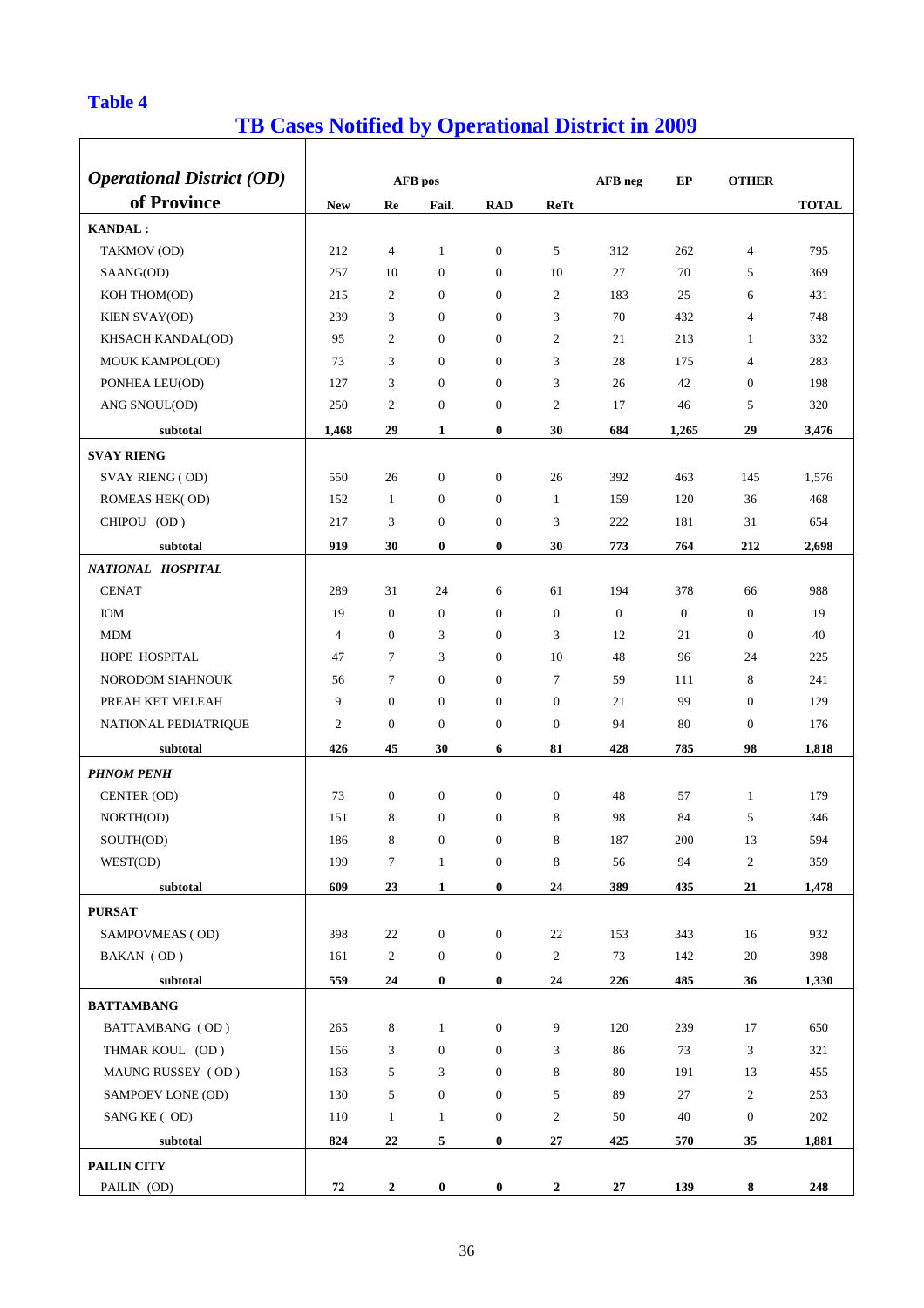## **Table 4 (continued)**

# **TB Cases Notified by Operational District in 2009**

| <b>Operational District (OD)</b> |            |                | AFB pos          |                  |                | AFB neg | EP  | <b>OTHER</b>     |              |
|----------------------------------|------------|----------------|------------------|------------------|----------------|---------|-----|------------------|--------------|
| of Province                      |            |                |                  |                  |                |         |     |                  |              |
|                                  | <b>New</b> | Re             | Fail.            | <b>RAD</b>       | ReTt           |         |     |                  | <b>TOTAL</b> |
| <b>BANTEAY MEANCHEY:</b>         |            |                |                  |                  |                |         |     |                  |              |
| MONGKOL BOREI (OD)               | 253        | 5              | $\mathbf{0}$     | $\mathbf{0}$     | 5              | 256     | 240 | 38               | 792          |
| PREANEATPREAS (OD)               | 217        | 2              | $\mathbf{0}$     | $\theta$         | $\overline{2}$ | 182     | 78  | 43               | 522          |
| OCHROV (OD)                      | 280        | 5              | $\Omega$         | $\theta$         | 5              | 180     | 77  | 15               | 557          |
| TMORPOUK(OD)                     | 206        | 5              | $\mathbf{0}$     | $\overline{0}$   | 5              | 68      | 39  | $\overline{4}$   | 322          |
| subtotal                         | 956        | 17             | $\bf{0}$         | $\bf{0}$         | 17             | 686     | 434 | <b>100</b>       | 2,193        |
| <b>SIEM REAP</b>                 |            |                |                  |                  |                |         |     |                  |              |
| SIEM REAP (OD)                   | 504        | 8              | 3                | $\mathbf{0}$     | 11             | 266     | 329 | 17               | 1,127        |
| SOTNIKUM(OD)                     | 432        | 10             | $\overline{2}$   | $\Omega$         | 12             | 141     | 110 | 15               | 710          |
| <b>ANGKOR CHUM</b>               | 306        | $\overline{4}$ | $\mathbf{0}$     | $\theta$         | $\overline{4}$ | 371     | 200 | 17               | 898          |
| KRALANH (OD)                     | 238        | 7              | $\boldsymbol{0}$ | $\mathbf{0}$     | 7              | 244     | 261 | 7                | 757          |
| subtotal                         | 1,480      | 29             | 5                | $\bf{0}$         | 34             | 1,022   | 900 | 56               | 3,492        |
| <b>ODOR MEANCHEY</b>             |            |                |                  |                  |                |         |     |                  |              |
| SAMRONG (OD)                     | 328        | $\mathbf{3}$   | $\bf{0}$         | $\bf{0}$         | 3              | 65      | 84  | 13               | 493          |
| <b>KOMPONG THOM</b>              |            |                |                  |                  |                |         |     |                  |              |
| KG THOM (OD)                     | 447        | 5              | $\overline{0}$   | $\mathbf{0}$     | 5              | 168     | 116 | 6                | 742          |
| <b>BARAY</b> (OD)                | 411        | $\overline{4}$ | $\Omega$         | $\Omega$         | $\overline{4}$ | 36      | 54  | 2                | 507          |
| STUNG(OD)                        | 218        | $\mathbf{1}$   | $\theta$         | $\mathbf{0}$     | $\mathbf{1}$   | 35      | 36  | 5                | 295          |
| subtotal                         | 1,076      | 10             | $\bf{0}$         | $\bf{0}$         | 10             | 239     | 206 | 13               | 1,544        |
| <b>TAKEO</b>                     |            |                |                  |                  |                |         |     |                  |              |
| DAUNKEOV (OD)                    | 367        | $\mathbf{0}$   | $\mathbf{0}$     | $\theta$         | $\mathbf{0}$   | 115     | 285 | $\mathbf{0}$     | 767          |
| BATI (OD)                        | 242        | $\tau$         | $\overline{0}$   | $\theta$         | 7              | 152     | 81  | 36               | 518          |
| PREY KABAS (OD)                  | 493        | $\overline{4}$ | $\overline{0}$   | $\mathbf{0}$     | 4              | 216     | 216 | 44               | 973          |
| ANGROKA (OD)                     | 108        | 6              | $\mathbf{0}$     | $\theta$         | 6              | 146     | 85  | 9                | 354          |
| <b>KIRIVONG (OD)</b>             | 231        | 9              | $\mathbf{0}$     | $\mathbf{0}$     | 9              | 32      | 136 | $\overline{4}$   | 412          |
| subtotal                         | 1,441      | 26             | $\bf{0}$         | $\bf{0}$         | 26             | 661     | 803 | 93               | 3,024        |
| <b>KOMPONG SPEU</b>              |            |                |                  |                  |                |         |     |                  |              |
| KOMPONG SPEU (OD)                | 638        | 26             | $\mathfrak{2}$   | $\boldsymbol{0}$ | $28\,$         | 72      | 246 | 8                | 992          |
| <b>KARNG PISEY(OD)</b>           | 377        | $\tau$         | $\boldsymbol{0}$ | $\boldsymbol{0}$ | $\tau$         | 139     | 121 | 17               | 661          |
| OUDONG(OD)                       | 181        | $\mathbf{1}$   | $\mathbf{0}$     | $\boldsymbol{0}$ | $\mathbf{1}$   | 74      | 124 | $\mathfrak{Z}$   | 383          |
| subtotal                         | 1,196      | 34             | $\mathbf{2}$     | $\bf{0}$         | 36             | 285     | 491 | 28               | 2,036        |
| КАМРОТ                           |            |                |                  |                  |                |         |     |                  |              |
| KAMPOT (OD)                      | 215        | $\overline{2}$ | $\boldsymbol{0}$ | $\boldsymbol{0}$ | $\overline{2}$ | 40      | 81  | $\boldsymbol{0}$ | 338          |
| <b>ANGKOR CHEY(OD)</b>           | 175        | 6              | $\mathbf{0}$     | $\mathbf{0}$     | 6              | 60      | 56  | 5                | 302          |
| KOMPONG TRACH(OD)                | 198        | 9              | $\overline{0}$   | $\mathbf{0}$     | 9              | 54      | 89  | 5                | 355          |
| CHHOUK(OD)                       | 213        | 10             | $\mathbf{0}$     | $\mathbf{0}$     | 10             | 76      | 179 | 51               | 529          |
| subtotal                         | 801        | 27             | $\bf{0}$         | $\bf{0}$         | 27             | 230     | 405 | 61               | 1,524        |
| <b>KEP</b>                       |            |                |                  |                  |                |         |     |                  |              |
| KRONG KEP (OD)                   | 31         | $\bf{0}$       | $\bf{0}$         | $\pmb{0}$        | $\pmb{0}$      | 9       | 28  | $\pmb{0}$        | 68           |
| <b>KOMPONG SOM</b>               |            |                |                  |                  |                |         |     |                  |              |
| PREASIHANOUK(OD)                 | 161        | $\mathbf{1}$   | $\bf{0}$         | $\pmb{0}$        | $\mathbf{1}$   | 115     | 160 | $\overline{7}$   | 444          |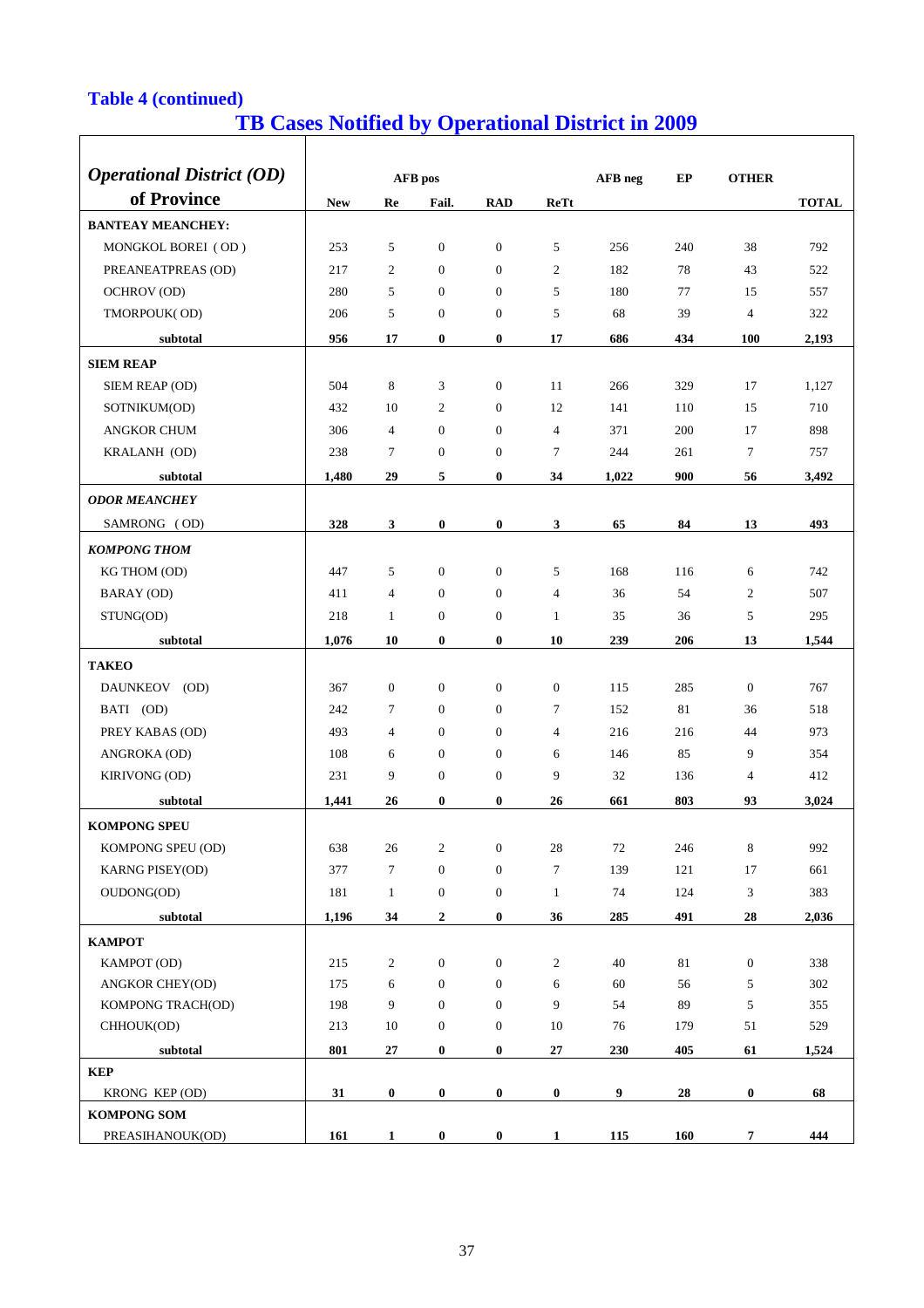## **Table 4 (continued)**

# **TB Cases Notified by Operational District in 2009**

| <b>Operational District (OD)</b>         |            |                  |                  |                  |                  |                  |        |                  |              |
|------------------------------------------|------------|------------------|------------------|------------------|------------------|------------------|--------|------------------|--------------|
| of Province                              |            |                  | AFB pos          |                  |                  | AFB neg          | EP     | <b>OTHER</b>     |              |
|                                          | <b>New</b> | Re               | Fail.            | <b>RAD</b>       | <b>ReTt</b>      |                  |        |                  | <b>TOTAL</b> |
| <b>KOH KONG</b>                          |            |                  |                  |                  |                  |                  |        |                  |              |
| SMUCH MEANCHEY(OD)                       | 65         | $\boldsymbol{0}$ | $\boldsymbol{0}$ | $\boldsymbol{0}$ | $\boldsymbol{0}$ | 21               | 30     | $\boldsymbol{0}$ | 116          |
| SRE AMBIL(OD)                            | 39         | $\boldsymbol{0}$ | $\boldsymbol{0}$ | $\mathbf{1}$     | $\mathbf{1}$     | 9                | 12     | 6                | 67           |
| subtotal                                 | 104        | $\bf{0}$         | $\bf{0}$         | 1                | 1                | 30               | 42     | 6                | 183          |
| PREY VENG                                |            |                  |                  |                  |                  |                  |        |                  |              |
| PREY VENG (OD)                           | 422        | 25               | $\boldsymbol{0}$ | $\boldsymbol{0}$ | 25               | 148              | 265    | 4                | 864          |
| KAMCHEY MEAR(OD)                         | 193        | 4                | $\boldsymbol{0}$ | $\overline{0}$   | $\overline{4}$   | 102              | 238    | $\theta$         | 537          |
| PEARING(OD)                              | 239        | 4                | $\mathbf{1}$     | $\theta$         | 5                | 220              | 207    | 16               | 687          |
| KG TRABECK(OD)                           | 138        | $\mathbf{0}$     | $\boldsymbol{0}$ | $\mathbf{0}$     | $\boldsymbol{0}$ | 46               | 33     | 3                | 220          |
| subtotal                                 | 1,480      | 29               | 5                | $\bf{0}$         | 34               | 1,022            | 900    | 56               | 3,492        |
| <b>KOMPONG CHHNANG</b>                   |            |                  |                  |                  |                  |                  |        |                  |              |
| KG. CHHNANG (OD)                         | 346        | 12               | $\boldsymbol{0}$ | 1                | 13               | 20               | 92     | $\overline{c}$   | 473          |
| KG TRALACH (OD)                          | 264        | 7                | $\mathbf{0}$     | $\overline{0}$   | $\tau$           | 75               | 70     | $\mathbf{0}$     | 416          |
| Bar Bo (OD)                              | 174        | $\mathbf{0}$     | $\mathbf{0}$     | $\mathbf{0}$     | $\boldsymbol{0}$ | 31               | 97     | $\overline{0}$   | 302          |
| subtotal                                 | 784        | 19               | $\bf{0}$         | $\mathbf{1}$     | 20               | 126              | 259    | $\mathbf{2}$     | 1,191        |
| <b>KRATIE</b>                            |            |                  |                  |                  |                  |                  |        |                  |              |
| KRATIE (OD)                              | 179        | 3                | $\boldsymbol{0}$ | $\boldsymbol{0}$ | 3                | 67               | 139    | $\boldsymbol{0}$ | 388          |
| CHHLAUNG(OD)                             | 68         | $\mathbf{0}$     | $\boldsymbol{0}$ | $\boldsymbol{0}$ | $\boldsymbol{0}$ | 15               | 32     | $\mathbf{1}$     | 116          |
| subtotal                                 | 247        | $\mathbf{3}$     | $\bf{0}$         | $\bf{0}$         | 3                | 82               | 171    | $\mathbf{1}$     | 504          |
| <b>KOMPONG CHAM</b>                      |            |                  |                  |                  |                  |                  |        |                  |              |
| KG CHAM (OD)                             | 278        | 6                | 4                | 3                | 13               | 109              | 179    | 22               | 601          |
| KRAUCH CHMAR (OD)                        | 116        | 1                | $\mathbf{0}$     | $\theta$         | 1                | 46               | 49     | $\mathbf{1}$     | 213          |
| TBONG KHMUM(OD)                          | 186        | $\mathfrak{2}$   | $\mathbf{0}$     | 1                | 3                | 112              | 104    | $\boldsymbol{0}$ | 405          |
| CHOEUNG PREY(OD)                         | 342        | $\tau$           | $\mathbf{0}$     | $\overline{0}$   | $\tau$           | 313              | 714    | 18               | 1,394        |
| SREY SANTHOR(OD)                         | 168        | 4                | $\overline{c}$   | $\mathbf{0}$     | 6                | 81               | 39     | 9                | 303          |
| CHAMCAR LEU(OD)                          | 419        | $\mathbf{0}$     | $\boldsymbol{0}$ | $\mathbf{0}$     | $\boldsymbol{0}$ | 38               | 246    | $\boldsymbol{0}$ | 703          |
| PREY CHHOR (OD)                          | 158        | $\overline{2}$   | $\boldsymbol{0}$ | 0                | $\mathfrak{2}$   | 26               | 74     | $\overline{2}$   | 262          |
| PONHEA KREK(OD)                          | 201        | 6                | $\overline{c}$   | $\mathbf{0}$     | 8                | 123              | 201    | $\mathbf{1}$     | 534          |
| ORAING OV(OD)                            | 118        | 5                | $\boldsymbol{0}$ | $\boldsymbol{0}$ | 5                | 52               | 100    | $\boldsymbol{2}$ | 277          |
| MEMOT(OD)                                | 114        | $\mathbf{1}$     | $\boldsymbol{0}$ | $\boldsymbol{0}$ | $\mathbf{1}$     | $20\,$           | 42     | $\overline{4}$   | 181          |
| subtotal                                 | 2,100      | 34               | 8                | 4                | 46               | 920              | 1,748  | 59               | 4,873        |
| <b>STUNG TRENG</b>                       |            |                  |                  |                  |                  |                  |        |                  |              |
| STUNG TRENG (OD)                         | 163        | $\bf{0}$         | $\bf{0}$         | $\bf{0}$         | $\bf{0}$         | 12               | 81     | $\bf{0}$         | 256          |
|                                          |            |                  |                  |                  |                  |                  |        |                  |              |
| PREAH VIHEAR                             | 182        |                  |                  |                  |                  |                  | 65     | 1                | 299          |
| TBENG MEAN CHEY(OD)<br><b>MONDOLKIRI</b> |            | 1                | 1                | $\boldsymbol{0}$ | $\boldsymbol{2}$ | 49               |        |                  |              |
| SEN MONORUM(OD)                          | 21         | $\boldsymbol{0}$ | $\bf{0}$         | $\boldsymbol{0}$ | $\bf{0}$         | 12               | 15     | $\pmb{0}$        | 48           |
| <b>RATTANAKIRI</b>                       |            |                  |                  |                  |                  |                  |        |                  |              |
| <b>BANLUNG (OD)</b>                      | 96         | $\boldsymbol{2}$ | 3                | $\pmb{0}$        | 5                | $11\phantom{.0}$ | 18     | $\boldsymbol{2}$ | 132          |
|                                          |            |                  |                  |                  |                  |                  |        |                  |              |
|                                          |            |                  |                  |                  |                  |                  |        |                  |              |
| <b>TOTAL</b>                             | 17,863     | 432              | 57               | 12               | 501              | 8,378            | 12,529 | 928              | 40,199       |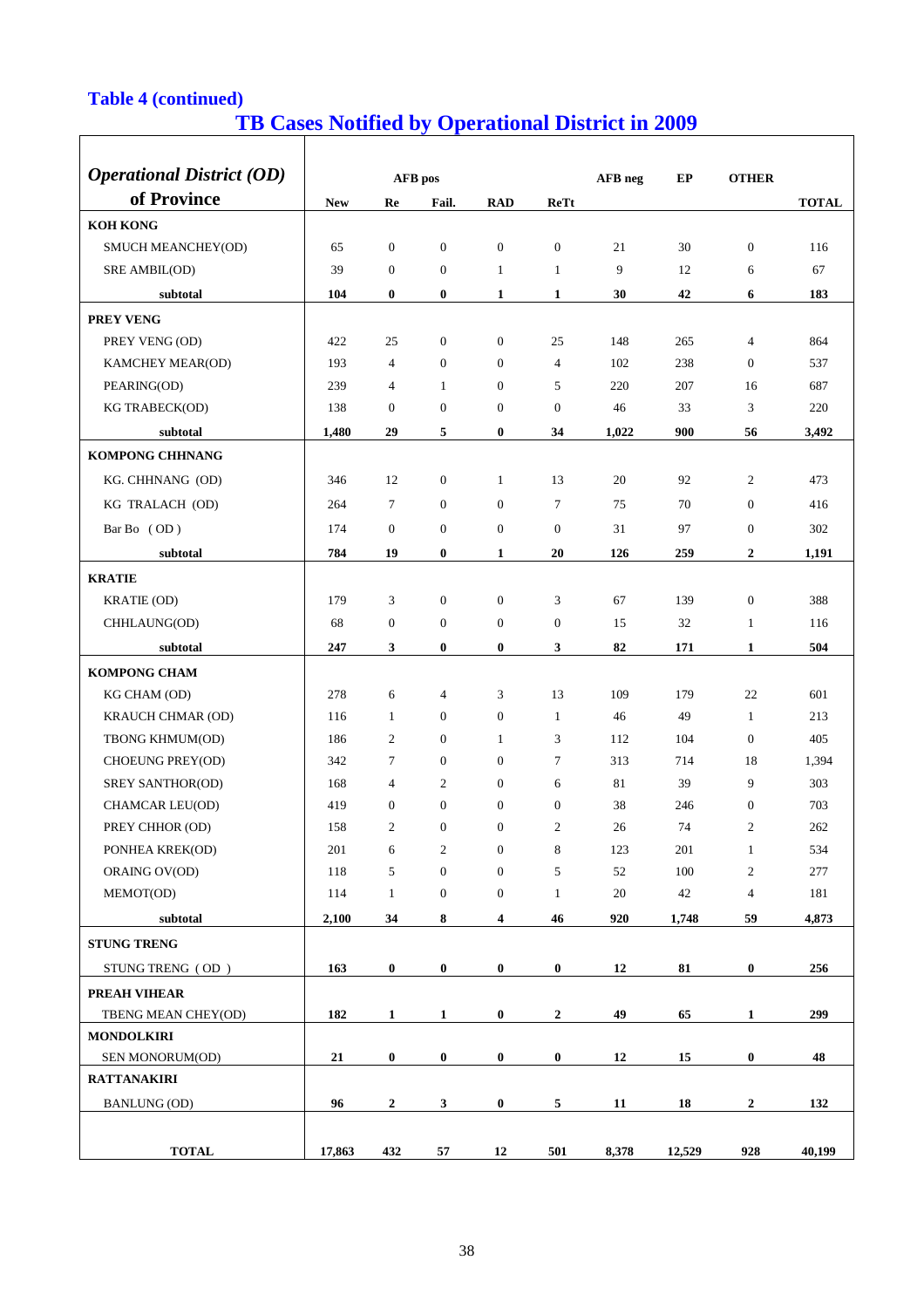#### **Table 5**

## **Treatment Outcomes of New Smear Positive TB Cases by Operational District in 2009**

| <b>Operational District (OD)</b> |                  |                |               |                  |               |                  |               |                  |               |                  |               |                |                                    |
|----------------------------------|------------------|----------------|---------------|------------------|---------------|------------------|---------------|------------------|---------------|------------------|---------------|----------------|------------------------------------|
| of Province                      | patients         | Cure           | $\frac{0}{0}$ | Complete         | $\frac{0}{0}$ | Death            | $\frac{0}{0}$ | <b>Failure</b>   | $\frac{0}{0}$ | default          | $\frac{0}{0}$ | <b>Trans</b>   | $\mathbf{0}_{\mathbf{0}}^{\prime}$ |
| <b>KANDAL:</b>                   |                  |                |               |                  |               |                  |               |                  |               |                  |               |                |                                    |
| TAKMOV (OD)                      | 230              | 223            | 97%           | $\mathbf{0}$     | 0%            | 3                | 1%            | $\boldsymbol{0}$ | 0%            | $\boldsymbol{0}$ | 0%            | $\overline{4}$ | 2%                                 |
| SAANG(OD)                        | 345              | 342            | 99%           | $\mathbf{0}$     | 0%            | $\mathbf{1}$     | 0%            | $\mathbf{0}$     | 0%            | $\overline{c}$   | 1%            | $\theta$       | 0%                                 |
| KOH THOM(OD)                     | 243              | 237            | 98%           | $\mathbf{0}$     | 0%            | 3                | 1%            | $\mathbf{0}$     | 0%            | $\mathbf{1}$     | 0%            | 2              | 1%                                 |
| KIEN SVAY(OD)                    | 338              | 325            | 96%           | $\overline{4}$   | 1%            | 7                | 2%            | $\mathbf{0}$     | 0%            | $\mathbf{1}$     | 0%            | 1              | 0%                                 |
| KHSACH KANDAL(OD)                | 105              | 98             | 93%           | 6                | 6%            | $\mathbf{1}$     | 1%            | $\mathbf{0}$     | 0%            | $\mathbf{0}$     | 0%            | $\mathbf{0}$   | 0%                                 |
| MOUK KAMPOL(OD)                  | 96               | 85             | 89%           | $\overline{4}$   | 4%            | $\overline{4}$   | 4%            | $\mathbf{0}$     | 0%            | $\mathbf{0}$     | 0%            | 3              | 3%                                 |
| PONHEA LEU(OD)                   | 119              | 113            | 95%           | 1                | 1%            | 2                | 2%            | $\mathbf{0}$     | 0%            | $\overline{c}$   | 2%            | $\mathbf{1}$   | 1%                                 |
| ANG SNOUL(OD)                    | 293              | 290            | 99%           | $\mathbf{0}$     | 0%            | 2                | 1%            | $\mathbf{0}$     | 0%            | $\mathbf{1}$     | 0%            | $\mathbf{0}$   | 0%                                 |
| subtotal                         | 1,769            | 1,713          | 97%           | 15               | $1\%$         | 23               | $1\%$         | $\bf{0}$         | $0\%$         | 7                | $0\%$         | 11             | $1\%$                              |
| <b>SVAY RIENG</b>                |                  |                |               |                  |               |                  |               |                  |               |                  |               |                |                                    |
| <b>SVAY RIENG (OD)</b>           | 653              | 617            | 94%           | 3                | 0%            | 20               | 3%            | $\boldsymbol{0}$ | 0%            | 6                | 1%            | $\tau$         | 1%                                 |
| ROMEAS HEK(OD)                   | 177              | 168            | 95%           | $\mathbf{0}$     | 0%            | 7                | 4%            | $\mathbf{0}$     | 0%            | $\boldsymbol{0}$ | 0%            | 2              | 1%                                 |
| CHIPOU (OD)                      | 276              | 268            | 97%           | 2                | 1%            | 5                | 2%            | $\mathbf{0}$     | 0%            | $\boldsymbol{0}$ | 0%            | $\mathbf{1}$   | 0%                                 |
| subtotal                         | 1,106            | 1,053          | 95%           | 5                | 0%            | 32               | 3%            | $\bf{0}$         | $0\%$         | 6                | $1\%$         | 10             | $1\%$                              |
| NATIONAL HOSPITAL                |                  |                |               |                  |               |                  |               |                  |               |                  |               |                |                                    |
| <b>CENAT</b>                     | 259              | 197            | 76%           | $\overline{2}$   | 1%            | 9                | 3%            | $\overline{2}$   | 1%            | 16               | 6%            | 33             | 13%                                |
| HOPE HOSPITAL                    | 48               | 32             | 67%           | $\mathbf{0}$     | 0%            | 3                | 6%            | 1                | 2%            | 8                | 17%           | $\overline{4}$ | 8%                                 |
| IOM                              | 64               | 59             | 92%           | $\mathbf{0}$     | 0%            | $\boldsymbol{0}$ | 0%            | $\boldsymbol{0}$ | 0%            | 4                | 6%            | $\mathbf{1}$   | 2%                                 |
| NORODOM SIAHNOUK                 | 96               | 35             | 36%           | 39               | 41%           | 6                | 6%            | $\boldsymbol{0}$ | 0%            | 5                | 5%            | 11             | 11%                                |
| PREAH KET MELEAH                 | 21               | 21             | 100%          | $\mathbf{0}$     | 0%            | $\boldsymbol{0}$ | 0%            | $\boldsymbol{0}$ | 0%            | $\mathbf{0}$     | 0%            | $\mathbf{0}$   | 0%                                 |
| NATIONA PEDIATRIQUE              | $\boldsymbol{2}$ | $\overline{2}$ | 100%          | $\mathbf{0}$     | 0%            | $\boldsymbol{0}$ | 0%            | $\boldsymbol{0}$ | 0%            | $\boldsymbol{0}$ | 0%            | $\mathbf{0}$   | 0%                                 |
| subtotal                         | 490              | 346            | 71%           | 41               | 8%            | 18               | 4%            | 3                | $1\%$         | 33               | 7%            | 49             | 10%                                |
| <b>PHNOM PENH</b>                |                  |                |               |                  |               |                  |               |                  |               |                  |               |                |                                    |
| CENTER (OD)                      | 51               | 42             | 82%           | $\mathbf{1}$     | 2%            | $\mathbf{0}$     | 0%            | $\mathbf{1}$     | 2%            | 3                | 6%            | $\overline{4}$ | 8%                                 |
| NORTH(OD)                        | 127              | 122            | 96%           | $\mathbf{0}$     | 0%            | $\overline{4}$   | 3%            | $\mathbf{0}$     | 0%            | $\mathbf{0}$     | 0%            | $\mathbf{1}$   | 1%                                 |
| SOUTH(OD)                        | 136              | 114            | 84%           | 7                | 5%            | 3                | 2%            | $\mathbf{0}$     | 0%            | 3                | 2%            | 9              | 7%                                 |
| WEST(OD)                         | 234              | 214            | 91%           | 12               | 5%            | $\mathbf{0}$     | 0%            | $\overline{0}$   | 0%            | 3                | 1%            | 5              | 2%                                 |
| subtotal                         | 548              | 492            | 90%           | 20               | 4%            | 7                | $1\%$         | 1                | $0\%$         | 9                | 2%            | 19             | 3%                                 |
| <b>PURSAT</b>                    |                  |                |               |                  |               |                  |               |                  |               |                  |               |                |                                    |
| SAMPOVMEAS (OD)                  | 400              | 376            | 94%           | 6                | 2%            | 11               | 3%            | $\boldsymbol{0}$ | $0\%$         | $\overline{c}$   | 1%            | 5              | 1%                                 |
| BAKAN (OD)                       | 218              | 204            | 94%           | $\overline{2}$   | 1%            | 8                | 4%            | $\boldsymbol{0}$ | $0\%$         | 3                | 1%            | $\mathbf{1}$   | 0%                                 |
| subtotal                         | 618              | 580            | 94%           | 8                | $1\%$         | 19               | 3%            | $\bf{0}$         | $0\%$         | 5                | $1\%$         | 6              | $1\%$                              |
| <b>BATTAMBANG</b>                |                  |                |               |                  |               |                  |               |                  |               |                  |               |                |                                    |
| BATTAMBANG (OD)                  | 298              | 260            | 87%           | 17               | 6%            | $\tau$           | 2%            | $\boldsymbol{0}$ | $0\%$         | $\tau$           | 2%            | $\tau$         | 2%                                 |
| THMAR KOUL (OD)                  | 199              | 184            | 92%           | $\boldsymbol{0}$ | 0%            | 10               | 5%            | $\mathbf{1}$     | 1%            | $\overline{c}$   | 1%            | 2              | 1%                                 |
| MAUNG RUSSEY (OD)                | 180              | 166            | 92%           | 3                | 2%            | 6                | 3%            | $\boldsymbol{0}$ | 0%            | 3                | 2%            | 2              | 1%                                 |
| SANG KE (OD)                     | 150              | 135            | 90%           | $\overline{c}$   | 1%            | 8                | 5%            | $\mathbf{1}$     | 1%            | $\mathbf{1}$     | 1%            | 3              | 2%                                 |
| SAMPOVLOUN (OD)                  | 133              | 113            | 85%           | 5                | 4%            | $\mathbf{1}$     | 1%            | $\boldsymbol{0}$ | 0%            | 3                | 2%            | 11             | 8%                                 |
| subtotal                         | 960              | 858            | 89%           | 27               | 3%            | 32               | 3%            | $\boldsymbol{2}$ | $0\%$         | 16               | $2\%$         | 25             | 3%                                 |
| <b>PAILIN CITY</b>               |                  |                |               |                  |               |                  |               |                  |               |                  |               |                |                                    |
| PAILIN (OD)                      | 55               | 42             | 76%           | $\mathbf{3}$     | 5%            | $\mathbf{1}$     | 2%            | $\bf{0}$         | $0\%$         | 6                | 11%           | 3              | 5%                                 |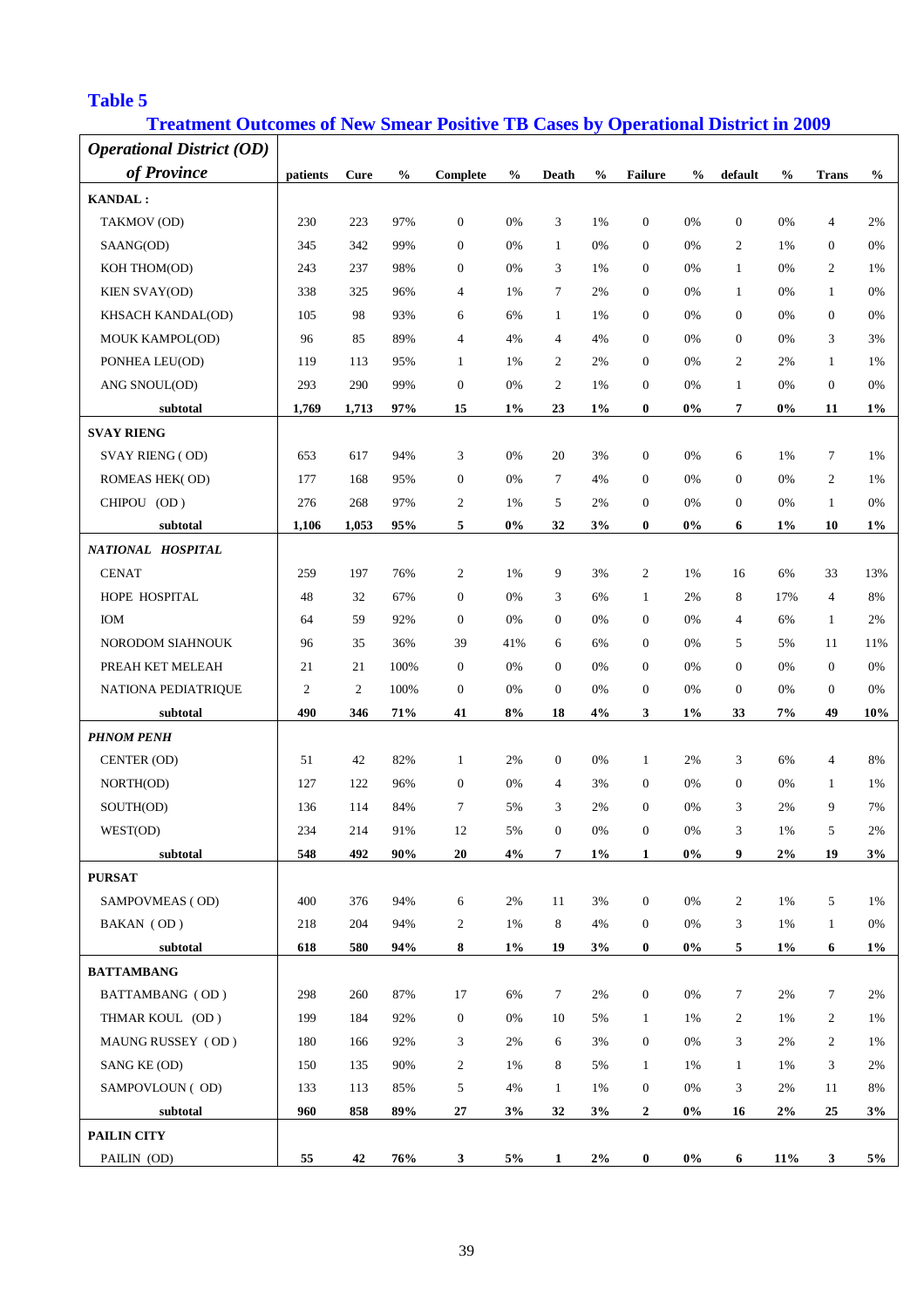## **Table 5 (continued)**

## **Treatment Outcomes of New Smear Positive TB Cases by Operational District in 2009**

| <b>Operational District (OD)</b> |          |             |               |                  |                  |                |                  |                  |                  |                  |               |                  |                  |
|----------------------------------|----------|-------------|---------------|------------------|------------------|----------------|------------------|------------------|------------------|------------------|---------------|------------------|------------------|
| of Province                      | patients | <b>Cure</b> | $\frac{0}{0}$ | Complete         | $\frac{0}{0}$    | Death          | $\frac{0}{0}$    | <b>Failure</b>   | $\frac{0}{0}$    | default          | $\frac{0}{0}$ | <b>Trans</b>     | $\frac{0}{0}$    |
| <b>BANTEAY MEANCHEY</b>          |          |             |               |                  |                  |                |                  |                  |                  |                  |               |                  |                  |
| MONGKOL BOREI (OD)               | 268      | 238         | 89%           | 2                | 1%               | 8              | 3%               | $\mathbf{1}$     | 0%               | $\overline{4}$   | 1%            | 15               | 6%               |
| PREANEATPREAS (OD)               | 232      | 223         | 96%           | 5                | 2%               | $\overline{4}$ | 2%               | $\boldsymbol{0}$ | 0%               | 0                | 0%            | $\mathbf{0}$     | 0%               |
| <b>OCHROV</b> (OD)               | 231      | 202         | 87%           | 3                | 1%               | 8              | 3%               | $\mathbf{1}$     | 0%               | 5                | 2%            | 12               | 5%               |
| TMORPOUK(OD)                     | 195      | 166         | 85%           | 9                | 5%               | 12             | 6%               | $\boldsymbol{0}$ | 0%               | 5                | 3%            | 3                | 2%               |
| subtotal                         | 926      | 829         | 90%           | 19               | 2%               | 32             | 3%               | $\boldsymbol{2}$ | 0%               | 14               | $2\%$         | 30               | 3%               |
| <b>SIEM REAP</b>                 |          |             |               |                  |                  |                |                  |                  |                  |                  |               |                  |                  |
| SIEM REAP (OD)                   | 463      | 375         | 81%           | 4                | 1%               | 19             | 4%               | $\boldsymbol{0}$ | 0%               | $\tau$           | 2%            | 58               | 13%              |
| <b>ANGKOR CHUM</b>               | 339      | 313         | 92%           | 9                | 3%               | 13             | 4%               | $\boldsymbol{0}$ | 0%               | 2                | 1%            | 2                | 1%               |
| SOTNIKUM(OD)                     | 381      | 341         | 90%           | 20               | 5%               | 11             | 3%               | $\mathbf{1}$     | 0%               | $\overline{4}$   | 1%            | $\overline{4}$   | 1%               |
| KRALANH (OD)                     | 275      | 263         | 96%           | $\mathbf{1}$     | 0%               | 10             | 4%               | $\boldsymbol{0}$ | 0%               | $\mathbf{1}$     | 0%            | $\boldsymbol{0}$ | 0%               |
| subtotal                         | 1,458    | 1,292       | 89%           | 34               | 2%               | 53             | 4%               | $\mathbf{1}$     | $0\%$            | 14               | 1%            | 64               | 4%               |
| <b>ODOR MEANCHEY</b>             |          |             |               |                  |                  |                |                  |                  |                  |                  |               |                  |                  |
| SAMRONG (OD)                     | 304      | 269         | 88%           | 29               | 10%              | 3              | $1\%$            | $\bf{0}$         | $0\%$            | $\bf{0}$         | $0\%$         | 3                | $1\%$            |
| <b>KOMPONG THOM</b>              |          |             |               |                  |                  |                |                  |                  |                  |                  |               |                  |                  |
| KG THOM (OD)                     | 528      | 513         | 97%           | $\boldsymbol{0}$ | 0%               | 11             | 2%               | $\boldsymbol{0}$ | 0%               | $\mathbf{1}$     | 0%            | 3                | 1%               |
| BARAY (OD)                       | 529      | 503         | 95%           | 11               | 2%               | 12             | 2%               | $\boldsymbol{0}$ | 0%               | 2                | 0%            | $\mathbf{1}$     | 0%               |
| STUNG(OD)                        | 249      | 244         | 98%           | 3                | 1%               | $\overline{c}$ | 1%               | $\boldsymbol{0}$ | 0%               | $\boldsymbol{0}$ | 0%            | $\mathbf{0}$     | 0%               |
| subtotal                         | 1,306    | 1,260       | 96%           | 14               | $1\%$            | 25             | $2\%$            | $\bf{0}$         | $0\%$            | 3                | 0%            | 4                | $0\%$            |
| <b>TAKEO</b>                     |          |             |               |                  |                  |                |                  |                  |                  |                  |               |                  |                  |
| <b>DAUNKEOV</b><br>(OD)          | 462      | 393         | 85%           | 17               | 4%               | 24             | 5%               | $\boldsymbol{0}$ | 0%               | $\mathbf{1}$     | 0%            | 27               | 6%               |
| BATI (OD)                        | 238      | 209         | 88%           | 25               | 11%              | $\mathbf{0}$   | 0%               | $\mathbf{1}$     | 0%               | $\mathbf{1}$     | 0%            | 2                | 1%               |
| PREY KABAS (OD)                  | 515      | 497         | 97%           | $\boldsymbol{0}$ | 0%               | 6              | 1%               | $\boldsymbol{0}$ | 0%               | $\overline{c}$   | 0%            | 10               | 2%               |
| ANGROKA (OD)                     | 127      | 119         | 94%           | $\mathbf{0}$     | 0%               | 3              | 2%               | $\overline{c}$   | 2%               | $\mathbf{1}$     | 1%            | $\overline{c}$   | 2%               |
| KIRIVONG (OD)                    | 277      | 252         | 91%           | 8                | 3%               | 10             | 4%               | 3                | 1%               | 3                | 1%            | $\mathbf{1}$     | $0\%$            |
| subtotal                         | 1,619    | 1,470       | 91%           | 50               | 3%               | 43             | 3%               | 6                | 0%               | 8                | 0%            | 42               | 3%               |
| <b>KOMPONG SPEU</b>              |          |             |               |                  |                  |                |                  |                  |                  |                  |               |                  |                  |
| KOMPONG SPEU (OD)                | 728      | 658         | 90%           | 17               | $2\%$            | 15             | 2%               | $\mathbf{0}$     | 0%               | 11               | $2\%$         | 27               | 4%               |
| <b>KARNG PISEY(OD)</b>           | 400      | 360         | 90%           | 19               | 5%               | 13             | 3%               | $\boldsymbol{0}$ | 0%               | 5                | 1%            | 3                | 1%               |
| OUDONG(OD)                       | 191      | 168         | 88%           | 14               | 7%               | $\overline{4}$ | 2%               | $\boldsymbol{0}$ | 0%               | $\mathbf{1}$     | 1%            | $\overline{4}$   | 2%               |
| subtotal                         | 1,319    | 1,186       | 90%           | 50               | 4%               | 32             | $2\%$            | $\bf{0}$         | $0\%$            | ${\bf 17}$       | $1\%$         | 34               | 3%               |
| КАМРОТ                           |          |             |               |                  |                  |                |                  |                  |                  |                  |               |                  |                  |
| KAMPOT (OD)                      | 240      | 233         | $\mathbf{1}$  | $\boldsymbol{0}$ | $\boldsymbol{0}$ | 5              | $\boldsymbol{0}$ | $\boldsymbol{0}$ | $\boldsymbol{0}$ | $\mathbf{0}$     | $\mathbf{0}$  | $\sqrt{2}$       | $\boldsymbol{0}$ |
| <b>ANGKOR CHEY(OD)</b>           | 212      | 204         | 96%           | $\boldsymbol{0}$ | $0\%$            | 5              | 2%               | $\boldsymbol{0}$ | 0%               | $\mathbf{1}$     | 0%            | 2                | 1%               |
| KOMPONG TRACH(OD)                | 206      | 204         | 99%           | $\boldsymbol{0}$ | $0\%$            | 2              | 1%               | $\boldsymbol{0}$ | 0%               | $\boldsymbol{0}$ | 0%            | $\boldsymbol{0}$ | 0%               |
| CHHOUK(OD)                       | 279      | 271         | 97%           | $\boldsymbol{0}$ | $0\%$            | 6              | 2%               | $\boldsymbol{0}$ | 0%               | $\mathbf{1}$     | 0%            | $\mathbf{1}$     | 0%               |
| subtotal                         | 937      | 912         | 97%           | $\bf{0}$         | $0\%$            | 18             | 2%               | $\bf{0}$         | $0\%$            | $\boldsymbol{2}$ | $0\%$         | $\sqrt{5}$       | $1\%$            |
| <b>KEP</b>                       |          |             |               |                  |                  |                |                  |                  |                  |                  |               |                  |                  |
| KRONG KEP (OD)                   | 26       | 22          | 85%           | 3                | 12%              | $\bf{0}$       | $0\%$            | $\bf{0}$         | $0\%$            | $\bf{0}$         | $0\%$         | $\mathbf{1}$     | 4%               |
| <b>KOMPONG SOM</b>               |          |             |               |                  |                  |                |                  |                  |                  |                  |               |                  |                  |
| PREASIHANOUK(OD)                 | 178      | 153         | 86%           | 8                | 4%               | 10             | 6%               | $\mathbf{1}$     | $1\%$            | 3                | 2%            | 3                | 2%               |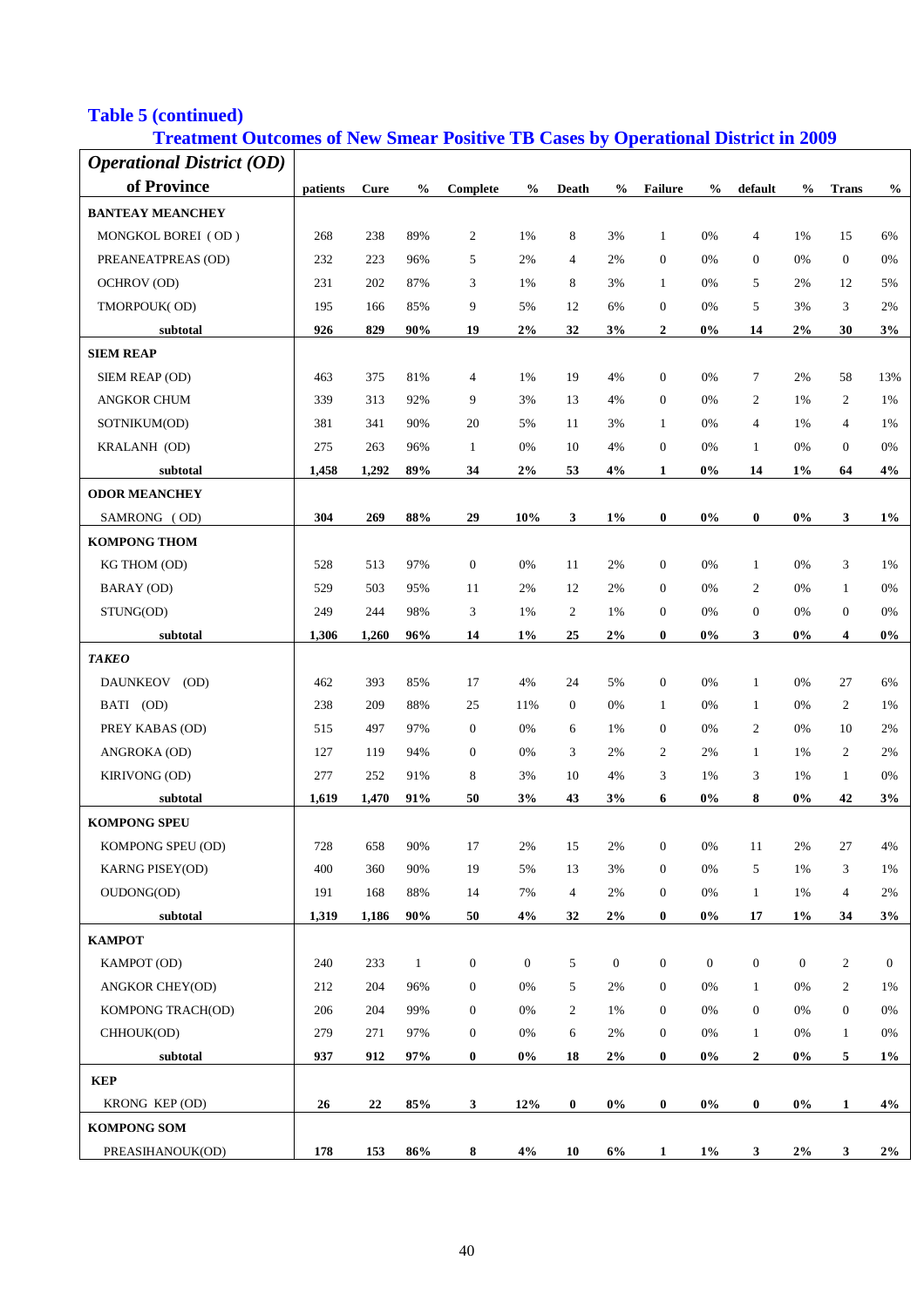## **Table 5 (continued)**

## **Treatment Outcomes of New Smear Positive TB Cases by Operational District in 2009**

| <b>Operational District</b> |          |        |               |                  |               |                |               |                  |               |                  |               |                  |               |
|-----------------------------|----------|--------|---------------|------------------|---------------|----------------|---------------|------------------|---------------|------------------|---------------|------------------|---------------|
| (OD)                        |          |        |               |                  |               |                |               |                  |               |                  |               |                  |               |
| of Province                 | patients | Cure   | $\frac{0}{0}$ | Complete         | $\frac{6}{9}$ | <b>Death</b>   | $\frac{0}{0}$ | <b>Failure</b>   | $\frac{6}{9}$ | default          | $\frac{0}{0}$ | <b>Trans</b>     | $\frac{0}{0}$ |
| <b>KOH KONG</b>             |          |        |               |                  |               |                |               |                  |               |                  |               |                  |               |
| SMUCH MEANCHEY(OD)          | 58       | 48     | 83%           | $\boldsymbol{0}$ | 0%            | 1              | 2%            | $\mathbf{1}$     | 2%            | 5                | 9%            | 3                | 5%            |
| SRE AMBIL(OD)               | 45       | 40     | 89%           | $\overline{c}$   | 4%            | $\overline{0}$ | 0%            | $\mathbf{0}$     | 0%            | 3                | 7%            | $\mathbf{0}$     | 0%            |
| subtotal                    | 103      | 88     | 85%           | $\boldsymbol{2}$ | $2\%$         | 1              | $1\%$         | 1                | 1%            | 8                | 8%            | 3                | 3%            |
| <b>PREY VENG</b>            |          |        |               |                  |               |                |               |                  |               |                  |               |                  |               |
| PREY VENG (OD)              | 531      | 506    | 95%           | 8                | 2%            | 14             | 3%            | $\mathbf{0}$     | 0%            | $\boldsymbol{0}$ | 0%            | 3                | 1%            |
| KAMCHEY MEAR(OD)            | 308      | 298    | 97%           | 6                | 2%            | 2              | 1%            | $\mathbf{0}$     | 0%            | $\mathbf{1}$     | 0%            | $\mathbf{1}$     | 0%            |
| PEARING(OD)                 | 360      | 347    | 96%           | $\overline{4}$   | 1%            | 5              | 1%            | $\mathbf{0}$     | 0%            | 3                | 1%            | $\mathbf{1}$     | 0%            |
| <b>KG TRABECK(OD)</b>       | 196      | 184    | 94%           | 9                | 5%            | 3              | 2%            | $\Omega$         | 0%            | $\mathbf{0}$     | 0%            | $\mathbf{0}$     | 0%            |
| MESANG(OD)                  | 284      | 272    | 96%           | $\overline{4}$   | 1%            | $\tau$         | 2%            | $\mathbf{0}$     | 0%            | $\mathbf{0}$     | 0%            | $\mathbf{1}$     | 0%            |
| PREAH SDACH(OD)             | 248      | 244    | 98%           | $\overline{4}$   | 2%            | $\overline{0}$ | 0%            | $\mathbf{0}$     | 0%            | $\mathbf{0}$     | 0%            | $\mathbf{0}$     | 0%            |
| <b>NEAK LOEUNG (OD)</b>     | 433      | 395    | 91%           | 30               | 7%            | 3              | 1%            | $\mathbf{0}$     | 0%            | $\overline{0}$   | 0%            | 5                | 1%            |
| subtotal                    | 2,360    | 2,246  | 95%           | 65               | 3%            | 34             | $1\%$         | $\bf{0}$         | $0\%$         | 4                | 0%            | 11               | $0\%$         |
| <b>KOMPONG CHHNANG</b>      |          |        |               |                  |               |                |               |                  |               |                  |               |                  |               |
| KG. CHHNANG (OD)            | 391      | 349    | 89%           | 15               | 4%            | 20             | 5%            | $\mathbf{0}$     | 0%            | 2                | 1%            | 5                | 1%            |
| BARBO (OD)                  | 200      | 195    | 98%           | $\mathbf{0}$     | 0%            | $\overline{4}$ | 2%            | $\mathbf{0}$     | 0%            | $\overline{0}$   | 0%            | $\mathbf{1}$     | 1%            |
| KG TRALACH (OD)             | 222      | 215    | 97%           | $\mathbf{1}$     | 0%            | $\overline{4}$ | 2%            | $\mathbf{1}$     | 0%            | $\boldsymbol{0}$ | 0%            | $\mathbf{1}$     | 0%            |
| subtotal                    | 813      | 759    | 93%           | 16               | $\bf{0}$      | 28             | $\bf{0}$      | 1                | $\bf{0}$      | $\mathbf{2}$     | 0             | 7                | $\bf{0}$      |
| <b>KRATIE</b>               |          |        |               |                  |               |                |               |                  |               |                  |               |                  |               |
| KRATIE (OD)                 | 215      | 187    | 87%           | 17               | 8%            | $\overline{4}$ | 2%            | $\mathbf{0}$     | 0%            | $\overline{4}$   | 2%            | 3                | 1%            |
| CHHLAUNG(OD)                | 107      | 92     | 86%           | $\overline{4}$   | 4%            | $\overline{4}$ | 4%            | 1                | 1%            | 3                | 3%            | 3                | 3%            |
| subtotal                    | 322      | 279    | 87%           | 21               | 7%            | 8              | 2%            | $\mathbf{1}$     | 0%            | 7                | 2%            | 6                | 2%            |
| <b>KOMPONG CHAM</b>         |          |        |               |                  |               |                |               |                  |               |                  |               |                  |               |
| KG CHAM (OD)                | 245      | 205    | 84%           | 16               | 7%            | 13             | 5%            | $\boldsymbol{0}$ | 0%            | $\overline{4}$   | 2%            | $\tau$           | 3%            |
| KRAUCH CHMAR (OD)           | 90       | 85     | 94%           | $\mathbf{1}$     | 1%            | $\overline{4}$ | 4%            | $\theta$         | 0%            | $\boldsymbol{0}$ | 0%            | $\mathbf{0}$     | 0%            |
| TBONG KHMUM(OD)             | 142      | 90     | 63%           | 36               | 25%           | 2              | 1%            | $\theta$         | 0%            | 5                | 4%            | 9                | 6%            |
| CHOEUNG PREY(OD)            | 394      | 376    | 95%           | $\mathbf{0}$     | 0%            | 12             | 3%            | $\mathbf{0}$     | 0%            | 5                | 1%            | $\mathbf{1}$     | 0%            |
| SREY SANTHOR(OD)            | 204      | 194    | 95%           | $\overline{4}$   | 2%            | $\mathbf{2}$   | 1%            | $\boldsymbol{0}$ | 0%            | 3                | 1%            | $\mathbf{1}$     | 0%            |
| CHAMCAR LEU(OD)             | 539      | 525    | 97%           | 11               | 2%            | $\overline{c}$ | 0%            | $\mathbf{0}$     | 0%            | $\mathbf{1}$     | $0\%$         | $\boldsymbol{0}$ | $0\%$         |
| PREY CHHOR (OD)             | 142      | 138    | 97%           | $\boldsymbol{0}$ | $0\%$         | 4              | 3%            | $\mathbf{0}$     | 0%            | $\boldsymbol{0}$ | $0\%$         | $\boldsymbol{0}$ | $0\%$         |
| PONHEA KREK(OD)             | 168      | 156    | 93%           | $\overline{4}$   | 2%            | 3              | 2%            | $\overline{2}$   | 1%            | $\mathbf{1}$     | 1%            | $\overline{c}$   | 1%            |
| ORAING OV(OD)               | 123      | 103    | 84%           | 15               | 12%           | $\mathbf{2}$   | 2%            | $\boldsymbol{0}$ | 0%            | 3                | 2%            | $\boldsymbol{0}$ | 0%            |
| MEMOT(OD)                   | 109      | 100    | 84%           | $\mathbf{1}$     | 0%            | $\mathbf{1}$   | 5%            | $\mathbf{0}$     | 1%            | 3                | 4%            | $\overline{4}$   | 6%            |
| subtotal                    | 2,156    | 1,972  | 91%           | 88               | 4%            | 45             | 2%            | $\mathbf{2}$     | $0\%$         | 25               | $1\%$         | 24               | $1\%$         |
| <b>STUNG TRENG</b>          |          |        |               |                  |               |                |               |                  |               |                  |               |                  |               |
| STUNG TRENG (OD)            | 145      | 133    | 92%           | 1                | $1\%$         | 6              | 4%            | $\mathbf{1}$     | $1\%$         | $\mathbf{1}$     | $1\%$         | $\mathbf{3}$     | $2\%$         |
|                             |          |        |               |                  |               |                |               |                  |               |                  |               |                  |               |
| <b>PREAH VIHEAR</b>         |          |        |               |                  |               |                |               |                  |               |                  |               |                  |               |
| TBENG MEAN CHEY(OD)         | 205      | 187    | 91%           | 12               | 6%            | 5              | 2%            | $\boldsymbol{0}$ | $0\%$         | $\bf{0}$         | $0\%$         | $\mathbf{1}$     | $0\%$         |
| <b>MONDOLKIRI</b>           |          |        |               |                  |               |                |               |                  |               |                  |               |                  |               |
| SEN MONORUM(OD)             | 17       | 11     | 65%           | 5                | 29%           | $\mathbf{1}$   | 6%            | $\bf{0}$         | $0\%$         | $\bf{0}$         | $0\%$         | $\boldsymbol{0}$ | $0\%$         |
| <b>RATTANAKIRI</b>          |          |        |               |                  |               |                |               |                  |               |                  |               |                  |               |
| <b>BANLUNG (OD)</b>         | 71       | 55     | 77%           | 9                | 13%           | 3              | 4%            | 1                | $1\%$         | 1                | $1\%$         | $\mathbf{2}$     | 3%            |
| <b>TOTAL</b>                | 19,811   | 18,207 | 92%           | 545              | 3%            | 479            | 2%            | 23               | $0\%$         | 191              | $1\%$         | 366              | $2\%$         |